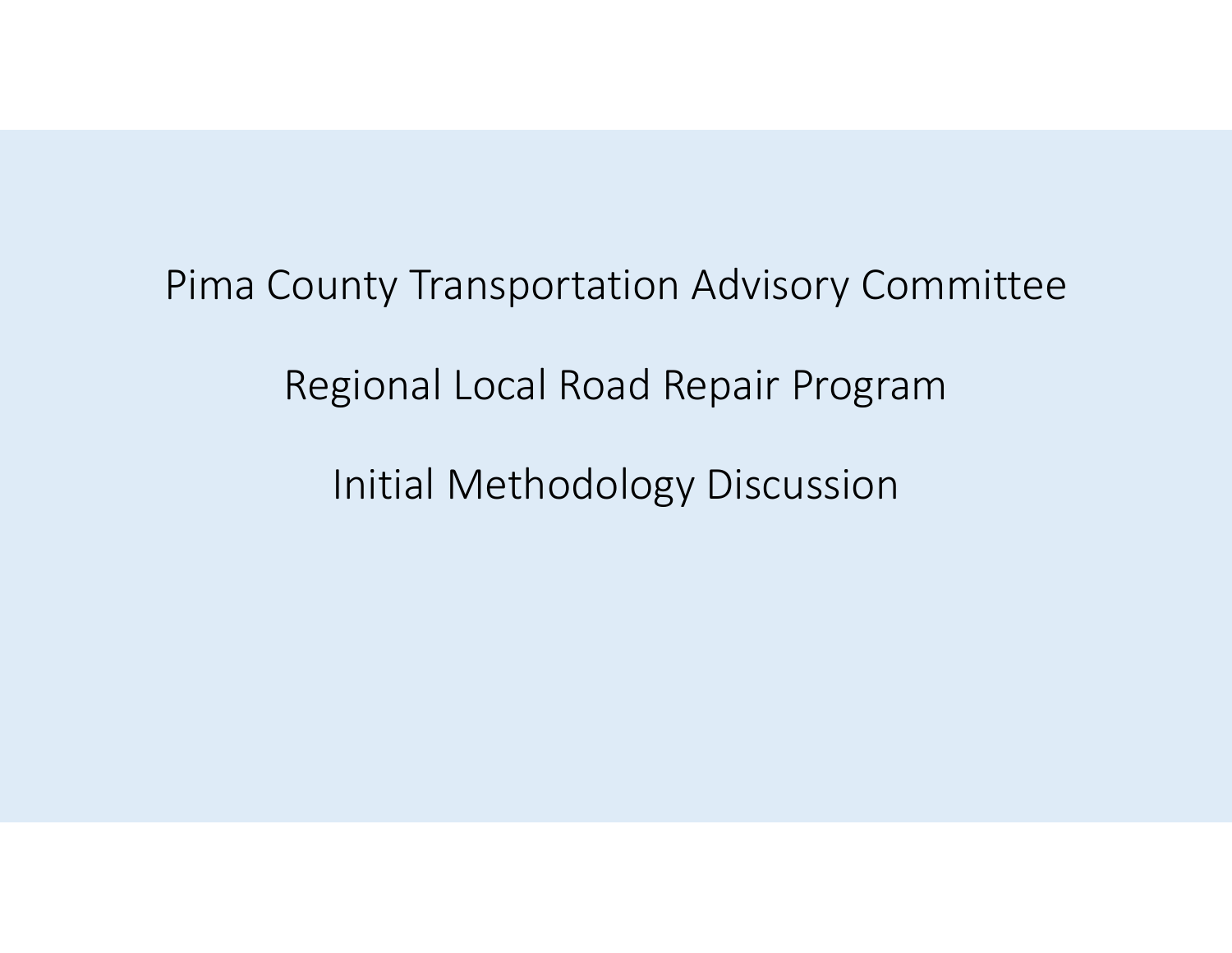- 1. To keep roads from moving to failure, methodology reviews/includes PASER 5 roads only.
- 2. Established ADT as initial criteria to prioritize. ADT determined by using Census data of number of parcels and number of Building Units. A factor of 10 was given to number of building units. This over counts higher density housing units (other than single family homes).
- 3. While ADT was a good determinant for a single road, it overinflated larger subdivisions with mixed density housing.
- 4. Determined that ADT/Length could provide a more level criteria. Both were used to show differences.
- 5. Initially only Subdivisions were reviewed as the data could be aggregated more easily due to their contained nature (all roads within a subdivision, number of lots, number of building units, etc.).
- 6. Initially Average PASER was used, but discarded as it does not provide an accurate determinant. It also introduces fractions, which complicates the methodology.
- 7. The mode of the PASER for a subdivision more accurately describes what we need. The mode of a series of numbers is the number that repeats the most.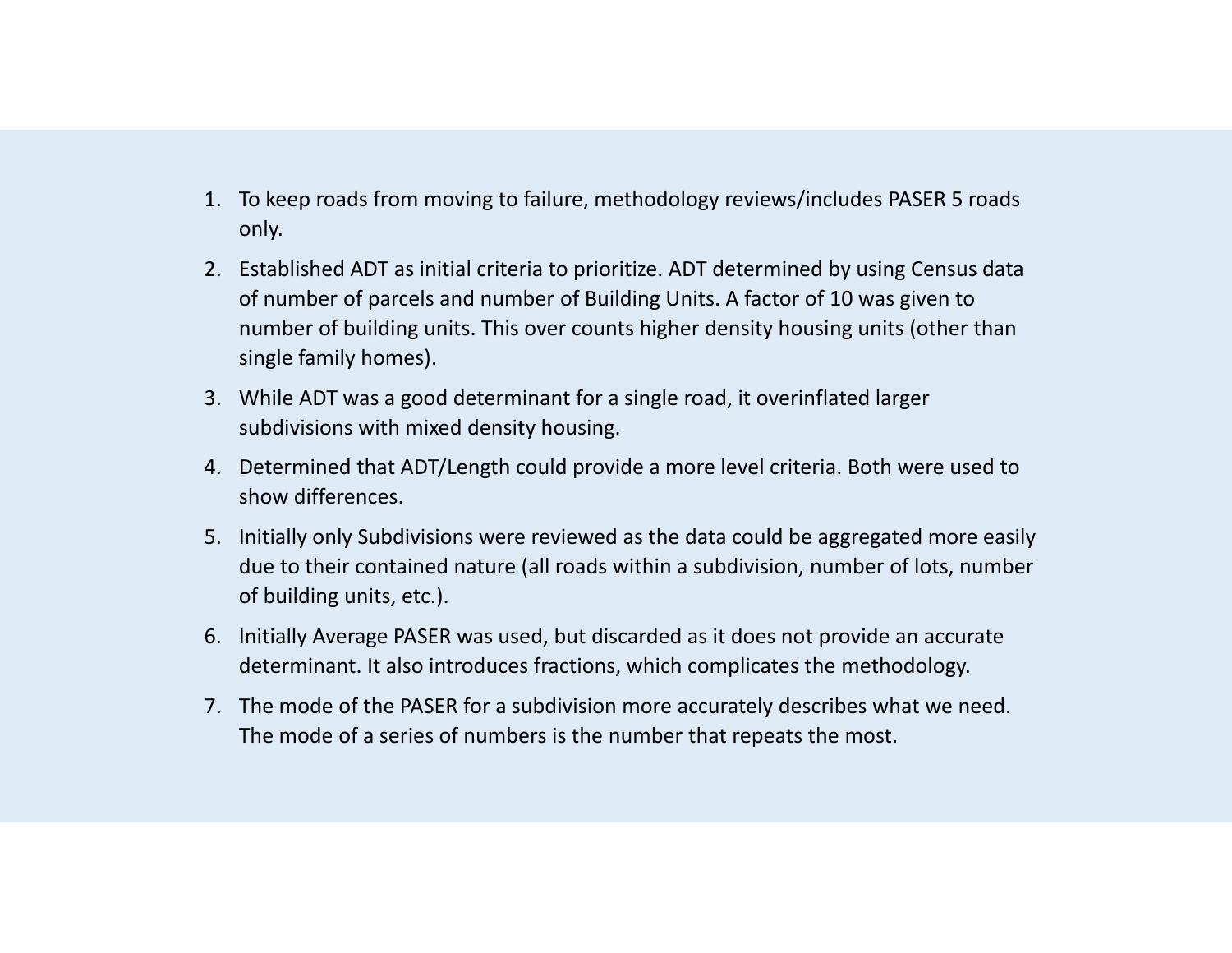- 8. Some subdivisions did not have a mode due to segment number/condition. The solution was to then compare the length of roadway at a specific PASER in a subdivision and assign the mode to the longest length at a specific PASER. This introduces an error in cost estimating because not all roads in a subdivision will be treated at that cost. This will be addressed.
- 9. A list of subdivisions rated PASER 5 was determined.
- 10. The list was separated out by District and then sorted by highest ADT or highest ADT/Length.
- 11. The Base funding allocation was distributed per Table 1 from the Whitepaper.
- 12. To use up all Base funding, a portion of Accelerated was applied to the running total below the Base allocation. The table showing Base and Accelerated for the ADT and ADT/Length list are provided.
- 13. The Accelerated used was then removed from the whole in each case.
- 14. A review of the overall PASER 5 roads compared to the PASER 5 of subdivisions was performed to establish a methodology of allocating the remaining Accelerated funding.
- 15. Accelerated funding was allocated to subdivisions then roadways (if needed), all rated PASER 5. Remaining funding was tallied in both the ADT and ADT/FT lists.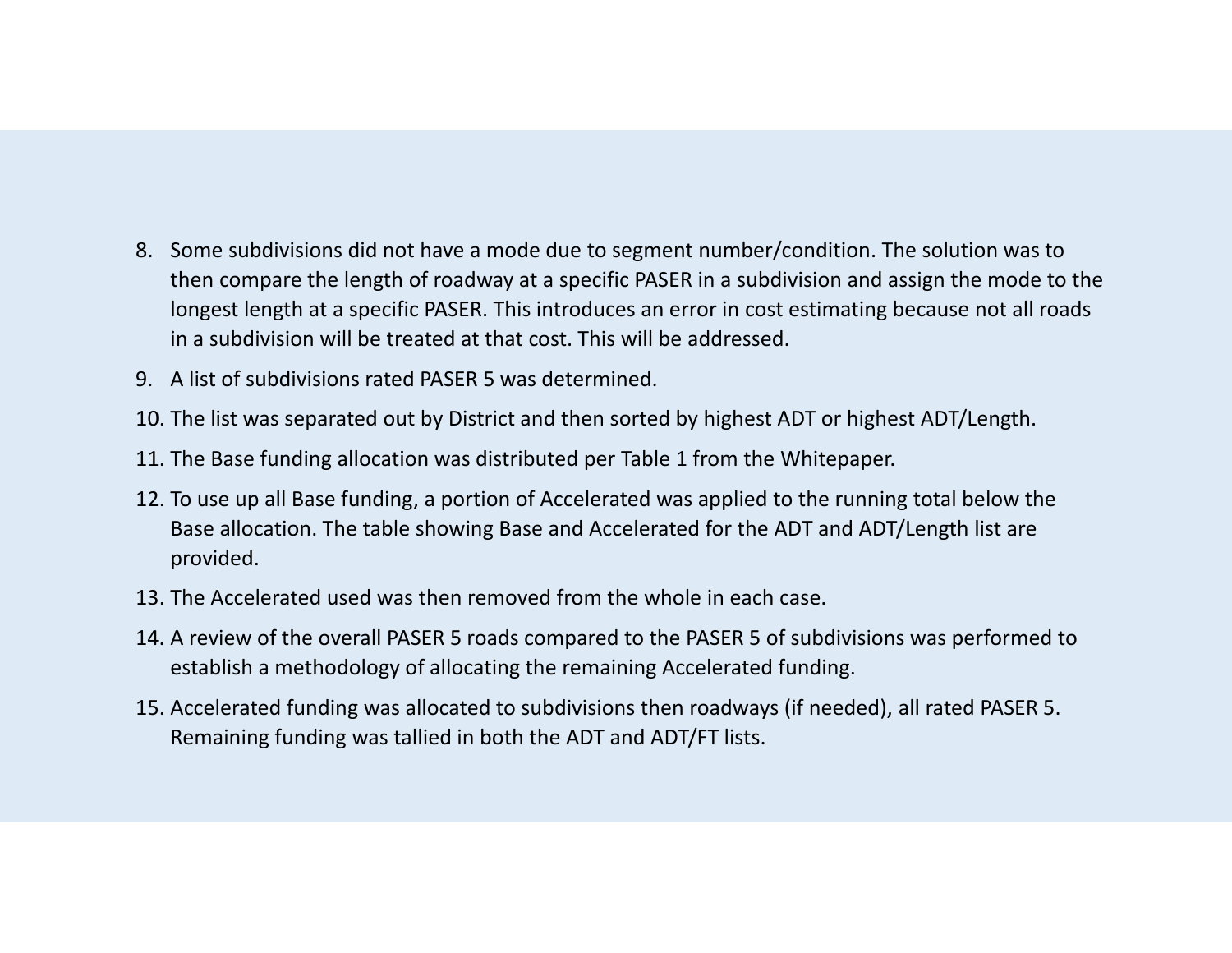Step 11: The Base funding allocation is distributed per Table 1 from the Whitepaper.

Step 12: To use up all Base funding, a portion of Accelerated was applied to the running total below the Base allocation. The tables showing Base ADT and ADT/Length list are provided below.

|                   |        |       |         | <b>UNJL MUI VIIIV</b> |            |           |             |            |
|-------------------|--------|-------|---------|-----------------------|------------|-----------|-------------|------------|
| <b>DISTRICT</b>   | # SUBD | # BU  | # Miles | BASE \$               | % of Total | ACLRD\$   | Total \$    | % of Total |
| BOS <sub>01</sub> | 15     | 3,715 | 33.03   | \$2,580,242           | 35.8%      | \$35,784  | \$2,616,026 | 35.3%      |
| <b>BOS02</b>      |        | 1,458 | 5.42    | \$403,612             | 5.6%       | \$26,029  | \$429,641   | 5.8%       |
| <b>BOS03</b>      | 17     | 1,480 | 23.47   | \$1,823,468           | 25.3%      | \$35,418  | \$1,858,886 | 25.1%      |
| BOS <sub>04</sub> | 14     | 1,114 | 22.95   | \$1,773,016           | 24.6%      | \$44,701  | \$1,817,717 | 24.5%      |
| <b>BOS05</b>      | 6      | 918   | 8.80    | \$627,044             | 8.7%       | \$70,241  | \$697,285   | 9.4%       |
| <b>Total</b>      | 54     | 8,685 | 93.68   | \$7,207,382           | 100.0%     | \$212,173 | \$7,419,555 | 100.0%     |
|                   |        |       |         |                       |            |           |             |            |

**BASE ‐ ADT Only**

|                                                                                                       | <b>BASE - ADT/Length</b>                                                                |       |       |             |       |           |             |       |  |  |  |  |  |
|-------------------------------------------------------------------------------------------------------|-----------------------------------------------------------------------------------------|-------|-------|-------------|-------|-----------|-------------|-------|--|--|--|--|--|
| <b>DISTRICT</b>                                                                                       | % of Total<br>BASE \$<br>% of Total<br>ACLRD \$<br>Total \$<br># Miles<br>#BU<br># SUBD |       |       |             |       |           |             |       |  |  |  |  |  |
| <b>BOS01</b>                                                                                          | 58                                                                                      | 5,454 | 33.53 | \$2,580,242 | 35.8% | \$75,234  | \$2,655,476 | 34.5% |  |  |  |  |  |
| <b>BOS02</b>                                                                                          | 4                                                                                       | 1,773 | 6.54  | \$403,612   | 5.6%  | \$114,286 | \$517,898   | 6.7%  |  |  |  |  |  |
| <b>BOS03</b>                                                                                          | 26                                                                                      | 1,649 | 24.27 | \$1,823,468 | 25.3% | \$98,814  | \$1,922,282 | 25.0% |  |  |  |  |  |
| <b>BOS04</b>                                                                                          | 33                                                                                      | 1,477 | 23.76 | \$1,773,016 | 24.6% | \$108,627 | \$1,881,643 | 24.5% |  |  |  |  |  |
| <b>BOS05</b>                                                                                          | \$627,044<br>\$81,930<br>\$708,974<br>9.2%<br>9<br>1,005<br>8.95<br>8.7%                |       |       |             |       |           |             |       |  |  |  |  |  |
| \$7,207,382<br>\$478,891<br>\$7,686,273<br>100.0%<br>100.0%<br><b>TOTAL</b><br>130<br>97.05<br>11,358 |                                                                                         |       |       |             |       |           |             |       |  |  |  |  |  |

Two Years Base Funding as Published

| <b>BASE</b>     |             |             |              |  |  |  |  |  |  |  |  |  |
|-----------------|-------------|-------------|--------------|--|--|--|--|--|--|--|--|--|
| <b>District</b> | 1-YEAR      | 2-YEARS     | % of BOS     |  |  |  |  |  |  |  |  |  |
|                 |             |             | <b>Miles</b> |  |  |  |  |  |  |  |  |  |
|                 | \$1,290,121 | \$2,580,242 | 35.8%        |  |  |  |  |  |  |  |  |  |
| $\mathcal{P}$   | 201,806     | \$403,612   | 5.6%         |  |  |  |  |  |  |  |  |  |
| 3               | 911,734     | \$1,823,468 | 25.3%        |  |  |  |  |  |  |  |  |  |
| 4               | 886,508     | \$1,773,016 | 24.6%        |  |  |  |  |  |  |  |  |  |
| 5               | 313,522     | \$627,044   | 8.7%         |  |  |  |  |  |  |  |  |  |
| <b>Total</b>    | \$3,603,691 | \$7,207,382 | 100.0%       |  |  |  |  |  |  |  |  |  |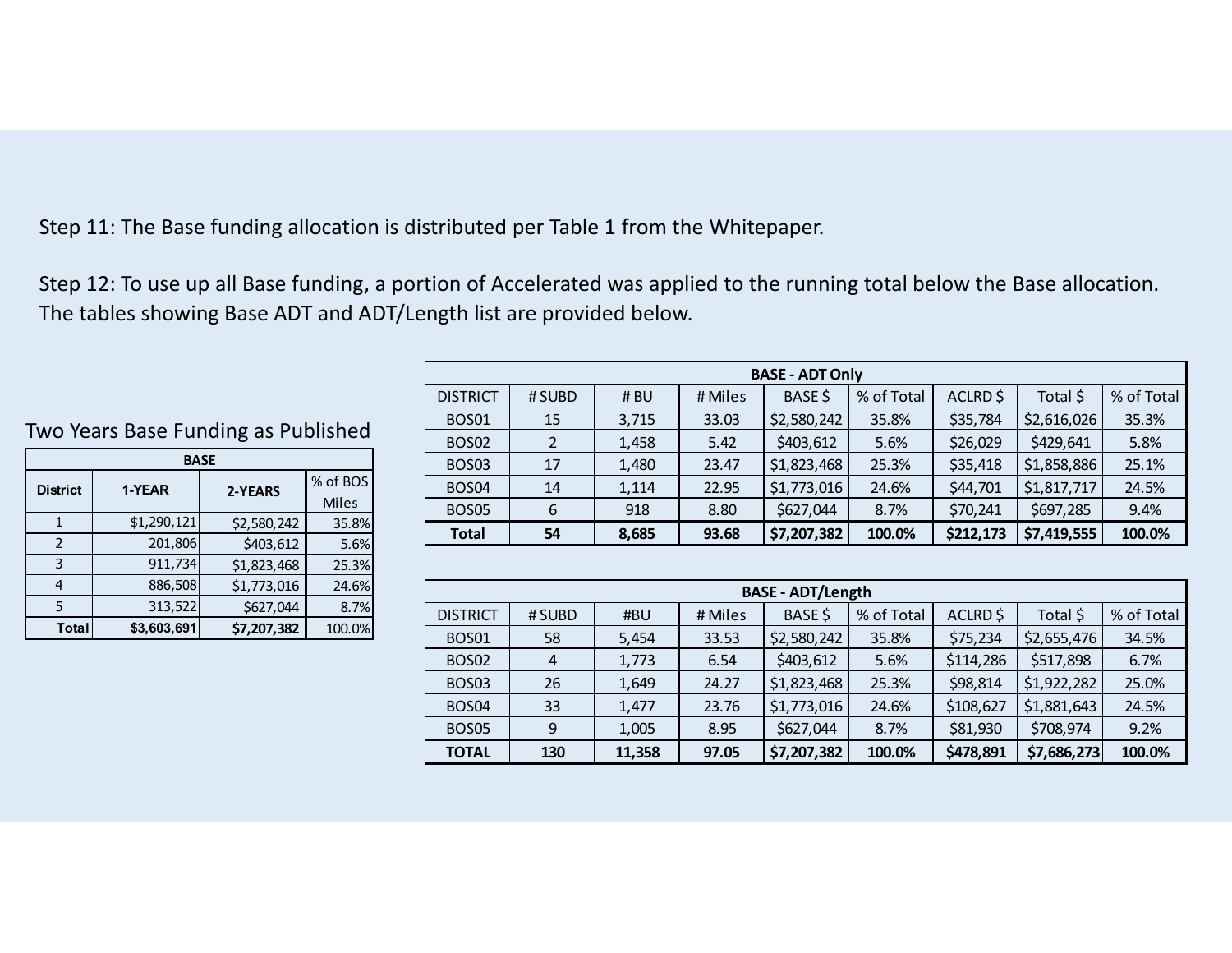Step 13: The Accelerated used was then removed from the published number for both ADT and ADT/FT.

Step 14: A review of the overall PASER 5 roads compared to the PASER 5 of subdivisions was performed to establish a methodology of allocating the remaining Accelerated funding

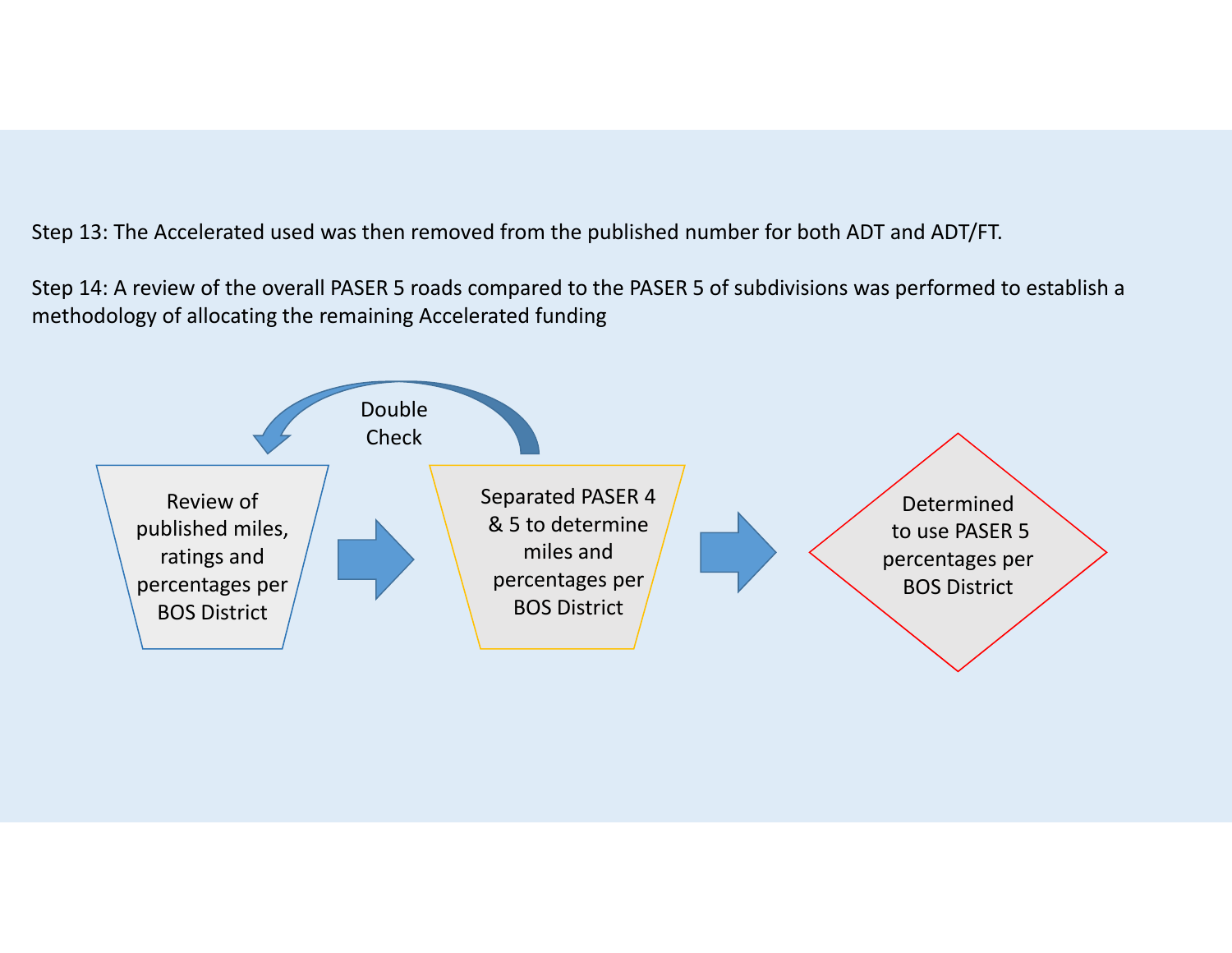| Table of Miles and Percentages of each BOS District as published |  |
|------------------------------------------------------------------|--|
|------------------------------------------------------------------|--|

| <b>DISTRICT</b>  |         | Very Good | Good    |         | Fair    |         | Poor    |         |         | <b>Failed</b> | Unrated |         | <b>Total Miles</b> |
|------------------|---------|-----------|---------|---------|---------|---------|---------|---------|---------|---------------|---------|---------|--------------------|
|                  | # Miles | % Miles   | # Miles | % Miles | # Miles | % Miles | # Miles | % Miles | # Miles | % Miles       | # Miles | % Miles |                    |
| BOS <sub>1</sub> | 25      | 15.7%     | 24      | 23.5%   | 50      | 42.4%   | 264     | 45.4%   | 77      | 36.3%         | 10      | 15.9%   | 450                |
| BOS <sub>2</sub> | 13      | 8.2%      | 12      | 11.8%   |         | 2.5%    | 25      | 4.3%    | 11      | 5.2%          |         | 4.8%    | 67                 |
| BOS <sub>3</sub> | 52      | 32.7%     | 18      | 17.6%   | 23      | 19.5%   | 138     | 23.7%   | 45      | 21.2%         | 32      | 50.8%   | 308                |
| BOS4             | 62      | 39.0%     | 34      | 33.3%   | 29      | 24.6%   | 103     | 17.7%   | 59      | 27.8%         | 17      | 27.0%   | 304                |
| <b>BOS5</b>      |         | 4.4%      | 14      | 13.7%   | 13      | 11.0%   | 52      | 8.9%    | 20      | 9.4%          |         | 1.6%    | 107                |
| <b>TOTAL</b>     | 159     | 100.0%    | 102     | 100.0%  | 118     | 100.0%  | 582     | 100.0%  | 212     | 100.0%        | 63      | 100.0%  | 1236               |

#### Table of Miles and Percentages of each BOS District with PASER 4 & 5 Separated

| <b>DISTRICT</b>   |                       | PASER <sub>7</sub> | PASER <sub>6</sub>           |        |         | <b>PASER 5</b> |         | <b>PASER4</b> | PASER 3-1 |            |  |
|-------------------|-----------------------|--------------------|------------------------------|--------|---------|----------------|---------|---------------|-----------|------------|--|
|                   | % of Total<br># Miles |                    | <b>% of Total</b><br># Miles |        | # Miles | % of Total     | # Miles | % of Total    | # Miles   | % of Total |  |
| BOS01             | 24                    | 23.2%              | 50                           | 42.5%  | 140     | 47.9%          | 124     | 42.7%         | 78        | 36.6%      |  |
| BOS <sub>02</sub> | 12                    | 12.0%              | 3                            | 2.6%   | 18      | 6.1%           | 7       | 2.4%          | 11        | 5.2%       |  |
| BOS <sub>03</sub> | 18                    | 17.8%              | 23                           | 19.0%  | 61      | 20.7%          | 78      | 26.8%         | 45        | 21.0%      |  |
| BOS <sub>04</sub> | 34                    | 33.1%              | 29                           | 24.7%  | 48      | 16.5%          | 55      | 18.9%         | 59        | 27.8%      |  |
| BOS <sub>05</sub> | 14                    | 13.8%              | 13                           | 11.2%  | 26      | 8.7%           | 27      | 9.2%          | 20        | 9.4%       |  |
| <b>TOTAL</b>      | 102                   | 100.0%             | 119                          | 100.0% | 292     | 100.0%         | 290     | 100.0%        | 213       | 100.0%     |  |





Step 13

| Distribution based on miles of PASER 5 |                    |             |                    |             |               |  |  |  |  |  |  |  |
|----------------------------------------|--------------------|-------------|--------------------|-------------|---------------|--|--|--|--|--|--|--|
|                                        | <b>ACCELERATED</b> |             |                    | <b>ADT</b>  | <b>ADT-FT</b> |  |  |  |  |  |  |  |
| Table 2:                               | \$4,334,941        | \$8,669,882 |                    | \$8,669,882 | \$8,669,882   |  |  |  |  |  |  |  |
|                                        |                    |             |                    | $-5212,173$ | $-5478,891$   |  |  |  |  |  |  |  |
| <b>District</b>                        | 1-YEAR             | 2-YEARS     | $%$ of             | \$8,457,709 | \$8,190,991   |  |  |  |  |  |  |  |
|                                        |                    |             | PASER <sub>5</sub> |             |               |  |  |  |  |  |  |  |
|                                        | \$1,551,908        | \$3,103,817 | 47.9%              | \$4,050,403 | \$3,922,672   |  |  |  |  |  |  |  |
| 2                                      | \$242,756          | \$485,512   | 6.1%               | \$518,447   | \$502,098     |  |  |  |  |  |  |  |
| 3                                      | \$1,096,740        | \$2,193,481 | 20.7%              | \$1,754,422 | \$1,699,096   |  |  |  |  |  |  |  |
| $\overline{4}$                         | \$1,066,396        | \$2,132,791 | 16.5%              | \$1,394,846 | \$1,350,858   |  |  |  |  |  |  |  |
| 5                                      | \$377,141          | \$754,282   | 8.7%               | \$739,591   | \$716,268     |  |  |  |  |  |  |  |
| <b>Total</b>                           | \$4,334,941        | \$8,669,882 | 100.0%             | 8,457,709   | \$8,190,991   |  |  |  |  |  |  |  |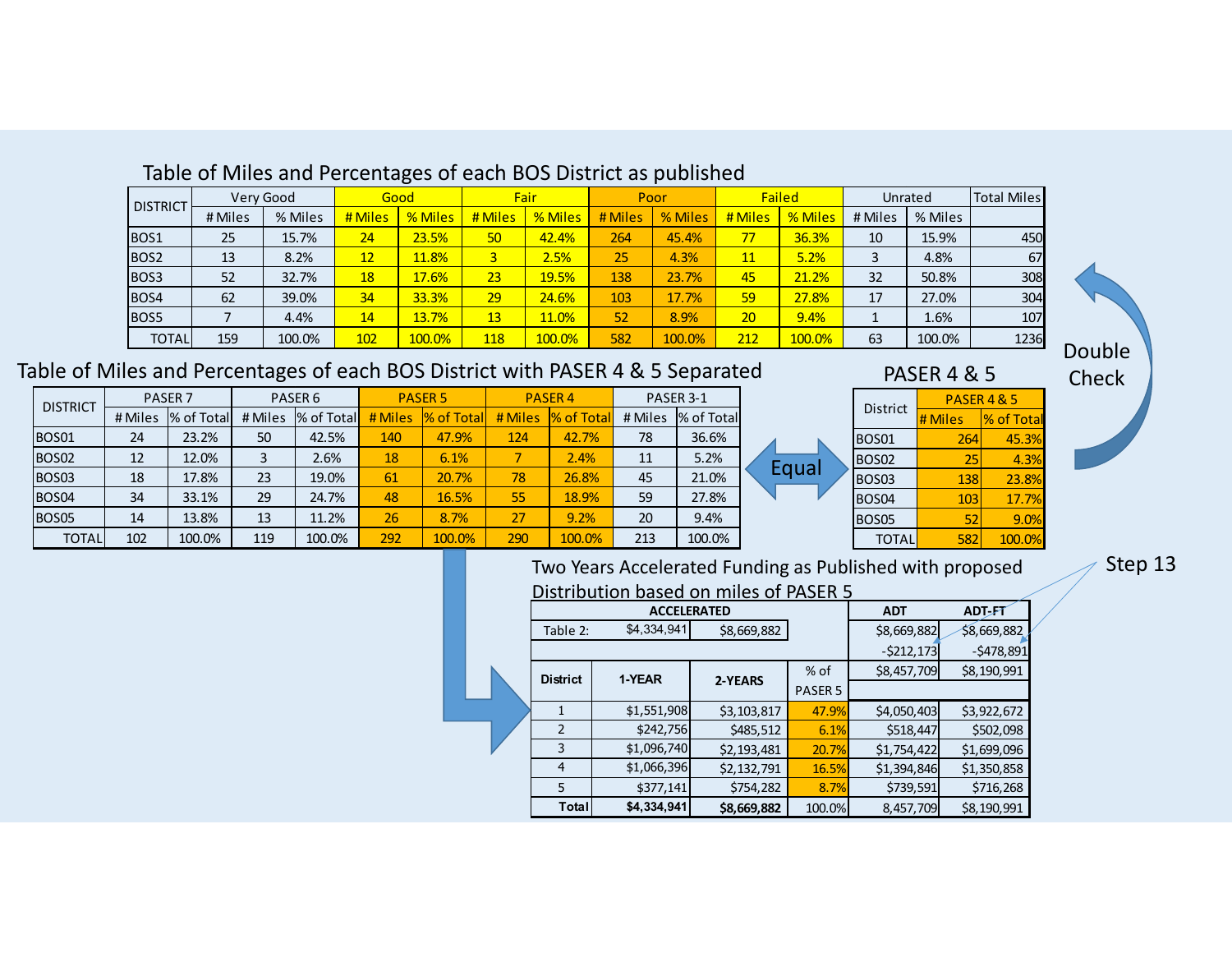Step 15: Accelerated funding was allocated to subdivisions then roadways (if needed), all rated PASER 5. Remaining funding was tallied in both the ADT and ADT/FT lists.

| <b>ACCELERATED - ADT</b> |                |       |         |             |            |             |            |                   |  |  |  |  |
|--------------------------|----------------|-------|---------|-------------|------------|-------------|------------|-------------------|--|--|--|--|
| <b>DISTRICT</b>          | # SUBD         | #BU   | # Miles | ACLRD\$     | % of Total | Total \$    | % of Total | <b>Difference</b> |  |  |  |  |
| <b>BOS01</b>             | 40             | 3,762 | 50.93   | \$4,050,403 | 47.9%      | \$4,033,358 | 48.2%      | \$17,045          |  |  |  |  |
| <b>BOS02</b>             | $\overline{4}$ | 510   | 5.95    | \$518,447   | 6.1%       | \$471,206   | 5.6%       | \$47,242          |  |  |  |  |
| <b>BOS03</b>             | 18             | 389   | 22.03   | \$1,754,422 | 20.7%      | \$1,744,853 | 20.9%      | \$9,569           |  |  |  |  |
| <b>BOS04</b>             | 30             | 608   | 17.57   | \$1,394,846 | 16.5%      | \$1,391,757 | 16.6%      | \$3,088           |  |  |  |  |
| <b>BOS05</b>             | 4              | 967   | 9.11    | \$739,591   | 8.7%       | \$721,688   | 8.6%       | \$17,903          |  |  |  |  |
| <b>TOTAL</b>             | 96             | 6,236 | 105.59  | \$8,457,709 | 100.0%     | \$8,362,863 | 100.0%     | \$94,846          |  |  |  |  |

|                                                                                                                 | <b>ACCELERATED - ADT/FT</b> |       |         |             |            |             |            |                   |  |  |  |  |  |
|-----------------------------------------------------------------------------------------------------------------|-----------------------------|-------|---------|-------------|------------|-------------|------------|-------------------|--|--|--|--|--|
| <b>DISTRICT</b>                                                                                                 | # SUBD                      | # BU  | # Miles | ACLRD\$     | % of Total | Total \$    | % of Total | <b>Difference</b> |  |  |  |  |  |
| <b>BOS01</b>                                                                                                    | 42                          | 2,890 | 48.25   | \$3,922,672 | 47.9%      | \$3,821,580 | 47.4%      | \$101,092         |  |  |  |  |  |
| <b>BOS02</b>                                                                                                    |                             | 195   | 6.35    | \$502,098   | 6.1%       | \$502,794   | 6.2%       | $-5697$           |  |  |  |  |  |
| <b>BOS03</b>                                                                                                    | 9                           | 220   | 21.23   | \$1,699,096 | 20.7%      | \$1,681,458 | 20.9%      | \$17,638          |  |  |  |  |  |
| <b>BOS04</b>                                                                                                    | 11                          | 245   | 16.91   | \$1,350,858 | 16.5%      | \$1,339,614 | 16.6%      | \$11,244          |  |  |  |  |  |
| \$709,891<br>\$716,268<br>8.8%<br><b>BOS05</b><br>375<br>13<br>8.96<br>8.7%                                     |                             |       |         |             |            |             |            |                   |  |  |  |  |  |
| \$6,377<br>\$135,654<br>\$8,190,991<br>\$8,055,337<br><b>TOTAL</b><br>100.0%<br>100.0%<br>77<br>3,925<br>101.71 |                             |       |         |             |            |             |            |                   |  |  |  |  |  |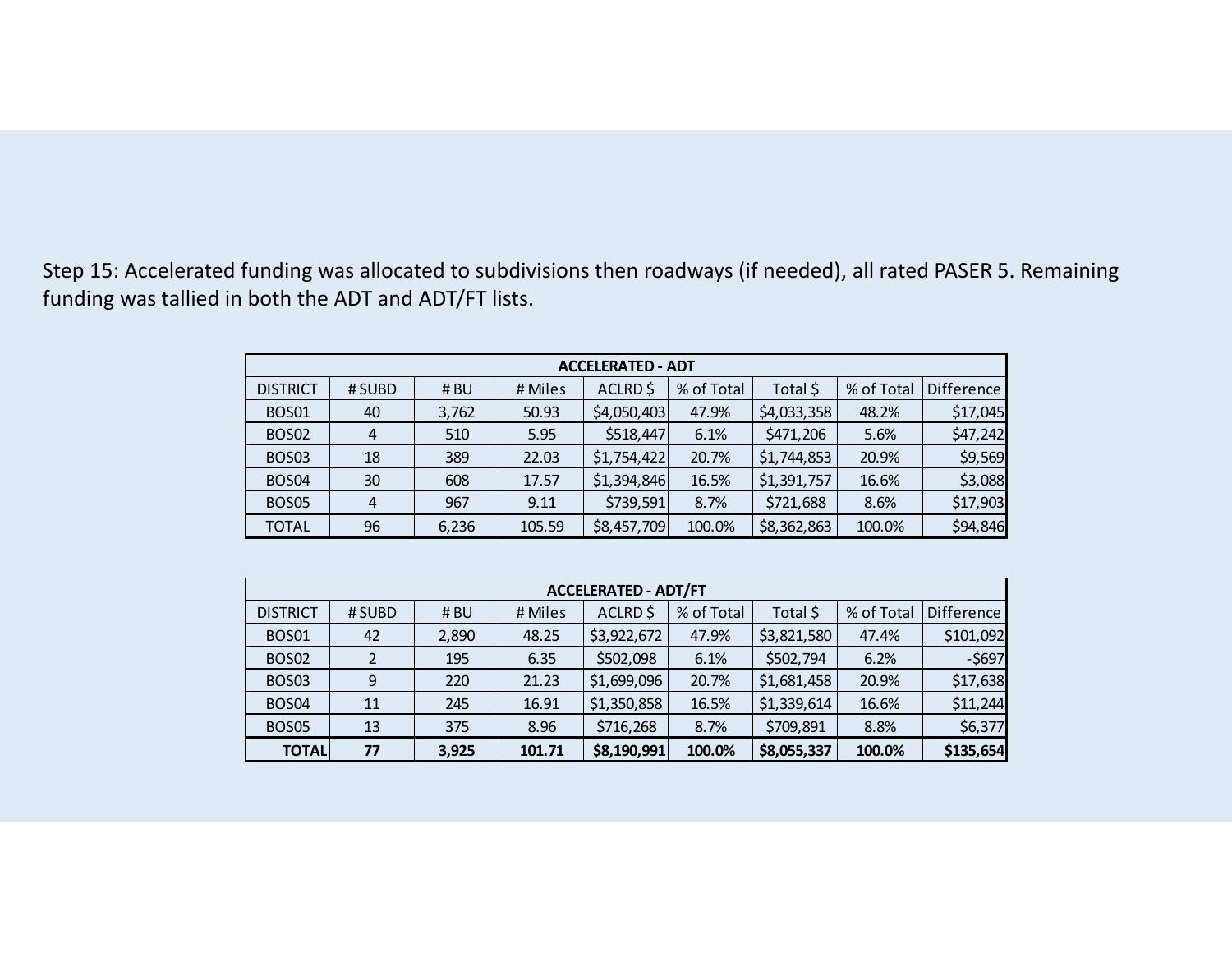Base ADT

| <b>BASE - ADT Only</b>                                                                                            |                                                                        |       |       |             |        |           |             |        |  |  |  |  |
|-------------------------------------------------------------------------------------------------------------------|------------------------------------------------------------------------|-------|-------|-------------|--------|-----------|-------------|--------|--|--|--|--|
| % of Total<br><b>BASE S</b><br>% of Total<br>Total \$<br>ACLRD \$<br><b>DISTRICT</b><br># Miles<br># SUBD<br># BU |                                                                        |       |       |             |        |           |             |        |  |  |  |  |
| <b>BOS01</b>                                                                                                      | 15                                                                     | 3,715 | 33.03 | \$2,580,242 | 35.8%  | \$35,784  | \$2,616,026 | 35.3%  |  |  |  |  |
| BOS02                                                                                                             | 2                                                                      | 1,458 | 5.42  | \$403,612   | 5.6%   | \$26,029  | \$429,641   | 5.8%   |  |  |  |  |
| BOS <sub>03</sub>                                                                                                 | 17                                                                     | 1,480 | 23.47 | \$1,823,468 | 25.3%  | \$35,418  | \$1,858,886 | 25.1%  |  |  |  |  |
| BOS04                                                                                                             | 14                                                                     | 1,114 | 22.95 | \$1,773,016 | 24.6%  | \$44,701  | \$1,817,717 | 24.5%  |  |  |  |  |
| BOS05                                                                                                             | \$627,044<br>\$70,241<br>\$697,285<br>9.4%<br>918<br>8.80<br>8.7%<br>6 |       |       |             |        |           |             |        |  |  |  |  |
| Total                                                                                                             | 54                                                                     | 8,685 | 93.68 | \$7,207,382 | 100.0% | \$212,173 | \$7,419,555 | 100.0% |  |  |  |  |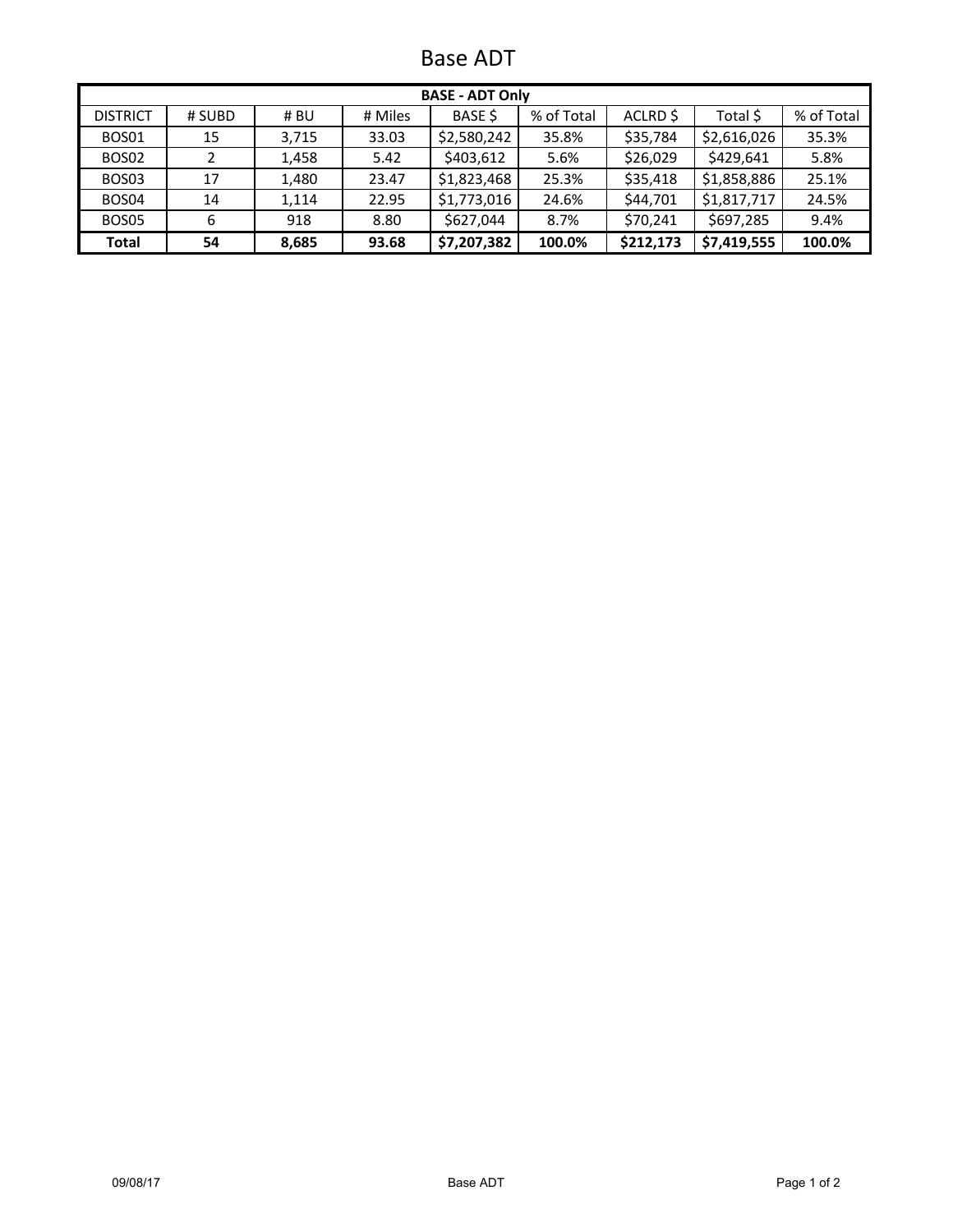#### Base ADT

| BASE FUNDING: \$7,207,382 + \$212,173(ACCELERATED) = \$7,419,555 |                |                       |                        |                        |                                         |             |                              |                                   |                     |  |  |
|------------------------------------------------------------------|----------------|-----------------------|------------------------|------------------------|-----------------------------------------|-------------|------------------------------|-----------------------------------|---------------------|--|--|
| <b>LEFTSUB</b>                                                   | <b>LEFTBOS</b> | Modal<br><b>PASER</b> | <b>CALC ADT LENGTH</b> |                        | <b>TREATMENT</b>                        | <b>COST</b> | Cost/Length                  | <b>Running Total</b>              | From<br>Accelerated |  |  |
| SKYLINE BEL AIR ESTATES (1-153)                                  | 1              | 5                     | 6530                   | 18238.49               | SEAL COAT                               | 4.5         | \$273,577.30                 | 273,577                           |                     |  |  |
| SHADOW HILLS (1-483)                                             | 1              | 5                     | 4570                   | 47540.66               | <b>SEAL COAT</b>                        | 4.5         | \$713,109.89                 | 986,687                           |                     |  |  |
| FAIRFIELD SUNRISE EAST (1-520)                                   | $\mathbf{1}$   | 5                     | 3380                   | 8682.29                | <b>SEAL COAT</b>                        | 4.5         | \$130,234.29                 | 1,116,921                         |                     |  |  |
| BLACK HORSE (1-411)                                              | $\mathbf{1}$   | 5                     | 3140                   | 22800.42               | <b>SEAL COAT</b>                        | 4.5         | \$342,006.34                 | 1,458,928                         |                     |  |  |
| SHADOW VIEW ESTATES (1-85)                                       | $\mathbf{1}$   | 5                     | 2300                   | 4350.05                | <b>SEAL COAT</b>                        | 4.5         | \$65,250.80                  | 1,524,179                         |                     |  |  |
| THE FOOTHILLS CLUSTERS (373-569)                                 | $\mathbf{1}$   | 5                     | 2220                   | 4891.57                | <b>SEAL COAT</b>                        | 4.5         | \$73,373.56                  | 1,597,552                         |                     |  |  |
| CORONADO FOOTHILLS ESTATES (1-74)                                | $\mathbf 1$    | 5                     | 2130                   | 5505.98                | <b>SEAL COAT</b>                        | 4.5         | \$82,589.73                  | 1,680,142                         |                     |  |  |
| RIO VERDE VISTA II (1-73)                                        | $\mathbf 1$    | 5                     | 1910                   | 6112.91                | SEAL COAT                               | 4.5         | \$91,693.70                  | 1,771,836                         |                     |  |  |
| THE FOUNTAINS AT LA CHOLLA BLOCKS 1-5                            | $\mathbf{1}$   | 5                     | 1830                   | 1883.71                | SEAL COAT                               | 4.5         | \$28,255.63                  | 1,800,091                         |                     |  |  |
| COUNTRYSIDE VISTA (387-602)                                      | $1\,$          | 5                     | 1640                   | 6573.41                | <b>SEAL COAT</b>                        | 4.5         | \$98,601.19                  | 1,898,692                         |                     |  |  |
| THE FOOTHILLS CLUSTERS (214-372)                                 | 1              | 5                     | 1610                   | 2860.75                | <b>SEAL COAT</b>                        | 4.5         | \$42,911.31                  | 1,941,604                         |                     |  |  |
| SANTA CATALINA ESTATES NO. 4 (1-180)                             | $\mathbf 1$    | 5                     | 1600                   | 13079.36               | <b>SEAL COAT</b>                        | 4.5         | \$196,190.38                 | 2,137,794                         |                     |  |  |
| THE BLUFFS II(249-319)                                           | $\mathbf 1$    | 5                     | 1450                   | 5058.82                | <b>SEAL COAT</b>                        | 4.5         | \$75,882.32                  | 2,213,676                         |                     |  |  |
| CATALINA FOOTHILLS ESTATES NO. 2                                 | $\mathbf{1}$   | 5                     | 1430                   | 19949.73               | <b>SEAL COAT</b>                        | 4.5         | \$299,245.94                 | 2,512,922                         |                     |  |  |
| COUNTRYSIDE TERRACE (240-398)                                    | $\mathbf 1$    | 5                     | 1410                   | 6873.57                | <b>SEAL COAT</b>                        | 4.5         | \$103,103.55                 | 2,616,026                         | $-$35,783.92$       |  |  |
| LOS RANCHITOS                                                    | $\overline{2}$ | 5                     | 8110                   |                        | 11745.16 SEAL COAT                      | 4.5         | \$176,177.33                 | \$176,177.33                      |                     |  |  |
| LOS RANCHITOS NUMBER 8                                           | $\mathbf 2$    | 5                     | 6470                   |                        | 16897.58 SEAL COAT                      | 4.5         | \$253,463.71                 | \$429,641.04                      | $-$26,029.04$       |  |  |
| <b>BRANDING IRON PARK</b>                                        | 3              | 5                     | 1620                   |                        | 11846.44 SEAL COAT                      | 4.5         | \$177,696.67                 | \$177,696.67                      |                     |  |  |
| AGUA DULCE (1-60)                                                | 3              | 5                     | 1580                   |                        | 1068.44 SEAL COAT                       | 4.5         | \$16,026.64                  | \$193,723.31                      |                     |  |  |
| TUCSON AVRA WEST (1-168)                                         | 3              | 5                     | 1580                   |                        | 17310.58 SEAL COAT                      | 4.5         | \$259,658.76                 | \$453,382.06                      |                     |  |  |
| STAR VALLEY VILLAGE (1-152)                                      | 3              | 5                     | 1260                   |                        | 10854.43 SEAL COAT                      | 4.5         | \$162,816.38                 | \$616,198.44                      |                     |  |  |
| CRITTERLAND II (1-148)                                           | 3              | 5                     | 1240                   |                        | 13331.43 SEAL COAT                      | 4.5         | \$199,971.42                 | \$816,169.86                      |                     |  |  |
| HUNTER SUBDIVISION NO. 3 (1-112)                                 | 3              | 5                     | 940                    |                        | 9763.82 SEAL COAT                       | 4.5         | \$146,457.26                 | \$962,627.12                      |                     |  |  |
| VISTA DEL LAGO                                                   | 3              | 5                     | 680                    |                        | 3225.68 SEAL COAT                       | 4.5         | \$48,385.15                  | \$1,011,012.27                    |                     |  |  |
| BUENA VENTURA                                                    | 3              | 5                     | 670                    |                        | 2872.93 SEAL COAT                       | 4.5         |                              | \$43,093.92 \$1,054,106.19        |                     |  |  |
| PALMDALE NO. 2 (1-97)                                            | 3              | 5                     | 660                    |                        | 2842.95 SEAL COAT                       | 4.5         |                              | \$42,644.26 \$1,096,750.45        |                     |  |  |
| PARK EL MONTE                                                    | 3              | 5                     | 660                    |                        | 2705.37 SEAL COAT                       | 4.5         |                              | \$40,580.54 \$1,137,330.99        |                     |  |  |
| TUCSON AVRA WEST III BLK A (1-71)                                | 3              | 5                     | 600                    |                        | 7064.52 SEAL COAT                       | 4.5         |                              | \$105,967.78 \$1,243,298.77       |                     |  |  |
| BLANCO ESTATES (163-335)                                         | 3              | 5                     | 590                    |                        | 16976.78 SEAL COAT                      | 4.5         |                              | \$254,651.72 \$1,497,950.49       |                     |  |  |
| BLANCO ESTATES (72-162)                                          | 3              | 5                     | 580                    |                        | 8471.94 SEAL COAT                       | 4.5         |                              | \$127,079.13 \$1,625,029.61       |                     |  |  |
| HUNTER SUBDIVISION NO. 4 (1-64)                                  | 3              | 5                     | 570                    |                        | 3857.93 SEAL COAT                       | 4.5         |                              | \$57,868.93 \$1,682,898.54        |                     |  |  |
| LA PUERTA DEL NORTE                                              | 3              | 5                     | 540                    |                        | 5672.65 SEAL COAT                       | 4.5         |                              | \$85,089.74 \$1,767,988.28        |                     |  |  |
| ROMERO PARK                                                      | 3              | 5                     | 520                    |                        | 1676.52 SEAL COAT                       | 4.5         |                              | \$25,147.83 <b>\$1,793,136.11</b> |                     |  |  |
| AVRA RANCHETTES (132-169)                                        | 3              | 5                     | 510                    |                        | 4383.36 SEAL COAT                       | 4.5         |                              | \$65,750.35 \$1,858,886.47        | -\$35,418.47        |  |  |
| SANTA RITA BEL AIR ESTATES (1-125)                               | $\overline{4}$ | 5                     | 1360                   |                        | 7559.287 SEAL COAT                      | 4.5         | \$113,389.30                 | \$113,389.30                      |                     |  |  |
| NEW TUCSON UNIT NO. 1 (1-127)                                    | $\overline{4}$ | 5                     | 1220                   |                        | 6688.473 SEAL COAT                      | 4.5         | \$100,327.10                 | \$213,716.40                      |                     |  |  |
| RANCHO DEL LAGO BLOCKS 43-49                                     | 4              | 5                     | 1050                   |                        | 9868.656 SEAL COAT                      | 4.5         | \$148,029.85                 | \$361,746.25                      |                     |  |  |
| NEW TUCSON UNIT NO. 23 (140-261)                                 | 4              | 5                     | 1030                   |                        | 7096.674 SEAL COAT                      | 4.5         | \$106,450.11                 | \$468,196.36                      |                     |  |  |
| NEW TUCSON UNIT NO. 27                                           | $\overline{4}$ | 5                     | 920                    |                        | 7463.913 SEAL COAT                      | 4.5         | \$111,958.70                 | \$580,155.06                      |                     |  |  |
| - SIX RANCHETTES UNIT NO. 7 (205-221, 237-423)                   | 4              | 5                     | 890                    |                        | 29075.34 SEAL COAT                      | 4.5         |                              | \$436,130.04 \$1,016,285.11       |                     |  |  |
| BEL AIR RANCH ESTATES (284-375)                                  | 4              | 5                     | 770                    |                        | 6886.461 SEAL COAT                      | 4.5         |                              | \$103,296.91 \$1,119,582.02       |                     |  |  |
| ROCKING K RANCH ESTATES IV (1-118)                               | 4              | 5                     | 700                    |                        | 12562.33 SEAL COAT                      | 4.5         |                              | \$188,434.91 \$1,308,016.93       |                     |  |  |
| TRES LOMAS EAST (1-71)                                           | 4              | 5                     | 610                    |                        | 7689.747 SEAL COAT                      | 4.5         | \$115,346.21                 | \$1,423,363.14                    |                     |  |  |
| NEW TUCSON UNIT NO. 22 LOTS 63-139 & BLKS 2-3                    | 4              | 5                     | 540                    |                        | 3399.802 SEAL COAT                      | 4.5         | \$50,997.02                  | \$1,474,360.16                    |                     |  |  |
| NEW TUCSON UNIT NO. 21 LOTS 1-62 & BLOCK 1                       | 4              | 5                     | 530                    |                        | 4016.273 SEAL COAT                      | 4.5         |                              | \$60,244.10 \$1,534,604.26        |                     |  |  |
| BEL AIR RANCH ESTATES (376-439)                                  | 4              | 5                     |                        | 520 4787.116 SEAL COAT |                                         | 4.5         |                              | \$71,806.73 \$1,606,410.99        |                     |  |  |
| BEAR CANYON ESTATES (1-58)                                       | 4              | 5                     |                        | 510 8217.265 SEAL COAT |                                         | 4.5         | \$123,258.97                 | \$1,729,669.96                    |                     |  |  |
| COYOTE CREEK (1-395)                                             | 4              | 5                     | 490                    |                        | 5869.807 SEAL COAT                      | 4.5         | \$88,047.11                  | \$1,817,717.07                    | $-$44,701.07$       |  |  |
|                                                                  |                |                       |                        |                        |                                         |             |                              |                                   |                     |  |  |
| MISSION WEST (1-370)                                             | 5<br>5         | 5<br>5                | 3790<br>1600           |                        | 18915.94 SEAL COAT<br>8617.73 SEAL COAT | 4.5<br>4.5  | \$283,739.05<br>\$129,266.01 | \$283,739.05<br>\$413,005.06      |                     |  |  |
| <b>MISSION TERRACE</b>                                           | 5              |                       |                        |                        | 6231.88 SEAL COAT                       |             |                              |                                   |                     |  |  |
| MISSION TERRACE NO.3 (7-28)                                      |                | 5                     | 1330<br>1020           |                        |                                         | 4.5         | \$93,478.18                  | \$506,483.24                      |                     |  |  |
| MISSION VIEW (1-134)                                             | 5              | 5                     |                        |                        | 3597.19 SEAL COAT<br>3701.18 SEAL COAT  | 4.5         | \$53,957.84                  | \$560,441.08<br>\$615,958.76      |                     |  |  |
| SAN XAVIER ESTATES (77-122)<br>SAN XAVIER ESTATES (32-76)        | 5<br>5         | 5<br>5                | 740<br>700             |                        | 5421.74 SEAL COAT                       | 4.5<br>4.5  | \$55,517.68                  | \$697,284.91                      |                     |  |  |
|                                                                  |                |                       |                        |                        |                                         |             | \$81,326.15                  |                                   | $-$70,240.91$       |  |  |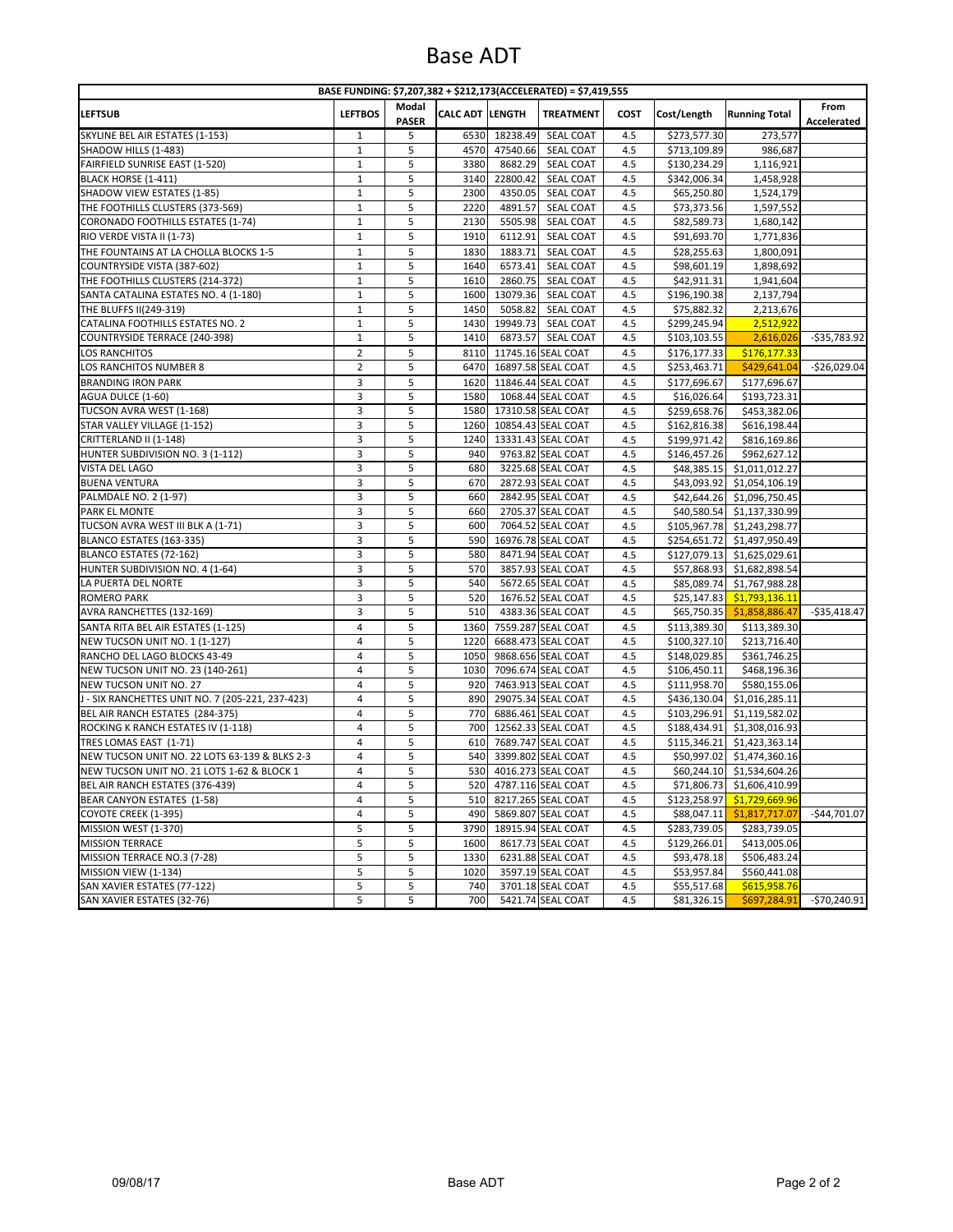## Base ADT/FT

| <b>BASE - ADT/Length</b>                                                                                         |     |        |       |             |        |           |             |        |  |  |  |
|------------------------------------------------------------------------------------------------------------------|-----|--------|-------|-------------|--------|-----------|-------------|--------|--|--|--|
| % of Total<br>% of Total<br><b>BASE S</b><br><b>DISTRICT</b><br>ACLRD \$<br>Total \$<br># SUBD<br># Miles<br>#BU |     |        |       |             |        |           |             |        |  |  |  |
| <b>BOS01</b>                                                                                                     | 58  | 5,454  | 33.53 | \$2,580,242 | 35.8%  | \$75,234  | \$2,655,476 | 34.5%  |  |  |  |
| BOS02                                                                                                            | 4   | 1,773  | 6.54  | \$403,612   | 5.6%   | \$114,286 | \$517,898   | 6.7%   |  |  |  |
| BOS <sub>03</sub>                                                                                                | 26  | 1,649  | 24.27 | \$1,823,468 | 25.3%  | \$98,814  | \$1,922,282 | 25.0%  |  |  |  |
| BOS04                                                                                                            | 33  | 1.477  | 23.76 | \$1,773,016 | 24.6%  | \$108,627 | \$1,881,643 | 24.5%  |  |  |  |
| BOS05                                                                                                            | 9   | 1,005  | 8.95  | \$627,044   | 8.7%   | \$81,930  | \$708,974   | 9.2%   |  |  |  |
| <b>TOTAL</b>                                                                                                     | 130 | 11,358 | 97.05 | \$7,207,382 | 100.0% | \$478,891 | \$7,686,273 | 100.0% |  |  |  |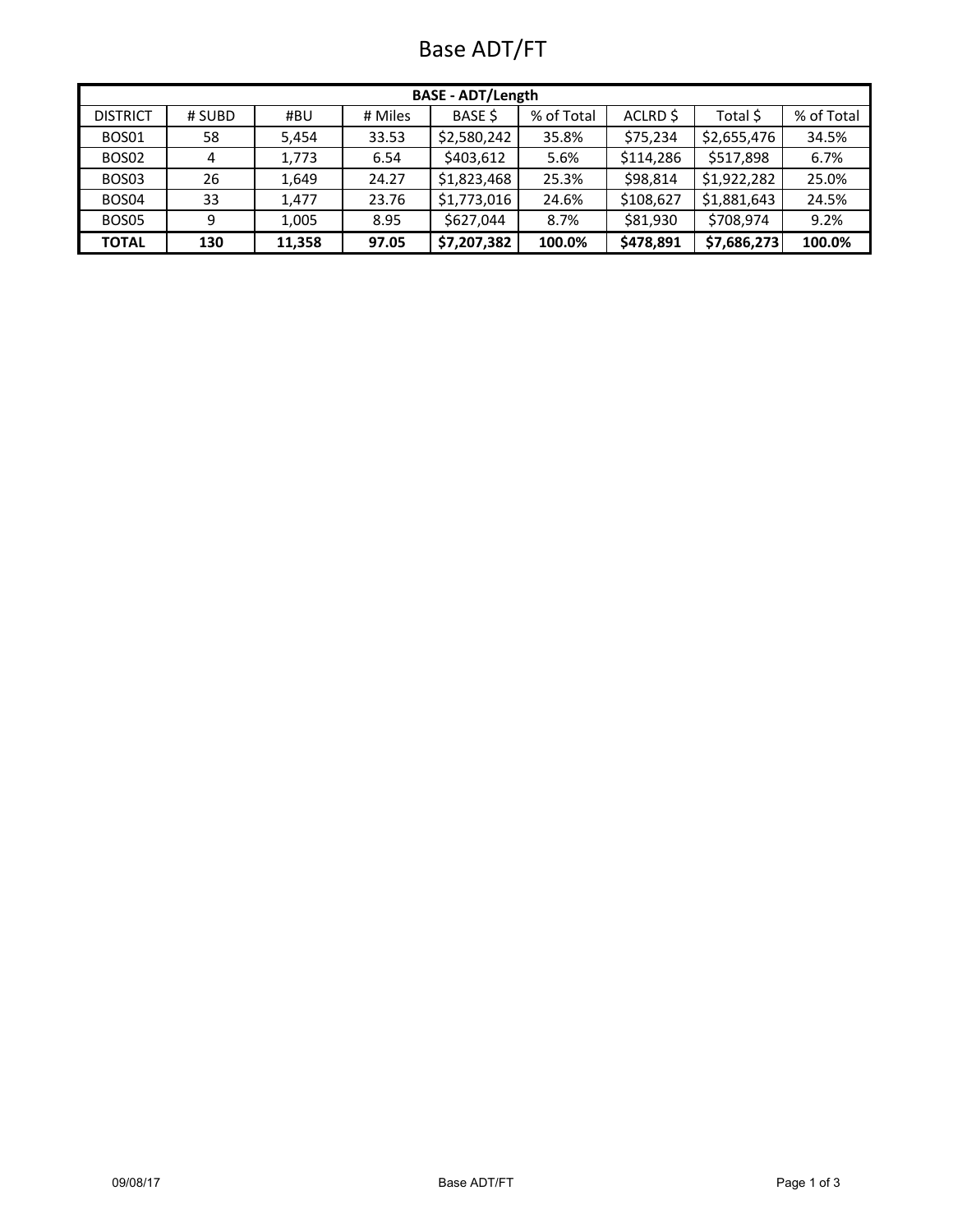### Base ADT/FT

| BASE FUNDING: \$7,207,382 + \$212,173(ACCELERATED) = \$7,419,555             |                                  |                   |                        |                      |                      |                               |             |                             |                                  |             |
|------------------------------------------------------------------------------|----------------------------------|-------------------|------------------------|----------------------|----------------------|-------------------------------|-------------|-----------------------------|----------------------------------|-------------|
| <b>LEFTSUB</b>                                                               | <b>LEFTBOS</b>                   | Modal             | <b>CALC ADT LENGTH</b> |                      | ADT/L                | <b>TREATMENT</b>              | <b>COST</b> | Cost/Length                 | <b>Running Total</b>             | From        |
| SUNRISE TERRITORY ESTATES (89-187)                                           | $\mathbf{1}$                     | <b>PASER</b><br>5 | 1120                   | 472.64               | 2.370                | SEAL COAT                     | 4.5         | \$7,089.57                  | 7,090                            | Accelerated |
| THE NATIONAL (1-10)                                                          | $\mathbf{1}$                     | 5                 | 250                    | 148.14               | 1.688                | SEAL COAT                     | 4.5         | \$2,222.12                  | 9,312                            |             |
| THE FOUNTAINS AT LA CHOLLA BLOCKS 1-5                                        | $\mathbf{1}$                     | 5                 | 1830                   | 1883.71              | 0.971                | SEAL COAT                     | 4.5         | \$28,255.63                 | 37,567                           |             |
| CANYON RANCH ESTATES RESUB. (1-41)                                           | $\mathbf{1}$                     | 5                 | 450                    | 474.63               | 0.948                | SEAL COAT                     | 4.5         | \$7,119.49                  | 44,687                           |             |
| CANYON RANCH ESTATES (1-166)                                                 | $\mathbf{1}$                     | 5                 | 60                     | 65.49                | 0.916                | SEAL COAT                     | 4.5         | \$982.33                    | 45,669                           |             |
| THE FOOTHILLS CLUSTERS (214-372)                                             | $\mathbf{1}$                     | 5                 | 1610                   | 2860.75              | 0.563                | SEAL COAT                     | 4.5         | \$42,911.31                 | 88,580                           |             |
| CHAPARRAL HIGHLANDS (1-6)                                                    | $\mathbf{1}$<br>$\mathbf{1}$     | 5                 | 60<br>1310             | 109.76               | 0.547                | SEAL COAT                     | 4.5         | \$1,646.44                  | 90,227                           |             |
| INDIAN TRAILS ESTATES (34-73)<br>SHADOW VIEW ESTATES (1-85)                  | $\mathbf 1$                      | 5<br>5            | 2300                   | 2416.08<br>4350.05   | 0.542<br>0.529       | SEAL COAT<br><b>SEAL COAT</b> | 4.5<br>4.5  | \$36,241.24<br>\$65,250.80  | 126,468<br>191,719               |             |
| SABINO FOOTHILLS ESTATES (1-33)                                              | $\mathbf{1}$                     | 5                 | 1180                   | 2493.48              | 0.473                | SEAL COAT                     | 4.5         | \$37,402.23                 | 229,121                          |             |
| VISTA DE LAS CANDELAS ESTATES NO. 4 (52-61)                                  | $\mathbf{1}$                     | 5                 | 90                     | 196.86               | 0.457                | SEAL COAT                     | 4.5         | \$2,952.94                  | 232,074                          |             |
| THE FOOTHILLS CLUSTERS (373-569)                                             | $\mathbf{1}$                     | 5                 | 2220                   | 4891.57              | 0.454                | SEAL COAT                     | 4.5         | \$73,373.56                 | 305,448                          |             |
| FAIRFIELD SUNRISE EAST (1-520)                                               | $\mathbf{1}$                     | 5                 | 3380                   | 8682.29              | 0.389                | SEAL COAT                     | 4.5         | \$130,234.29                | 435,682                          |             |
| CORONADO FOOTHILLS ESTATES (1-74)                                            | $\mathbf{1}$                     | 5                 | 2130                   | 5505.98              | 0.387                | SEAL COAT                     | 4.5         | \$82,589.73                 | 518,272                          |             |
| LAS BRISAS ESTATES NO. 2 (2, 5-15, 32 & 33)                                  | $\mathbf{1}$<br>$\mathbf{1}$     | 5                 | 510<br>1390            | 1318.96              | 0.387                | SEAL COAT                     | 4.5         | \$19,784.40                 | 538,056                          |             |
| NORTH POINT VILLAGE (1-127)<br>DEER RUN RANCH ESTATES (1-11)                 | $\mathbf{1}$                     | 5<br>5            | 360                    | 3694.49<br>968.23    | 0.376<br>0.372       | SEAL COAT<br>SEAL COAT        | 4.5<br>4.5  | \$55,417.39<br>\$14,523.49  | \$593,473.45<br>\$607,996.94     |             |
| SKYLINE BEL AIR ESTATES (1-153)                                              | $\mathbf{1}$                     | 5                 | 6530                   | 18238.49             | 0.358                | SEAL COAT                     | 4.5         | \$273,577.30                | \$881,574.24                     |             |
| MOONDANCE VILLAGE(1-115)                                                     | $\mathbf{1}$                     | 5                 | 960                    | 2767.34              | 0.347                | SEAL COAT                     | 4.5         | \$41,510.16                 | \$923,084.40                     |             |
| MOONDANCE ESTATES(1-119)                                                     | $\mathbf{1}$                     | 5                 | 920                    | 2660.86              | 0.346                | SEAL COAT                     | 4.5         | \$39,912.88                 | \$962,997.28                     |             |
| SABINO VISTA ESTATES (1-8)                                                   | $\mathbf{1}$                     | 5                 | 110                    | 326.97               | 0.336                | SEAL COAT                     | 4.5         | \$4,904.50                  | \$967,901.77                     |             |
| LINDA VISTA ESTATES II                                                       | $\mathbf{1}$                     | 5                 | 870                    | 2626.60              | 0.331                | SEAL COAT                     | 4.5         | \$39,399.05                 | \$1,007,300.83                   |             |
| RANCHITOS NORTES (1-16)<br>RIO VERDE VISTA II (1-73)                         | $\mathbf{1}$<br>$\mathbf{1}$     | 5<br>5            | 650<br>1910            | 2032.99<br>6112.91   | 0.320<br>0.312       | SEAL COAT<br>SEAL COAT        | 4.5<br>4.5  | \$30,494.92<br>\$91,693.70  | \$1,037,795.75<br>\$1,129,489.45 |             |
| CANYON TERRACE (1-65)                                                        | $\mathbf{1}$                     | 5                 | 760                    | 2519.18              | 0.302                | SEAL COAT                     | 4.5         | \$37,787.75                 | \$1,167,277.19                   |             |
| PALMDALE NO. 3 (1-48)                                                        | $\mathbf{1}$                     | 5                 | 370                    | 1240.47              | 0.298                | <b>SEAL COAT</b>              | 4.5         | \$18,607.07                 | \$1,185,884.26                   |             |
| THE BLUFFS II(249-319)                                                       | $\mathbf{1}$                     | 5                 | 1450                   | 5058.82              | 0.287                | SEAL COAT                     | 4.5         | \$75,882.32                 | \$1,261,766.58                   |             |
| <b>MONA LISA II (1-75)</b>                                                   | $\mathbf{1}$                     | 5                 | 620                    | 2210.04              | 0.281                | SEAL COAT                     | 4.5         | \$33,150.63                 | \$1,294,917.21                   |             |
| CASAS ROMA ESTATES(30-63)                                                    | $\mathbf{1}$                     | 5                 | 480                    | 1814.61              | 0.265                | SEAL COAT                     | 4.5         | \$27,219.13                 | \$1,322,136.34                   |             |
| LA ESTANCIA(1-20)                                                            | $\mathbf{1}$                     | 5                 | 450                    | 1790.46              | 0.251                | SEAL COAT                     | 4.5         | \$26,856.89                 | \$1,348,993.22                   |             |
| COUNTRYSIDE VISTA (387-602)<br>ORANGE GROVE VALLEY (1-115 & BLK 1)           | $\mathbf{1}$<br>$\mathbf{1}$     | 5<br>5            | 1640<br>1100           | 6573.41<br>4654.00   | 0.249<br>0.236       | SEAL COAT<br>SEAL COAT        | 4.5<br>4.5  | \$98,601.19<br>\$69,810.06  | \$1,447,594.41<br>\$1,517,404.47 |             |
| SHANNON GARDENS (39-78)                                                      | $\mathbf{1}$                     | 5                 | 340                    | 1445.53              | 0.235                | SEAL COAT                     | 4.5         | \$21,682.90                 | \$1,539,087.37                   |             |
| ENCANTO CANYON II (1-67)                                                     | $\mathbf{1}$                     | 5                 | 620                    | 2638.25              | 0.235                | SEAL COAT                     | 4.5         | \$39,573.74                 | \$1,578,661.11                   |             |
| SHANNON GARDENS (1-38)                                                       | $\mathbf{1}$                     | 5                 | 290                    | 1254.075             | 0.231                | <b>SEAL COAT</b>              | 4.5         | \$18,811.13                 | \$1,597,472.23                   |             |
| CASAS ADOBES COUNTRY CLUB ESTATES(1500-1543)                                 | $\mathbf{1}$                     | 5                 | 910                    | 3947.23              | 0.231                | SEAL COAT                     | 4.5         | \$59,208.45                 | \$1,656,680.68                   |             |
| LA CHOLLA RIDGE (1-77)                                                       | $\mathbf{1}$                     | 5                 | 510                    | 2256.215             | 0.226                | SEAL COAT                     | 4.5         | \$33,843.23                 | \$1,690,523.91                   |             |
| INDIAN RIDGE FOOTHILLS (1-44)<br>VISTA DE LAS CANDELAS ESTATES NO. 2 (27-58) | $\mathbf{1}$<br>$\mathbf{1}$     | 5<br>5            | 570<br>210             | 2522.113<br>956.4274 | 0.226<br>0.220       | SEAL COAT<br>SEAL COAT        | 4.5<br>4.5  | \$37,831.70<br>\$14,346.41  | \$1,728,355.61<br>\$1,742,702.02 |             |
| <b>RAINTREE (1-124)</b>                                                      | $\mathbf{1}$                     | 5                 | 1210                   | 5577.086             | 0.217                | SEAL COAT                     | 4.5         | \$83,656.29                 | \$1,826,358.31                   |             |
| OVERTON HEIGHTS(20-50)                                                       | $\mathbf{1}$                     | 5                 | 270                    | 1251.934             | 0.216                | SEAL COAT                     | 4.5         | \$18,779.02                 | \$1,845,137.32                   |             |
| KACHINA MEADOWS(1-82)                                                        | $\mathbf{1}$                     | 5                 | 620                    | 2894.718             | 0.214                | SEAL COAT                     | 4.5         | \$43,420.76                 | \$1,888,558.09                   |             |
| LINDA VISTA TERRACE(1-102)                                                   | $\mathbf{1}$                     | 5                 | 890                    | 4155.84              | 0.214                | SEAL COAT                     | 4.5         | \$62,337.60                 | \$1,950,895.69                   |             |
| SABINO CREST ESTATES (1-13)                                                  | $\mathbf{1}$                     | 5                 | 130                    | 610.6477             | 0.213                | SEAL COAT                     | 4.5         | \$9,159.72                  | \$1,960,055.41                   |             |
| SHANNON GARDENS (79-158)                                                     | $\mathbf{1}$<br>$\mathbf{1}$     | 5                 | 590                    | 2794.297             | 0.211                | SEAL COAT                     | 4.5         | \$41,914.45                 | \$2,001,969.85                   |             |
| COUNTRYSIDE TERRACE (240-398)<br>WINCHESTER RANCH (1-40)                     | $\mathbf{1}$                     | 5<br>5            | 1410<br>360            | 6873.57<br>1767.549  | 0.205<br>0.204       | SEAL COAT<br><b>SEAL COAT</b> | 4.5<br>4.5  | \$103,103.55<br>\$26,513.24 | \$2,105,073.41<br>\$2,131,586.65 |             |
| <b>NORTHRIDGE ESTATES</b>                                                    | $\mathbf{1}$                     | 5                 | 1250                   | 6210.292             | 0.201                | SEAL COAT                     | 4.5         | \$93,154.38                 | \$2,224,741.03                   |             |
| RIVERSIDE CROSSING (1-133)                                                   | $\mathbf{1}$                     | 5                 | 880                    | 4405.92              | 0.200                | SEAL COAT                     | 4.5         | \$66,088.81                 | \$2,290,829.84                   |             |
| BRIDLEWOOD RANCH ESTATES(1-132)                                              | $\mathbf{1}$                     | 5                 | 1080                   | 5409.41              | 0.200                | SEAL COAT                     | 4.5         | \$81,141.10                 | \$2,371,970.94                   |             |
| <b>OVERTON HEIGHTS(1-19)</b>                                                 | $\mathbf{1}$                     | 5                 | 120                    | 617.18               | 0.194                | SEAL COAT                     | 4.5         | \$9,257.74                  | \$2,381,228.68                   |             |
| MANZANITA ESTATES (1-26)                                                     | $\mathbf{1}$                     | 5                 | 200                    | 1055.20              | 0.190                | SEAL COAT                     | 4.5         | \$15,828.07                 | \$2,397,056.75                   |             |
| TIERRA BRAVA ESTATES(1-27)<br>THORNYDALE TERRACE(1-104)                      | $\mathbf{1}$<br>$\mathbf{1}$     | 5<br>5            | 300<br>680             | 1589.41<br>3654.97   | 0.189<br>0.186       | SEAL COAT<br>SEAL COAT        | 4.5<br>4.5  | \$23,841.20<br>\$54,824.59  | \$2,420,897.96<br>\$2,475,722.55 |             |
| MONTE CIELO (1-13)                                                           | $\mathbf{1}$                     | 5                 | 110                    | 593.2968             | 0.185                | SEAL COAT                     | 4.5         | \$8,899.45                  | 2,484,622.00                     |             |
| COUNTRYSIDE CROSSINGS (1-51)                                                 | $\mathbf{1}$                     | 5                 | 340                    | 1856.324             | 0.183                | <b>SEAL COAT</b>              | 4.5         | 27844.865                   | 2512466.863                      |             |
| <b>ENCANTO CANYON (1-85)</b>                                                 | $\mathbf{1}$                     | 5                 | 570                    | 3244.232             | 0.176                | SEAL COAT                     | 4.5         | 48663.47654                 | 2561130.34                       |             |
| CATALINA FOOTHILLS ESTATES NO. 7 (187-249)                                   | $\mathbf{1}$                     | 5                 | 1010                   | 6289.721             | 0.161                | SEAL COAT                     | 4.5         | 94345.81812                 | 2655476.158                      | $-575,234$  |
| LOS RANCHITOS                                                                | $\overline{2}$                   | 5                 | 8110                   | 11745.16 0.690497    |                      | SEAL COAT                     | 4.5         | \$176,177.33                | \$176,177.33                     |             |
| MARSHALL PARK(1-9)                                                           | $\overline{2}$                   | 5                 | 100                    | 174.8033             | 0.572072             | SEAL COAT                     | 4.5         | \$2,622.05                  | \$178,799.38                     |             |
| LOS RANCHITOS NUMBER 7<br>LOS RANCHITOS NUMBER 8                             | $\overline{2}$<br>$\overline{2}$ | 5<br>5            | 3050<br>6470           | 5709.003<br>16897.58 | 0.534244<br>0.382895 | SEAL COAT<br>SEAL COAT        | 4.5<br>4.5  | \$85,635.05<br>\$253,463.71 | \$264,434.43<br>\$517,898.14     | $-$114,286$ |
| AGUA DULCE (1-60)                                                            | 3                                | 5                 | 1580                   | 1068.443             | 1.479                | SEAL COAT                     | 4.5         | 16026.63906                 | 16026.63906                      |             |
| <b>ROMERO PARK</b>                                                           | 3                                | 5                 | 520                    | 1676.522             | 0.310                | SEAL COAT                     | 4.5         | 25147.83441                 | 41174.47347                      |             |
| <b>BUENA TIERRA (1-37)</b>                                                   | 3                                | 5                 | 280                    | 978.248              | 0.286                | SEAL COAT                     | 4.5         | 14673.71952                 | 55848.19299                      |             |
| BRANDING IRON II (1-10)                                                      | 3                                | 5                 | 40                     | 155.0042             | 0.258                | <b>SEAL COAT</b>              | 4.5         | 2325.062636                 | 58173.25562                      |             |
| MORELAND VISTA                                                               | 3                                | 5                 | 430                    | 1684.295             | 0.255                | SEAL COAT                     | 4.5         | 25264.42884                 | 83437.68446                      |             |
| CAMINO VERDE ESTATES (1-14)                                                  | 3                                | 5                 | 190                    | 778.4319             | 0.244                | SEAL COAT                     | 4.5         | 11676.47881                 | 95114.16327                      |             |
| PARK EL MONTE                                                                | 3                                | 5                 | 660                    | 2705.369             | 0.244                | SEAL COAT                     | 4.5         | 40580.5365                  | 135694.6998                      |             |
| <b>BUENA VENTURA</b><br>PALMDALE NO. 2 (1-97)                                | 3<br>3                           | 5<br>5            | 670<br>660             | 2872.928<br>2842.951 | 0.233<br>0.232       | SEAL COAT<br>SEAL COAT        | 4.5<br>4.5  | 43093.92436<br>42644.2648   | 178788.6241<br>221432.8889       |             |
| VISTA DEL LAGO                                                               | 3                                | 5                 | 680                    | 3225.676             | 0.211                | SEAL COAT                     | 4.5         | 48385.14702                 | 269818.0359                      |             |
| HUNTER SUBDIVISION NO. 4 (1-64)                                              | 3                                | 5                 | 570                    | 3857.929             | 0.148                | SEAL COAT                     | 4.5         | 57868.92757                 | 327686.9635                      |             |
| TUCSON AVRA WEST II (1-8)                                                    | 3                                | 5                 | 70                     | 497.9584             | 0.141                | <b>SEAL COAT</b>              | 4.5         | 7469.376562                 | 335156.3401                      |             |
| <b>BRANDING IRON PARK</b>                                                    | 3                                | 5                 | 1620                   | 11846.44             | 0.137                | SEAL COAT                     | 4.5         | 177696.6668                 | 512853.0069                      |             |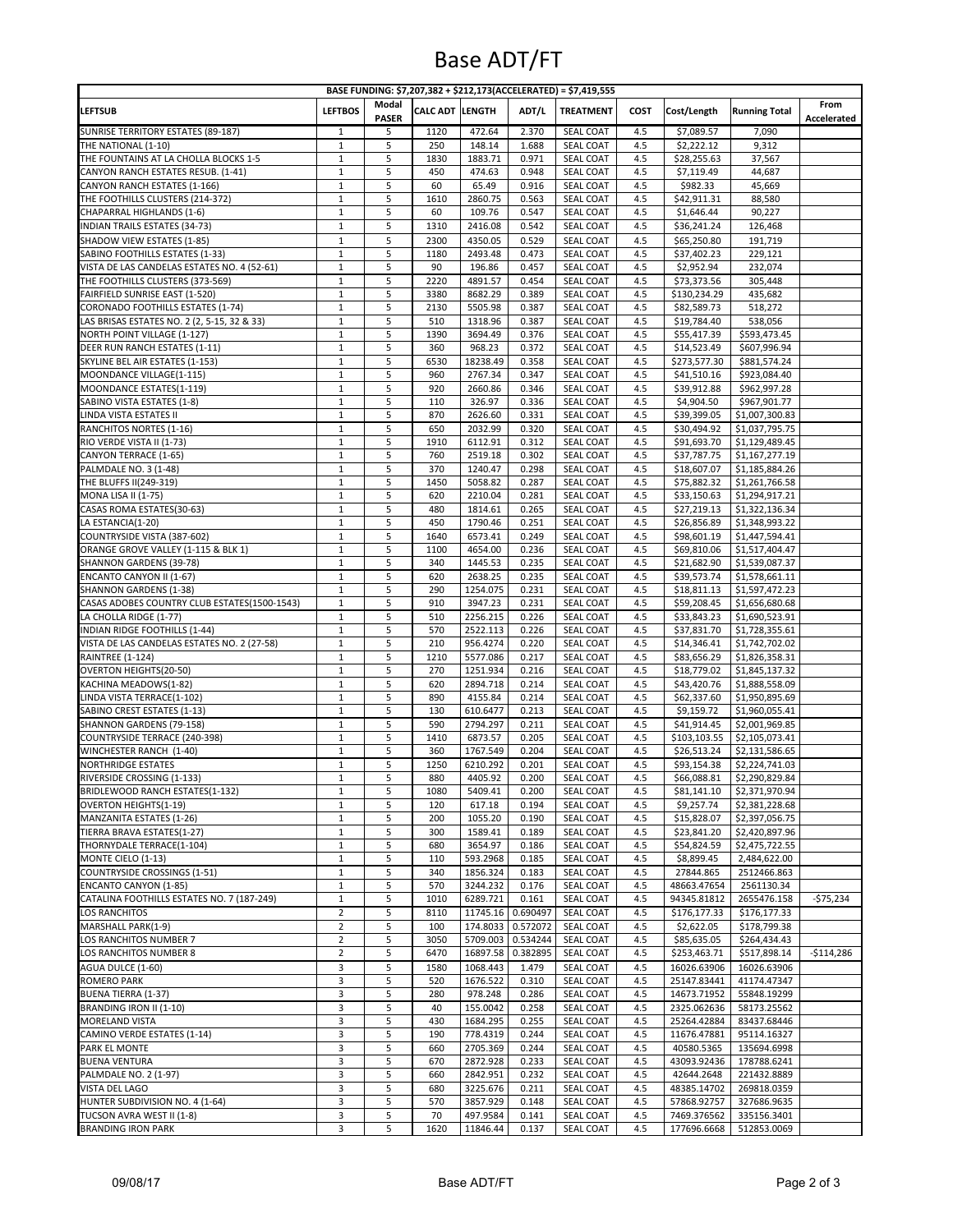### Base ADT/FT

| BASE FUNDING: \$7,207,382 + \$212,173(ACCELERATED) = \$7,419,555 |                         |                       |                        |          |          |                  |             |              |                      |                     |
|------------------------------------------------------------------|-------------------------|-----------------------|------------------------|----------|----------|------------------|-------------|--------------|----------------------|---------------------|
| LEFTSUB                                                          | <b>LEFTBOS</b>          | Modal<br><b>PASER</b> | <b>CALC ADT LENGTH</b> |          | ADT/L    | <b>TREATMENT</b> | <b>COST</b> | Cost/Length  | <b>Running Total</b> | From<br>Accelerated |
| WONDERLAND (26-35)                                               | 3                       | 5                     | 70                     | 546.5082 | 0.128    | SEAL COAT        | 4.5         | 8197.623061  | 521050.63            |                     |
| AVRA RANCHETTES (132-169)                                        | 3                       | 5                     | 510                    | 4383.357 | 0.116    | SEAL COAT        | 4.5         | 65750.35465  | 586800.9846          |                     |
| STAR VALLEY VILLAGE (1-152)                                      | 3                       | 5                     | 1260                   | 10854.43 | 0.116    | SEAL COAT        | 4.5         | 162816.3751  | 749617.3597          |                     |
| HUNTER SUBDIVISION NO. 3 (1-112)                                 | 3                       | 5                     | 940                    | 9763.818 | 0.096    | SEAL COAT        | 4.5         | 146457.2627  | 896074.6223          |                     |
| LA PUERTA DEL NORTE                                              | 3                       | 5                     | 540                    | 5672.649 | 0.095    | <b>SEAL COAT</b> | 4.5         | 85089.73993  | 981164.3623          |                     |
| CRITTERLAND II (1-148)                                           | 3                       | 5                     | 1240                   | 13331.43 | 0.093    | <b>SEAL COAT</b> | 4.5         | 199971.4165  | 1181135.779          |                     |
| TUCSON AVRA WEST (1-168)                                         | 3                       | 5                     | 1580                   | 17310.58 | 0.091    | SEAL COAT        | 4.5         | 259658.7584  | 1440794.537          |                     |
| CASA DEL RIO (1-74)                                              | 3                       | 5                     | 210                    | 2466.386 | 0.085    | <b>SEAL COAT</b> | 4.5         | 36995.78416  | 1477790.321          |                     |
| TUCSON AVRA WEST III BLK A (1-71)                                | 3                       | 5                     | 600                    | 7064.518 | 0.085    | <b>SEAL COAT</b> | 4.5         | 105967.7772  | 1583758.099          |                     |
| MILLIGAN'S ACRES (1-19)                                          | 3                       | 5                     | 240                    | 3199.05  | 0.075    | <b>SEAL COAT</b> | 4.5         | 47985.74331  | 1631743.842          |                     |
| MIRA BELL (1-40)                                                 | 3                       | 5                     | 360                    | 5221.827 | 0.069    | <b>SEAL COAT</b> | 4.5         | 78327.41224  | 1710071.254          |                     |
| PICTURE ROCKS WEST (1-65)                                        | 3                       | 5                     | 390                    | 5675.43  | 0.069    | <b>SEAL COAT</b> | 4.5         | 85131.44697  | 1795202.701          |                     |
| BLANCO ESTATES (72-162)                                          | 3                       | 5                     | 580                    | 8471.942 | 0.068    | SEAL COAT        | 4.5         | 127079.1267  | 1922281.828          | $-$ \$98,814        |
| THUNDERHEAD HOME SITE & HORSE (1-10)                             | 4                       | 5                     | 40                     | 2.37656  | 16.83105 | SEAL COAT        | 4.5         | \$35.65      | \$35.65              |                     |
| VAIL VISTA ESTATES (1-58)                                        | 4                       | 5                     | 210                    | 26.11096 | 8.0426   | SEAL COAT        | 4.5         | \$391.66     | \$427.31             |                     |
| REDINGTON RANCH (1-67)                                           | $\overline{4}$          | 5                     | 320                    | 42.20206 | 7.582568 | SEAL COAT        | 4.5         | \$633.03     | \$1,060.34           |                     |
| SANTA RITA SPRINGS BLOCKS 1-6                                    | $\overline{4}$          | 5                     | 460                    | 300.0133 | 1.533265 | SEAL COAT        | 4.5         | \$4,500.20   | \$5,560.54           |                     |
| SANTA RITA SPRINGS (1-5)                                         | $\overline{4}$          | 5                     | 200                    | 450.3918 | 0.444058 | SEAL COAT        | 4.5         | \$6,755.88   | \$12,316.42          |                     |
| CATALINA DEL SOL RUNNING RIDGE ESTATES (1-24)                    | $\overline{\mathbf{4}}$ | 5                     | 270                    | 1238.263 | 0.218047 | SEAL COAT        | 4.5         | \$18,573.94  | \$30,890.36          |                     |
| DESCANSO ESTATES (44-65)                                         | 4                       | 5                     | 200                    | 972.5311 | 0.205649 | SEAL COAT        | 4.5         | \$14,587.97  | \$45,478.33          |                     |
| NEW TUCSON UNIT NO. 1 (1-127)                                    | $\overline{\mathbf{4}}$ | 5                     | 1220                   | 6688.473 | 0.182403 | SEAL COAT        | 4.5         | \$100,327.10 | \$145,805.43         |                     |
| SANTA RITA BEL AIR ESTATES (1-125)                               | 4                       | 5                     | 1360                   | 7559.287 | 0.179911 | SEAL COAT        | 4.5         | \$113,389.30 | \$259,194.73         |                     |
| NEW TUCSON UNIT NO. 22 LOTS 63-139 & BLKS 2-3                    | $\overline{\mathbf{4}}$ | 5                     | 540                    | 3399.802 | 0.158833 | SEAL COAT        | 4.5         | \$50,997.02  | \$310,191.75         |                     |
|                                                                  | 4                       |                       | 140                    |          |          |                  |             |              |                      |                     |
| CATALINA DEL SOL RESUBDIVISION (1-14)                            |                         | 5                     |                        | 924.6533 | 0.151408 | SEAL COAT        | 4.5         | \$13,869.80  | \$324,061.55         |                     |
| NEW TUCSON UNIT NO. 23 (140-261)                                 | $\overline{4}$          | 5                     | 1030                   | 7096.674 | 0.145138 | SEAL COAT        | 4.5         | \$106,450.11 | \$430,511.67         |                     |
| MADERA RESERVE (264-314)                                         | $\overline{\mathbf{4}}$ | 5                     | 310                    | 2309.883 | 0.134206 | SEAL COAT        | 4.5         | \$34,648.24  | \$465,159.91         |                     |
| NEW TUCSON UNIT NO. 21 LOTS 1-62 & BLOCK 1                       | 4                       | 5                     | 530                    | 4016.273 | 0.131963 | <b>SEAL COAT</b> | 4.5         | \$60,244.10  | \$525,404.00         |                     |
| RANCHO SIERRA (101-146)                                          | 4                       | 5                     | 420                    | 3243.611 | 0.129485 | SEAL COAT        | 4.5         | \$48,654.16  | \$574,058.17         |                     |
| PANTANO RANCH ESTATES (1-35)                                     | 4                       | 5                     | 330                    | 2590.62  | 0.127383 | <b>SEAL COAT</b> | 4.5         | \$38,859.30  | \$612,917.47         |                     |
| RINCON DESERT ESTATES (1-47)                                     | $\overline{4}$          | 5                     | 220                    | 1736.052 | 0.126724 | SEAL COAT        | 4.5         | \$26,040.77  | \$638,958.24         |                     |
| NEW TUCSON UNIT NO. 27                                           | $\overline{4}$          | 5                     | 920                    | 7463.913 | 0.12326  | SEAL COAT        | 4.5         | \$111,958.70 | \$750,916.94         |                     |
| BEL AIR RANCH ESTATES (284-375)                                  | $\overline{4}$          | 5                     | 770                    | 6886.461 | 0.111814 | SEAL COAT        | 4.5         | \$103,296.91 | \$854,213.86         |                     |
| BEL AIR RANCH ESTATES (376-439)                                  | 4                       | 5                     | 520                    | 4787.116 | 0.108625 | SEAL COAT        | 4.5         | \$71,806.73  | \$926,020.59         |                     |
| RANCHO DEL LAGO BLOCKS 43-49                                     | 4                       | 5                     | 1050                   | 9868.656 | 0.106397 | SEAL COAT        | 4.5         | \$148,029.85 | \$1,074,050.44       |                     |
| SAN DOMINGO (1-11)                                               | 4                       | 5                     | 100                    | 1105.29  | 0.090474 | SEAL COAT        | 4.5         | \$16,579.35  | \$1,090,629.79       |                     |
| DESCANSO ESTATES (1-43)                                          | 4                       | 5                     | 420                    | 4666.778 | 0.089998 | SEAL COAT        | 4.5         | \$70,001.66  | \$1,160,631.45       |                     |
| COYOTE CREEK (1-395)                                             | $\overline{\mathbf{4}}$ | 5                     | 490                    | 5869.807 | 0.083478 | SEAL COAT        | 4.5         | \$88,047.11  | \$1,248,678.57       |                     |
| TRES LOMAS EAST (1-71)                                           | 4                       | 5                     | 610                    | 7689.747 | 0.079326 | SEAL COAT        | 4.5         | \$115,346.21 | \$1,364,024.77       |                     |
| HARRISON PARK ESTATES (1-19)                                     | $\overline{4}$          | 5                     | 130                    | 1662.226 | 0.078208 | SEAL COAT        | 4.5         | \$24,933.39  | \$1,388,958.16       |                     |
| COLONIA REAL (1-50)                                              | 4                       | 5                     | 170                    | 2534.636 | 0.067071 | SEAL COAT        | 4.5         | \$38,019.54  | \$1,426,977.71       |                     |
| NEW TUCSON UNIT NO. 21 RESUB OF BLK 1                            | $\overline{\mathbf{4}}$ | 5                     | 90                     | 1343.239 | 0.067002 | SEAL COAT        | 4.5         | \$20,148.59  | \$1,447,126.29       |                     |
| HOHOKAM ESTATES (1-21)                                           | 4                       | 5                     | 170                    | 2661.797 | 0.063867 | SEAL COAT        | 4.5         | \$39,926.95  | \$1,487,053.25       |                     |
| NEW TUCSON UNIT NO. 22 RESUB OF BLKS 2-3                         | 4                       | 5                     | 40                     | 640.0952 | 0.062491 | SEAL COAT        | 4.5         | \$9,601.43   | \$1,496,654.67       |                     |
| BEAR CANYON ESTATES (1-58)                                       | $\overline{4}$          | 5                     | 510                    | 8217.265 | 0.062064 | SEAL COAT        | 4.5         | \$123,258.97 | \$1,619,913.64       |                     |
| OLD VAIL VILLAGE (1-37)                                          | 4                       | 5                     | 280                    | 4886.273 | 0.057303 | <b>SEAL COAT</b> | 4.5         | \$73,294.10  | \$1,693,207.74       |                     |
| ROCKING K RANCH ESTATES IV (1-118)                               | $\overline{4}$          | 5                     | 700                    | 12562.33 | 0.055722 | SEAL COAT        | 4.5         | \$188,434.91 | \$1,881,642.65       | $-$108,627$         |
| WESTVIEW(143-241)                                                | 5                       | 5                     | 280                    | 319.3597 | 0.877    | <b>SEAL COAT</b> | 4.5         | 4790.395232  | 4790.395232          |                     |
| MISSION VIEW (1-134)                                             | 5                       | 5                     | 1020                   | 3597.189 | 0.284    | SEAL COAT        | 4.5         | 53957.8387   | 58748.23394          |                     |
| SIERRA SAGRADA (1-46)                                            | 5                       | 5                     | 470                    | 1941.827 | 0.242    | <b>SEAL COAT</b> | 4.5         | 29127.4034   | 87875.63734          |                     |
| SUNKIST ACRES NO.3(1-25)                                         | 5                       | 5                     | 260                    | 1216.076 | 0.214    | SEAL COAT        | 4.5         | 18241.13771  | 106116.7751          |                     |
| MISSION TERRACE NO.3 (7-28)                                      | 5                       | 5                     | 1330                   | 6231.879 | 0.213    | <b>SEAL COAT</b> | 4.5         | 93478.18412  | 199594.9592          |                     |
| SAN XAVIER ESTATES (1-31)                                        | 5                       | 5                     | 560                    | 2723.738 | 0.206    | SEAL COAT        | 4.5         | 40856.07692  | 240451.0361          |                     |
| MISSION WEST (1-370)                                             | 5                       | 5                     | 3790                   | 18915.94 | 0.200    | SEAL COAT        | 4.5         | 283739.0457  | 524190.0818          |                     |
| SAN XAVIER ESTATES (77-122)                                      | 5                       | 5                     | 740                    | 3701.179 | 0.200    | SEAL COAT        | 4.5         | 55517.68269  | 579707.7645          |                     |
| <b>MISSION TERRACE</b>                                           | 5                       | 5                     | 1600                   | 8617.734 | 0.186    | SEAL COAT        | 4.5         | 129266.0101  | 708973.7746          | $-$ \$81,930        |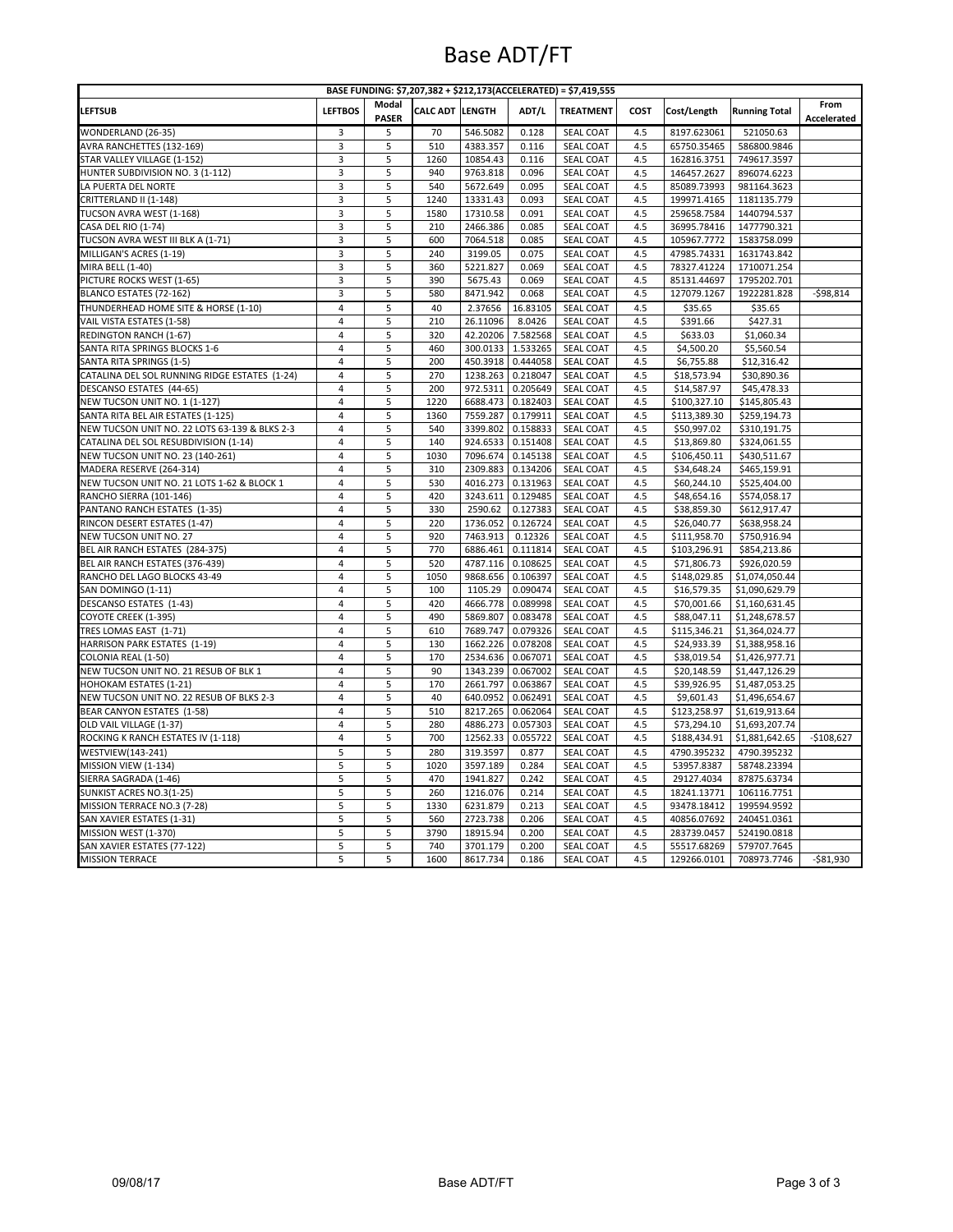|  | <b>Accelerated ADT</b> |  |
|--|------------------------|--|
|--|------------------------|--|

|                 | <b>ACCELERATED - ADT</b> |       |         |             |            |             |            |                   |  |  |  |  |
|-----------------|--------------------------|-------|---------|-------------|------------|-------------|------------|-------------------|--|--|--|--|
| <b>DISTRICT</b> | # SUBD                   | # BU  | # Miles | ACLRD \$    | % of Total | Total \$    | % of Total | <b>Difference</b> |  |  |  |  |
| <b>BOS01</b>    | 40                       | 3,762 | 50.93   | \$4,050,403 | 47.9%      | \$4,033,358 | 48.2%      | \$17,045          |  |  |  |  |
| BOS02           | 4                        | 510   | 5.95    | \$518,447   | 6.1%       | \$471,206   | 5.6%       | \$47,242          |  |  |  |  |
| BOS03           | 18                       | 389   | 22.03   | \$1,754,422 | 20.7%      | \$1,744,853 | 20.9%      | \$9,569           |  |  |  |  |
| BOS04           | 30                       | 608   | 17.57   | \$1,394,846 | 16.5%      | \$1,391,757 | 16.6%      | \$3,088           |  |  |  |  |
| BOS05           | 4                        | 967   | 9.11    | \$739,591   | 8.7%       | \$721,688   | 8.6%       | \$17,903          |  |  |  |  |
| <b>TOTAL</b>    | 96                       | 6,236 | 105.59  | \$8,457,709 | 100.0%     | \$8,362,863 | 100.0%     | \$94,846          |  |  |  |  |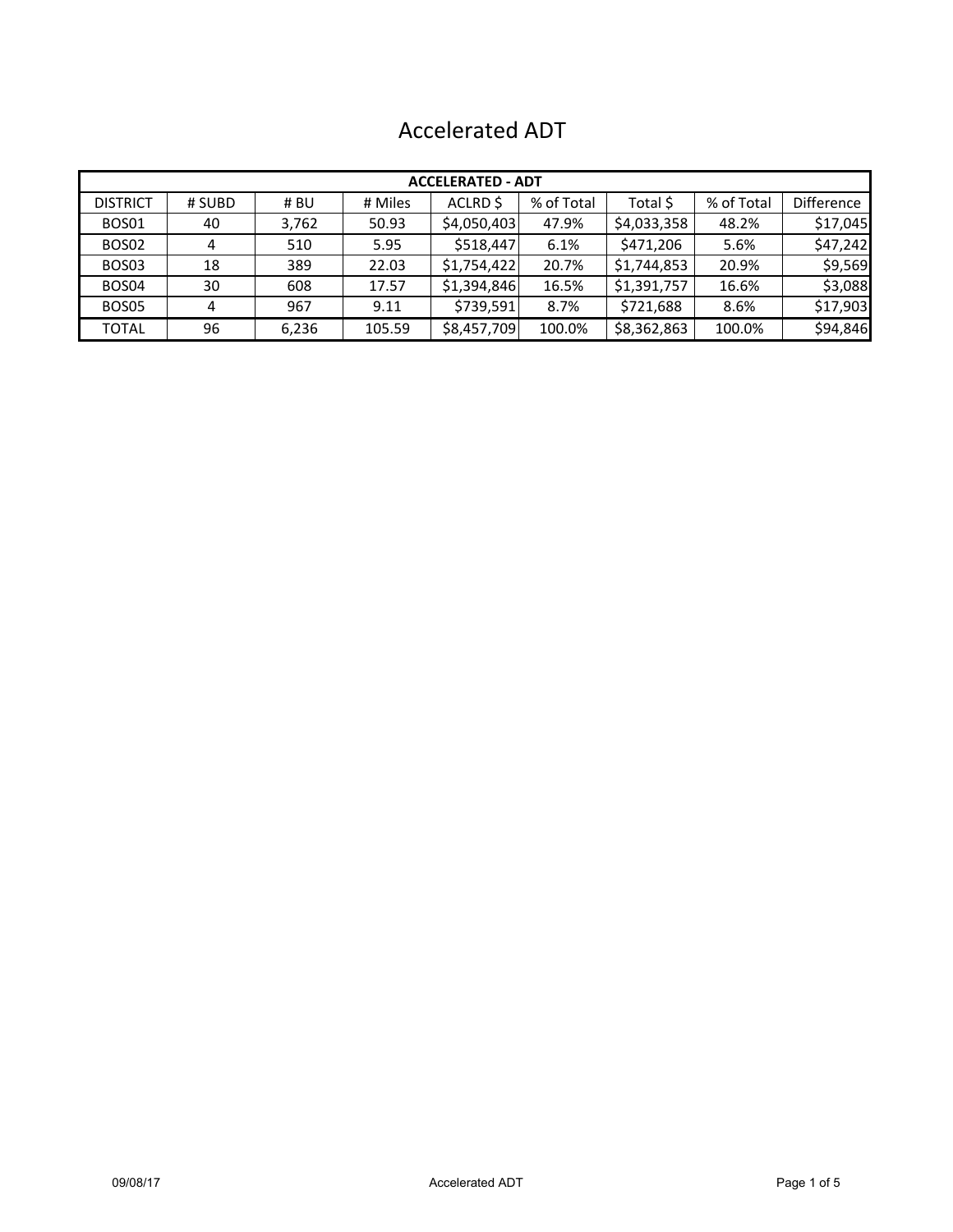|                                                                               |                                      |                                  | ACCELERATED FUNDING: \$8,669,882 - \$212,173 = \$8,457,709 |                               |                    |                                                |            |                             |                                          |
|-------------------------------------------------------------------------------|--------------------------------------|----------------------------------|------------------------------------------------------------|-------------------------------|--------------------|------------------------------------------------|------------|-----------------------------|------------------------------------------|
| LEFTSUB/STREET                                                                | <b>UNIT</b>                          |                                  | LEFTBOS   Modal PASER CALC ADT LENGTH                      |                               |                    |                                                |            |                             | TREATMENT COST Cost/Length Running Total |
|                                                                               |                                      |                                  |                                                            |                               |                    |                                                |            |                             |                                          |
| <b>LEGEND</b>                                                                 |                                      | S = Subdivisions                 |                                                            | $R = Roadways$                |                    | <b>BOS District Total</b><br>3694.49 SEAL COAT |            |                             |                                          |
| <b>NORTH POINT VILLAGE (1-127)</b><br><b>INDIAN TRAILS ESTATES (34-73)</b>    | S<br>$\mathsf{S}$                    | $\mathbf{1}$<br>$\mathbf 1$      | 5<br>5                                                     | 1390<br>1310                  |                    | 2416.08 SEAL COAT                              | 4.5<br>4.5 | \$55,417.39<br>\$36,241.24  | \$55,417.39<br>\$91,658.63               |
| <b>HEATHERWOOD HILLS (73-227)</b>                                             | $\sf S$                              | $\mathbf{1}$                     | 5                                                          |                               | 1280 13851.95      | <b>SEAL COAT</b>                               | 4.5        | \$207,779.19                | \$299,437.82                             |
| <b>NORTHRIDGE ESTATES</b>                                                     | $\sf S$                              | $\mathbf 1$                      | 5                                                          | 1250                          | 6210.29            | <b>SEAL COAT</b>                               | 4.5        | \$93,154.38                 | \$392,592.20                             |
| LAS ALTURAS (1-167)                                                           | S                                    | $\mathbf 1$                      | 5                                                          | 1230                          | 14243.21           | <b>SEAL COAT</b>                               | 4.5        | \$213,648.19                | \$606,240.39                             |
| <b>RAINTREE (1-124)</b>                                                       | $\sf S$                              | $\mathbf 1$                      | 5                                                          | 1210                          | 5577.09            | <b>SEAL COAT</b>                               | 4.5        | \$83,656.29                 | \$689,896.68                             |
| <b>SABINO FOOTHILLS ESTATES (1-33)</b>                                        | $\sf S$                              | $\mathbf 1$                      | 5                                                          | 1180                          | 2493.48            | <b>SEAL COAT</b>                               | 4.5        | \$37,402.23                 | \$727,298.90                             |
| <b>FLECHA CAIDA RANCH ESTATES #6</b>                                          | S                                    | $\mathbf{1}$                     | 5                                                          | 1140                          | 9825.39            | <b>SEAL COAT</b>                               | 4.5        | \$147,380.90                | \$874,679.81                             |
| <b>CATALINA FOOTHILLS ESTATES NO. 8 (1-131)</b>                               | $\sf S$                              | $\mathbf 1$                      | 5                                                          | 1130                          | 7308.50            | <b>SEAL COAT</b>                               | 4.5        | \$109,627.45                | \$984,307.26                             |
| <b>SUNRISE TERRITORY ESTATES (89-187)</b>                                     | $\sf S$                              | $1\,$                            | 5                                                          | 1120                          | 472.64             | <b>SEAL COAT</b>                               | 4.5        | \$7,089.57                  | \$991,396.82                             |
| <b>CORONADO FOOTHILLS ESTATES (371-500)</b>                                   | $\sf S$                              | $1\,$                            | 5                                                          | 1110                          | 10503.54           | <b>SEAL COAT</b>                               | 4.5        | \$157,553.13                | \$1,148,949.96                           |
| ORANGE GROVE VALLEY (1-115 & BLK 1)<br><b>BRIDLEWOOD RANCH ESTATES(1-132)</b> | $\sf S$<br>$\sf S$                   | $\mathbf{1}$<br>$\mathbf{1}$     | 5<br>5                                                     | 1100<br>1080                  | 4654.00            | <b>SEAL COAT</b>                               | 4.5<br>4.5 | \$69,810.06                 | \$1,218,760.01                           |
| CATALINA FOOTHILLS ESTATES NO. 7 (187-249)                                    | $\sf S$                              | $\mathbf{1}$                     | 5                                                          | 1010                          | 5409.41<br>6289.72 | <b>SEAL COAT</b><br><b>SEAL COAT</b>           | 4.5        | \$81,141.10<br>\$94,345.82  | \$1,299,901.11<br>\$1,394,246.93         |
| <b>CORONADO FOOTHILLS ESTATES (250-370)</b>                                   | $\mathsf{S}$                         | $\mathbf{1}$                     | 5                                                          | 990                           | 7362.42            | <b>SEAL COAT</b>                               | 4.5        | \$110,436.25                | \$1,504,683.18                           |
| <b>CORONADO FOOTHILLS ESTATES (133-249)</b>                                   | $\sf S$                              | $\mathbf{1}$                     | 5                                                          | 970                           | 11609.80           | <b>SEAL COAT</b>                               | 4.5        | \$174,146.99                | \$1,678,830.17                           |
| SHADOW HILLS (484-595)                                                        | $\mathsf{S}$                         | $\mathbf{1}$                     | 5                                                          | 970                           | 9619.70            | <b>SEAL COAT</b>                               | 4.5        | \$144,295.56                | \$1,823,125.73                           |
| <b>MOONDANCE VILLAGE(1-115)</b>                                               | $\sf S$                              | $\mathbf 1$                      | 5                                                          | 960                           | 2767.34            | <b>SEAL COAT</b>                               | 4.5        | \$41,510.16                 | \$1,864,635.90                           |
| <b>MOONDANCE ESTATES(1-119)</b>                                               | $\mathsf{S}$                         | $\mathbf 1$                      | 5                                                          | 920                           | 2660.86            | <b>SEAL COAT</b>                               | 4.5        | \$39,912.88                 | \$1,904,548.78                           |
| THE FOOTHILLS (48-140)                                                        | $\sf S$                              | $\mathbf 1$                      | 5                                                          | 920                           | 7684.94            | <b>SEAL COAT</b>                               | 4.5        | \$115,274.12                | \$2,019,822.89                           |
| CASAS ADOBES COUNTRY CLUB ESTATES(1500-1543)                                  | $\sf S$                              | $\mathbf{1}$                     | 5                                                          | 910                           | 3947.23            | <b>SEAL COAT</b>                               | 4.5        | \$59,208.45                 | \$2,079,031.34                           |
| LINDA VISTA TERRACE(1-102)                                                    | $\sf S$                              | $\mathbf 1$                      | 5                                                          | 890                           | 4155.84            | <b>SEAL COAT</b>                               | 4.5        | \$62,337.60                 | \$2,141,368.94                           |
| <b>RIVERSIDE CROSSING (1-133)</b>                                             | $\sf S$                              | $\mathbf 1$                      | 5                                                          | 880                           | 4405.92            | <b>SEAL COAT</b>                               | 4.5        | \$66,088.81                 | \$2,207,457.75                           |
| <b>LINDA VISTA ESTATES II</b>                                                 | $\sf S$                              | $\mathbf{1}$                     | 5                                                          | 870                           | 2626.60            | <b>SEAL COAT</b>                               | 4.5        | \$39,399.05                 | \$2,246,856.80                           |
| <b>CIMARRON FOOTHILLS ESTATES (1-97)</b>                                      | $\sf S$                              | $1\,$                            | 5                                                          | 840                           | 9544.97            | <b>SEAL COAT</b>                               | 4.5        | \$143,174.55                | \$2,390,031.35                           |
| <b>FLECHA CAIDA RANCH ESTATES #8</b>                                          | $\sf S$                              | $\mathbf{1}$                     | 5                                                          | 820                           | 9112.77            | <b>SEAL COAT</b>                               | 4.5        | \$136,691.54                | \$2,526,722.89                           |
| FLECHA CAIDA RANCH ESTATES NO. 2                                              | $\sf S$                              | $\mathbf{1}$                     | 5                                                          | 790                           | 13228.29           | <b>SEAL COAT</b>                               | 4.5        | \$198,424.39                | \$2,725,147.28                           |
| <b>CANYON TERRACE (1-65)</b>                                                  | $\sf S$                              | $\mathbf 1$                      | 5                                                          | 760                           | 2519.18            | <b>SEAL COAT</b>                               | 4.5        | \$37,787.75                 | \$2,762,935.02                           |
| CATALINA FOOTHILLS ESTATES NO. 7 (250-314)                                    | $\sf S$                              | $\mathbf 1$                      | 5                                                          | 760                           | 9221.74            | <b>SEAL COAT</b>                               | 4.5        | \$138,326.11                | \$2,901,261.14                           |
| CATALINA FOOTHILLS ESTATES NO. 7 (44-120)                                     | $\sf S$<br>$\sf S$                   | $\mathbf 1$<br>$\mathbf 1$       | 5<br>5                                                     | 760<br>750                    | 8092.78            | <b>SEAL COAT</b>                               | 4.5        | \$121,391.70                | \$3,022,652.84                           |
| <b>SANTA CATALINA ESTATES</b><br><b>FLECHA CAIDA RANCH ESTATES #5</b>         | $\sf S$                              | $1\,$                            | 5                                                          | 740                           | 5816.70<br>7545.73 | <b>SEAL COAT</b><br><b>SEAL COAT</b>           | 4.5<br>4.5 | \$87,250.51<br>\$113,185.88 | \$3,109,903.35<br>\$3,223,089.23         |
| <b>SANTA CATALINA ESTATES NO.2</b>                                            | $\sf S$                              | $\mathbf{1}$                     | 5                                                          | 730                           | 6409.72            | <b>SEAL COAT</b>                               | 4.5        | \$96,145.86                 | \$3,319,235.10                           |
| <b>SHADOW ROC (1-80)</b>                                                      | $\sf S$                              | $\mathbf 1$                      | 5                                                          | 720                           | 9799.93            | <b>SEAL COAT</b>                               | 4.5        | \$146,998.97                | \$3,466,234.07                           |
| SKYLINE BEL AIR ESTATES (222-298)                                             | $\sf S$                              | $\mathbf{1}$                     | 5                                                          | 710                           | 7105.13            | <b>SEAL COAT</b>                               | 4.5        | \$106,576.89                | \$3,572,810.96                           |
| <b>HIDDEN VALLEY (52-127)</b>                                                 | $\sf S$                              | $\mathbf{1}$                     | 5                                                          | 700                           | 6085.65            | <b>SEAL COAT</b>                               | 4.5        | \$91,284.75                 | \$3,664,095.72                           |
| VISTA DE LAS CANDELAS ESTATES NO. 3 (62-139)                                  | $\sf S$                              | $\mathbf{1}$                     | 5                                                          | 700                           | 6745.45            | <b>SEAL COAT</b>                               | 4.5        | \$101,181.80                | \$3,765,277.52                           |
| <b>SKYLINE FOOTHILLS ESTATES</b>                                              | $\sf S$                              | $\mathbf{1}$                     | 5                                                          | 680                           | 6673.27            | <b>SEAL COAT</b>                               | 4.5        | \$100,099.08                | \$3,865,376.60                           |
| <b>THORNYDALE TERRACE(1-104)</b>                                              | $\sf S$                              | $\mathbf{1}$                     | 5                                                          | 680                           | 3654.97            | <b>SEAL COAT</b>                               | 4.5        | \$54,824.59                 | \$3,920,201.19                           |
| <b>CIMARRON FOOTHILLS ESTATES (98-179)</b>                                    | $\overline{\mathsf{S}}$              | $\mathbf{1}$                     | 5                                                          | 660                           | 7543.79            | <b>SEAL COAT</b>                               | 4.5        | \$113,156.92                | \$4,033,358.11                           |
| <b>LOS RANCHITOS NUMBER 7</b>                                                 | $\sf S$                              | $\overline{2}$                   | 5                                                          | 3050                          | 5709.00            | <b>SEAL COAT</b>                               | 4.5        | \$85,635.05                 | \$4,118,993.16                           |
| <b>CORONET PARK SUBD. NO. 1</b>                                               | $\sf S$                              | $\overline{2}$                   | 5                                                          | 1850                          | 9234.26            | <b>SEAL COAT</b>                               | 4.5        | \$138,513.92                | \$4,257,507.08                           |
| <b>MARSHALL PARK(1-9)</b>                                                     | $\sf S$                              | $\overline{2}$                   | 5                                                          | 100                           | 174.80             | <b>SEAL COAT</b>                               | 4.5        | \$2,622.05                  | \$4,260,129.12                           |
| <b>SAN PEDRO ESTATES (1-23)</b>                                               | S                                    | $\overline{2}$                   | $\mathsf{d}$                                               | 100                           | 2266.40            | <b>SEAL COAT</b>                               | 4.5        | \$33,996.01                 | \$4,294,125.13                           |
| <b>E DREXEL RD</b>                                                            | ${\sf R}$                            | $\overline{2}$                   | 5                                                          | 1403                          | 385.01             | <b>SEAL COAT</b>                               | 4.5        | \$5,775.08                  | \$4,299,900.21                           |
| <b>S DODGE BL</b><br><b>S SWAN RD</b>                                         | ${\sf R}$<br>${\sf R}$               | $\overline{2}$                   | 5<br>5                                                     | 2852                          | 1090.51<br>1229.23 | <b>SEAL COAT</b>                               | 4.5        | \$16,357.64                 | \$4,316,257.85<br>\$4,334,696.25         |
| <b>E DREXEL RD</b>                                                            | ${\sf R}$                            | $\overline{2}$<br>$\overline{2}$ | 5                                                          | 3173<br>1403                  | 911.55             | <b>SEAL COAT</b><br><b>SEAL COAT</b>           | 4.5<br>4.5 | \$18,438.39<br>\$13,673.31  | \$4,348,369.56                           |
| E 38TH ST                                                                     | R                                    | $\overline{2}$                   | 5                                                          | 0                             | 1210.52            | <b>SEAL COAT</b>                               | 4.5        | \$18,157.79                 | \$4,366,527.35                           |
| E 38TH ST                                                                     | R                                    | $\overline{2}$                   | 5                                                          | 0                             | 29.90              | <b>SEAL COAT</b>                               | 4.5        | \$448.51                    | \$4,366,975.86                           |
| <b>E ALVORD RD</b>                                                            | R                                    | $\overline{2}$                   | 5                                                          | 0                             | 629.78             | <b>SEAL COAT</b>                               | 4.5        | \$9,446.71                  | \$4,376,422.57                           |
| <b>E ALVORD RD</b>                                                            | ${\sf R}$                            | $\overline{2}$                   | 5                                                          | 0                             | 54.17              | <b>SEAL COAT</b>                               | 4.5        | \$812.48                    | \$4,377,235.06                           |
| <b>E ALVORD RD</b>                                                            | ${\sf R}$                            | $\overline{2}$                   | 5                                                          | $\mathbf{0}$                  | 860.22             | <b>SEAL COAT</b>                               | 4.5        | \$12,903.24                 | \$4,390,138.30                           |
| <b>E ALVORD RD</b>                                                            | ${\sf R}$                            | $\overline{2}$                   | 5                                                          | $\mathbf 0$                   | 452.90             | <b>SEAL COAT</b>                               | 4.5        | \$6,793.57                  | \$4,396,931.87                           |
| <b>E ALVORD RD</b>                                                            | ${\sf R}$                            | $\overline{2}$                   | 5                                                          | $\mathbf{0}$                  | 46.06              | <b>SEAL COAT</b>                               | 4.5        | \$690.84                    | \$4,397,622.70                           |
| <b>E AVIATION PW</b>                                                          | ${\sf R}$                            | $\overline{2}$                   | 5                                                          | $\mathbf 0$                   |                    | 1283.70 SEAL COAT                              | 4.5        | \$19,255.53                 | \$4,416,878.23                           |
| <b>E AVIATION PW</b>                                                          | ${\sf R}$                            | $\overline{2}$                   | 5                                                          | $\mathbf 0$                   | 1289.74            | <b>SEAL COAT</b>                               | 4.5        | \$19,346.15                 | \$4,436,224.38                           |
| <b>E BEHAN ST</b>                                                             | ${\sf R}$                            | $\overline{2}$                   | 5                                                          | $\mathsf 0$                   | 57.83              | <b>SEAL COAT</b>                               | 4.5        | \$867.42                    | \$4,437,091.80                           |
| E CALLE SAN ANGELO                                                            | ${\sf R}$                            | $\overline{2}$                   | 5                                                          | $\mathsf 0$                   |                    | 63.22 SEAL COAT                                | 4.5        | \$948.26                    | \$4,438,040.06                           |
| E CORONA RD                                                                   | ${\sf R}$                            | $\overline{2}$                   | 5                                                          | $\mathbf 0$                   |                    | 125.98 SEAL COAT                               | 4.5        | \$1,889.72                  | \$4,439,929.78                           |
| <b>EDAVIS RD</b>                                                              | R                                    | $\overline{2}$                   | 5                                                          | $\mathbf{0}$                  | 346.53             | <b>SEAL COAT</b>                               | 4.5        | \$5,198.02                  | \$4,445,127.80                           |
| <b>E DAWSON RD</b>                                                            | ${\sf R}$                            | $\overline{2}$                   | 5                                                          | 0                             | 1333.91            | <b>SEAL COAT</b>                               | 4.5        | \$20,008.68                 | \$4,465,136.48                           |
| <b>E DAWSON RD</b><br><b>E DAWSON RD</b>                                      | ${\sf R}$<br>$\overline{\mathsf{R}}$ | $\overline{2}$                   | 5<br>5                                                     | $\mathbf 0$<br>$\overline{0}$ | 0.25<br>2628.23    | <b>SEAL COAT</b><br><b>SEAL COAT</b>           | 4.5        | \$3.76<br>\$39,423.40       | \$4,465,140.24                           |
| MORELAND VISTA                                                                | $\sf S$                              | $\overline{2}$<br>3              | 5                                                          | 430                           | 1684.30            | <b>SEAL COAT</b>                               | 4.5<br>4.5 | \$25,264.43                 | \$4,504,563.64<br>\$4,529,828.07         |
| <b>WONDERLAND (36-123)</b>                                                    | $\sf S$                              | 3                                | 5                                                          | 430                           | 8247.03            | <b>SEAL COAT</b>                               | 4.5        | \$123,705.44                | \$4,653,533.51                           |
| PICTURE ROCKS WEST (1-65)                                                     | S                                    | 3                                | 5                                                          | 390                           | 5675.43            | <b>SEAL COAT</b>                               | 4.5        | \$85,131.45                 | \$4,738,664.96                           |
| <b>MIRA BELL (1-40)</b>                                                       | $\sf S$                              | 3                                | 5                                                          | 360                           | 5221.83            | <b>SEAL COAT</b>                               | 4.5        | \$78,327.41                 | \$4,816,992.37                           |
| DEL CERRO ESTATES NO. 4 (1-60)                                                | $\sf S$                              | 3                                | 5                                                          | 330                           | 5455.26            | <b>SEAL COAT</b>                               | 4.5        | \$81,828.87                 | \$4,898,821.24                           |
| <b>OLD WEST RANCHETTES (42-104)</b>                                           | S                                    | 3                                | 5                                                          | 300                           | 9634.32            | <b>SEAL COAT</b>                               | 4.5        | \$144,514.78                | \$5,043,336.02                           |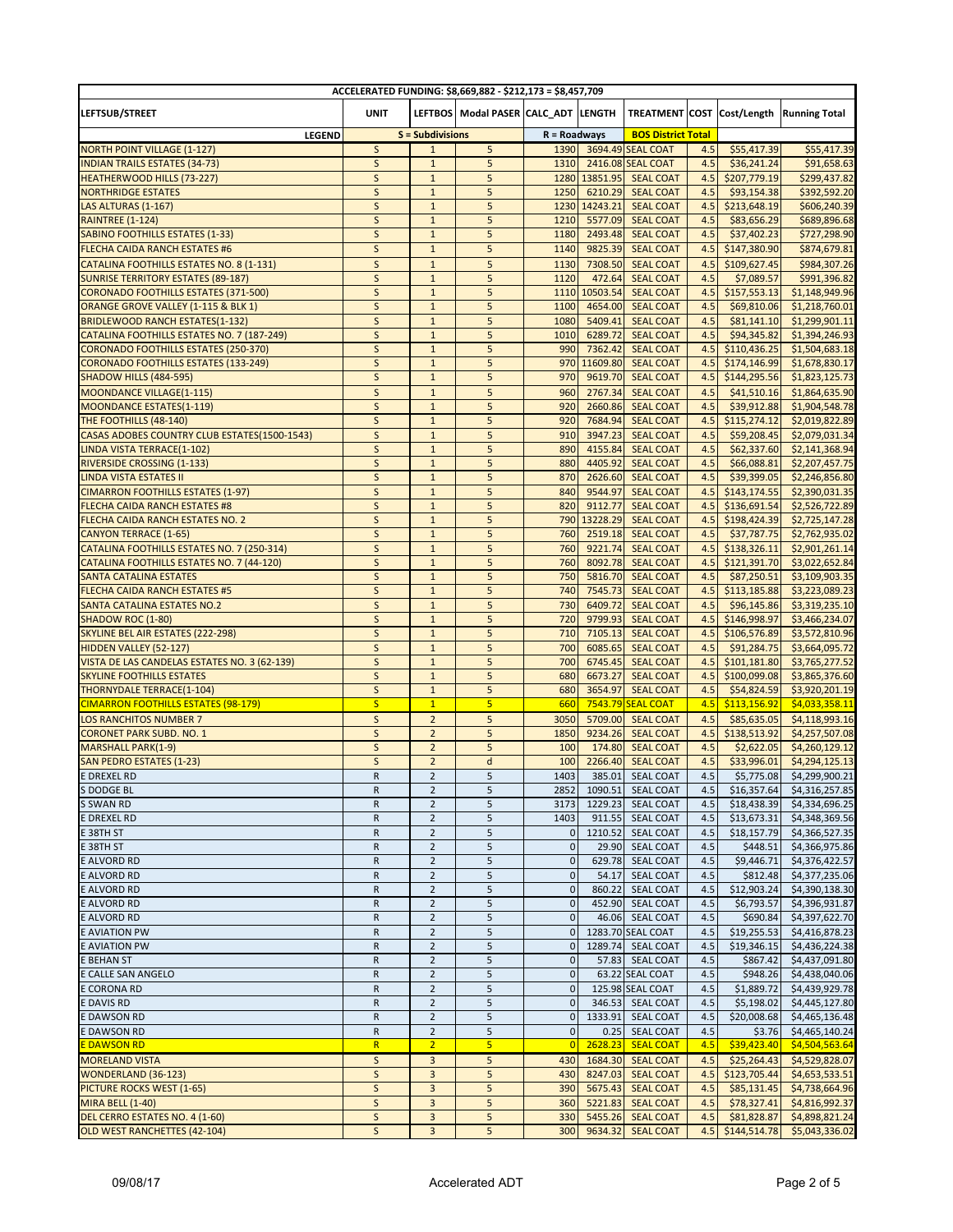|                                                       | ACCELERATED FUNDING: \$8,669,882 - \$212,173 = \$8,457,709 |                  |                                       |                             |                   |                                       |            |                            |                                          |  |
|-------------------------------------------------------|------------------------------------------------------------|------------------|---------------------------------------|-----------------------------|-------------------|---------------------------------------|------------|----------------------------|------------------------------------------|--|
| LEFTSUB/STREET                                        | <b>UNIT</b>                                                |                  | LEFTBOS   Modal PASER CALC ADT LENGTH |                             |                   |                                       |            |                            | TREATMENT COST Cost/Length Running Total |  |
|                                                       |                                                            |                  |                                       |                             |                   |                                       |            |                            |                                          |  |
| LEGEND                                                |                                                            | S = Subdivisions |                                       | $R =$ Roadways              |                   | <b>BOS District Total</b>             |            |                            |                                          |  |
| <b>BUENA TIERRA (1-37)</b>                            | S<br>S                                                     | 3<br>3           | 5<br>5                                | 280<br>240                  |                   | 978.25 SEAL COAT                      | 4.5        | \$14,673.72                | \$5,058,009.74                           |  |
| MILLIGAN'S ACRES (1-19)<br><b>CASA DEL RIO (1-74)</b> | S                                                          | 3                | 5                                     | 210                         | 2466.39           | 3199.05 SEAL COAT<br><b>SEAL COAT</b> | 4.5<br>4.5 | \$47,985.74<br>\$36,995.78 | \$5,105,995.49<br>\$5,142,991.27         |  |
| <b>CAMINO VERDE ESTATES (1-14)</b>                    | S                                                          | 3                | 5                                     | 190                         | 778.43            | <b>SEAL COAT</b>                      | 4.5        | \$11,676.48                | \$5,154,667.75                           |  |
| <b>WONDERLAND (1-25)</b>                              | $\sf S$                                                    | 3                | 5                                     | 170                         | 2547.54           | <b>SEAL COAT</b>                      | 4.5        | \$38,213.13                | \$5,192,880.87                           |  |
| <b>BLANCO ESTATES (1-71)</b>                          | $\sf S$                                                    | 3                | 5                                     | 160                         | 5200.47           | <b>SEAL COAT</b>                      | 4.5        | \$78,007.07                | \$5,270,887.94                           |  |
| <b>TUCSON MOUNTAIN RANCH (1-50)</b>                   | $\sf S$                                                    | 3                | 5                                     | 130                         | 2966.55           | <b>SEAL COAT</b>                      | 4.5        | \$44,498.23                | \$5,315,386.17                           |  |
| <b>DESERT VIEW ESTATES (1-14)</b>                     | $\sf S$                                                    | 3                | 5                                     | 80                          |                   | 1714.30 SEAL COAT                     | 4.5        | \$25,714.44                | \$5,341,100.61                           |  |
| <b>TUCSON AVRA WEST II (1-8)</b>                      | $\sf S$                                                    | 3                | 5                                     | 70                          | 497.96            | <b>SEAL COAT</b>                      | 4.5        | \$7,469.38                 | \$5,348,569.99                           |  |
| <b>WONDERLAND (26-35)</b>                             | S                                                          | 3                | 5                                     | 70                          |                   | <b>546.508 SEAL COAT</b>              | 4.5        | \$8,197.62                 | \$5,356,767.61                           |  |
| <b>BRANDING IRON II (1-10)</b>                        | S                                                          | 3                | 5                                     | 40                          |                   | 155.004 SEAL COAT                     | 4.5        | \$2,325.06                 | \$5,359,092.67                           |  |
| <b>NORTH STAR RANCH REPLAT (1-37)</b>                 | S                                                          | 3                | 5                                     | 10                          |                   | 3295.24 SEAL COAT                     | 4.5        | \$49,428.67                | \$5,408,521.35                           |  |
| W RUDASILL RD                                         | R<br>${\sf R}$                                             | 3<br>3           | 5<br>5                                | 1953<br>1953                | 645.26<br>1290.62 | <b>SEAL COAT</b><br><b>SEAL COAT</b>  | 4.5<br>4.5 | \$9,678.85<br>\$19,359.29  | \$5,418,200.20                           |  |
| W RUDASILL RD<br>W RUDASILL RD                        | $\mathsf R$                                                | 3                | 5                                     | 1953                        |                   | 3992.47 SEAL COAT                     | 4.5        | \$59,887.05                | \$5,437,559.49<br>\$5,497,446.54         |  |
| <b>S SUNSET BL</b>                                    | $\mathsf R$                                                | 3                | 5                                     | 1774                        | 582.70            | <b>SEAL COAT</b>                      | 4.5        | \$8,740.50                 | \$5,506,187.04                           |  |
| <b>N SHANNON RD</b>                                   | $\mathsf R$                                                | 3                | 5                                     | 1119                        |                   | 802.53 SEAL COAT                      | 4.5        | \$12,037.88                | \$5,518,224.92                           |  |
| W MCGEE RANCH RD                                      | ${\sf R}$                                                  | 3                | 5                                     | 534                         | 1105.51           | <b>SEAL COAT</b>                      | 4.5        | \$16,582.69                | \$5,534,807.61                           |  |
| N ANTELOPE RD                                         | ${\sf R}$                                                  | 3                | 5                                     | $\mathbf 0$                 | 2257.29           | <b>SEAL COAT</b>                      | 4.5        | \$33,859.33                | \$5,568,666.94                           |  |
| <b>N BROSS RD</b>                                     | ${\sf R}$                                                  | 3                | 5                                     | $\pmb{0}$                   | 19.48             | <b>SEAL COAT</b>                      | 4.5        | \$292.21                   | \$5,568,959.15                           |  |
| N BUCKMEISTER WY                                      | ${\sf R}$                                                  | 3                | 5                                     | $\mathbf{0}$                | 60.19             | <b>SEAL COAT</b>                      | 4.5        | \$902.92                   | \$5,569,862.07                           |  |
| N BUCKMEISTER WY                                      | $\mathsf R$                                                | 3                | 5                                     | $\mathbf 0$                 | 6.11              | <b>SEAL COAT</b>                      | 4.5        | \$91.59                    | \$5,569,953.66                           |  |
| N CAMINO AIRE FRESCO                                  | R                                                          | 3                | 5                                     | $\mathbf{0}$                | 36.71             | <b>SEAL COAT</b>                      | 4.5        | \$550.59                   | \$5,570,504.25                           |  |
| N CAMINO FELIZ                                        | R                                                          | 3                | 5                                     | $\pmb{0}$                   | 36.41             | <b>SEAL COAT</b>                      | 4.5        | \$546.10                   | \$5,571,050.34                           |  |
| N COUES DEER LN                                       | R                                                          | 3                | 5                                     | $\mathbf{0}$                |                   | 59.12 SEAL COAT                       | 4.5        | \$886.82                   | \$5,571,937.16                           |  |
| N COUES DEER LN                                       | R                                                          | 3                | 5                                     | $\mathbf{0}$                | 14.51             | <b>SEAL COAT</b>                      | 4.5        | \$217.60                   | \$5,572,154.76                           |  |
| N DERRINGER RD                                        | ${\sf R}$                                                  | 3                | 5                                     | $\mathbf{0}$                | 556.70            | <b>SEAL COAT</b>                      | 4.5        | \$8,350.47                 | \$5,580,505.23                           |  |
| N DERRINGER RD                                        | ${\sf R}$                                                  | 3                | 5                                     | $\pmb{0}$                   | 103.50            | <b>SEAL COAT</b>                      | 4.5        | \$1,552.52                 | \$5,582,057.74                           |  |
| N DERRINGER RD                                        | ${\sf R}$                                                  | 3                | 5                                     | $\mathbf{0}$                | 111.58            | <b>SEAL COAT</b>                      | 4.5        | \$1,673.67                 | \$5,583,731.42                           |  |
| N DERRINGER RD                                        | ${\sf R}$                                                  | 3                | 5                                     | $\pmb{0}$                   | 657.73            | <b>SEAL COAT</b>                      | 4.5        | \$9,865.91                 | \$5,593,597.33                           |  |
| N DESERT VIEW DR                                      | $\mathsf{R}$                                               | 3                | 5                                     | $\pmb{0}$                   | 28.88             | <b>SEAL COAT</b>                      | 4.5        | \$433.15                   | \$5,594,030.48                           |  |
| N ELLIOTT RD<br><b>N ELLIOTT RD</b>                   | R<br>${\sf R}$                                             | 3<br>3           | 5<br>5                                | $\pmb{0}$<br>$\mathbf{0}$   | 4.42              | <b>SEAL COAT</b><br>1319.32 SEAL COAT | 4.5<br>4.5 | \$66.31<br>\$19,789.81     | \$5,594,096.79<br>\$5,613,886.59         |  |
| <b>N ELLIOTT RD</b>                                   | R                                                          | 3                | 5                                     | $\mathbf 0$                 |                   | 1314.53 SEAL COAT                     | 4.5        | \$19,717.91                | \$5,633,604.50                           |  |
| <b>N ELLIOTT RD</b>                                   | $\mathsf{R}$                                               | 3                | 5                                     | $\mathbf 0$                 | 1318.52           | <b>SEAL COAT</b>                      | 4.5        | \$19,777.87                | \$5,653,382.37                           |  |
| <b>N ELLIOTT RD</b>                                   | R                                                          | 3                | 5                                     | $\mathbf 0$                 |                   | 1331.39 SEAL COAT                     | 4.5        | \$19,970.78                | \$5,673,353.14                           |  |
| <b>N ELLIOTT RD</b>                                   | $\mathsf R$                                                | 3                | 5                                     | $\pmb{0}$                   | 1319.43           | <b>SEAL COAT</b>                      | 4.5        | \$19,791.46                | \$5,693,144.60                           |  |
| N FELDMAN RD                                          | R                                                          | 3                | 5                                     | $\mathbf{0}$                | 74.97             | <b>SEAL COAT</b>                      | 4.5        | \$1,124.62                 | \$5,694,269.22                           |  |
| N FELDMAN RD                                          | ${\sf R}$                                                  | 3                | 5                                     | $\pmb{0}$                   | 18.85             | <b>SEAL COAT</b>                      | 4.5        | \$282.71                   | \$5,694,551.93                           |  |
| N MCGINNIS RD                                         | ${\sf R}$                                                  | 3                | 5                                     | $\pmb{0}$                   |                   | 30.1836 SEAL COAT                     | 4.5        | \$452.75                   | \$5,695,004.69                           |  |
| N MUSKET RD                                           | ${\sf R}$                                                  | 3                | 5                                     | $\mathbf 0$                 | 575.36            | <b>SEAL COAT</b>                      | 4.5        | \$8,630.33                 | \$5,703,635.02                           |  |
| N MUSKET RD                                           | ${\sf R}$                                                  | 3                | 5                                     | $\mathbf{0}$                |                   | 501.10 SEAL COAT                      | 4.5        | \$7,516.44                 | \$5,711,151.45                           |  |
| N MUSKET RD                                           | $\mathsf R$                                                | 3                | 5                                     | $\mathbf 0$                 | 588.50            | <b>SEAL COAT</b>                      | 4.5        | \$8,827.53                 | \$5,719,978.98                           |  |
| N MUSKET RD                                           | $\mathsf{R}$                                               | 3                | 5                                     | $\mathbf{0}$                | 21.30             | <b>SEAL COAT</b>                      | 4.5        | \$319.51                   | \$5,720,298.49                           |  |
| N OLD RANCH RD                                        | $\mathsf{R}$                                               | 3                | 5                                     | $\mathbf{0}$                |                   | 0.28 SEAL COAT                        | 4.5        | \$4.24                     | \$5,720,302.72                           |  |
| N OLD RANCH RD                                        | R                                                          | 3                | 5                                     | $\mathbf 0$                 |                   | 69.41 SEAL COAT                       | 4.5        |                            | \$1,041.12 \$5,721,343.85                |  |
| N PASEO ALEJANDRO                                     | ${\sf R}$                                                  | 3                | 5                                     | $\mathbf 0$                 |                   | 13.53 SEAL COAT                       | 4.5        | \$202.93                   | \$5,721,546.78                           |  |
| N PORTLAND AV<br>N PORTLAND AV                        | R<br>$\mathsf R$                                           | 3<br>3           | 5<br>5                                | $\mathbf{0}$<br>$\mathbf 0$ |                   | 684.092 SEAL COAT<br>256.99 SEAL COAT | 4.5<br>4.5 | \$10,261.39<br>\$3,854.80  | \$5,731,808.16<br>\$5,735,662.96         |  |
| N PORTLAND AV                                         | R                                                          | 3                | 5                                     | $\mathbf 0$                 |                   | 385.62 SEAL COAT                      | 4.5        | \$5,784.36                 | \$5,741,447.33                           |  |
| N PRAIRIE DR                                          | ${\sf R}$                                                  | 3                | 5                                     | $\mathbf 0$                 |                   | 35.69 SEAL COAT                       | 4.5        | \$535.42                   | \$5,741,982.75                           |  |
| N PUMA RD                                             | ${\sf R}$                                                  | 3                | 5                                     | $\mathbf{0}$                |                   | 21.09 SEAL COAT                       | 4.5        | \$316.40                   | \$5,742,299.14                           |  |
| <b>N PUMA RD</b>                                      | R                                                          | 3                | 5                                     | $\mathbf 0$                 |                   | 37.586 SEAL COAT                      | 4.5        | \$563.79                   | \$5,742,862.93                           |  |
| N RIVER CROSSING LN                                   | R                                                          | $\mathsf 3$      | 5                                     | $\mathbf 0$                 |                   | 61.44 SEAL COAT                       | 4.5        | \$921.57                   | \$5,743,784.50                           |  |
| N ROMERO RD                                           | ${\sf R}$                                                  | 3                | 5                                     | $\mathbf{0}$                |                   | 534.03 SEAL COAT                      | 4.5        | \$8,010.46                 | \$5,751,794.96                           |  |
| N ROSSER RD                                           | ${\sf R}$                                                  | 3                | 5                                     | $\mathbf 0$                 |                   | 1315.75 SEAL COAT                     | 4.5        | \$19,736.23                | \$5,771,531.19                           |  |
| <b>N ROSSER RD</b>                                    | R                                                          | 3                | 5                                     | $\mathbf{0}$                |                   | 1317.63 SEAL COAT                     | 4.5        | \$19,764.39                | \$5,791,295.59                           |  |
| N ROSSER RD                                           | R                                                          | 3                | 5                                     | $\mathbf 0$                 |                   | 1312.50 SEAL COAT                     | 4.5        | \$19,687.51                | \$5,810,983.10                           |  |
| N ROSSER RD                                           | R                                                          | 3                | 5                                     | $\mathbf{0}$                | 1.59              | <b>SEAL COAT</b>                      | 4.5        | \$23.84                    | \$5,811,006.94                           |  |
| N ROSSER RD                                           | ${\sf R}$                                                  | 3                | 5                                     | $\mathbf 0$                 |                   | 1329.96 SEAL COAT                     | 4.5        | \$19,949.45                | \$5,830,956.39                           |  |
| N ROSSER RD                                           | R                                                          | 3                | 5                                     | $\mathbf{0}$                | 1327.25           | <b>SEAL COAT</b>                      | 4.5        | \$19,908.72                | \$5,850,865.11                           |  |
| <b>N SEATTLE AV</b>                                   | ${\sf R}$                                                  | 3                | 5                                     | $\mathbf 0$                 |                   | 61.12 SEAL COAT                       | 4.5        | \$916.82                   | \$5,851,781.93                           |  |
| <b>N SPOKANE AV</b>                                   | $\mathsf{R}$                                               | 3                | 5                                     | $\mathbf 0$                 |                   | 50.32 SEAL COAT                       | 4.5        | \$754.81                   | \$5,852,536.74                           |  |
| N SPRING WAGON DR                                     | ${\sf R}$                                                  | 3                | 5                                     | $\mathbf 0$                 |                   | 33.58 SEAL COAT                       | 4.5        | \$503.66                   | \$5,853,040.40                           |  |
| N SQUEAK PL                                           | ${\sf R}$<br>${\sf R}$                                     | 3<br>3           | 5<br>5                                | $\mathbf 0$                 |                   | 39.9244 SEAL COAT                     | 4.5        | \$598.87                   | \$5,853,639.27                           |  |
| N STAR CLUSTER DR<br>N TRICO RD                       | ${\sf R}$                                                  | 3                | 5                                     | $\mathbf 0$<br>$\mathbf 0$  | 43.22             | <b>SEAL COAT</b><br>1773.75 SEAL COAT | 4.5<br>4.5 | \$648.26<br>\$26,606.29    | \$5,854,287.53<br>\$5,880,893.82         |  |
| N TRICO RD                                            | ${\sf R}$                                                  | 3                | 5                                     | $\mathbf 0$                 |                   | 906.91 SEAL COAT                      | 4.5        | \$13,603.59                | \$5,894,497.41                           |  |
| N TULA LN                                             | $\mathsf R$                                                | 3                | 5                                     | $\mathbf{0}$                |                   | 1305.56 SEAL COAT                     | 4.5        | \$19,583.44                | \$5,914,080.85                           |  |
| N TULA LN                                             | $\mathsf{R}$                                               | 3                | 5                                     | $\mathbf{0}$                |                   | 1331.92 SEAL COAT                     | 4.5        | \$19,978.76                | \$5,934,059.61                           |  |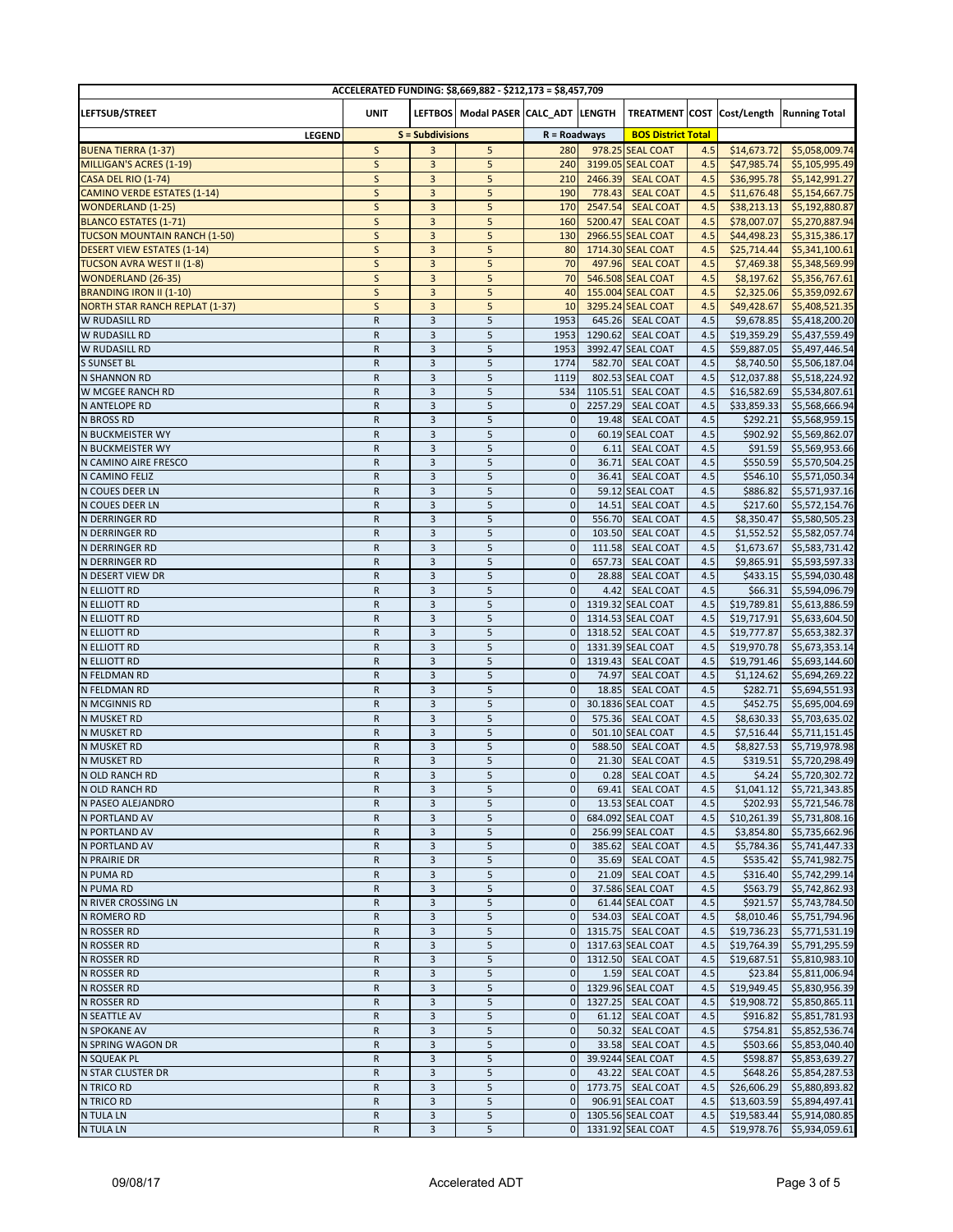| ACCELERATED FUNDING: \$8,669,882 - \$212,173 = \$8,457,709 |                        |                       |                                       |                                |         |                                               |            |                           |                                          |
|------------------------------------------------------------|------------------------|-----------------------|---------------------------------------|--------------------------------|---------|-----------------------------------------------|------------|---------------------------|------------------------------------------|
| LEFTSUB/STREET                                             | <b>UNIT</b>            |                       | LEFTBOS   Modal PASER CALC ADT LENGTH |                                |         |                                               |            |                           | TREATMENT COST Cost/Length Running Total |
|                                                            |                        |                       |                                       |                                |         |                                               |            |                           |                                          |
| LEGEND<br>N WILLEMITE DR                                   | ${\sf R}$              | S = Subdivisions<br>3 | 5                                     | $R =$ Roadways<br>$\mathbf 0$  | 84.27   | <b>BOS District Total</b><br><b>SEAL COAT</b> | 4.5        | \$1,264.01                | \$5,935,323.63                           |
| <b>S BARK BEETLE PL</b>                                    | ${\sf R}$              | 3                     | 5                                     | $\pmb{0}$                      | 29.16   | <b>SEAL COAT</b>                              | 4.5        | \$437.47                  | \$5,935,761.10                           |
| <b>S BRADFORD DR</b>                                       | ${\sf R}$              | 3                     | 5                                     | $\mathbf 0$                    | 46.66   | <b>SEAL COAT</b>                              | 4.5        | \$699.95                  | \$5,936,461.05                           |
| <b>S CANUSA PL</b>                                         | ${\sf R}$              | 3                     | 5                                     | $\pmb{0}$                      | 70.93   | <b>SEAL COAT</b>                              | 4.5        | \$1,063.89                | \$5,937,524.94                           |
| <b>S CONNELL DR</b>                                        | ${\sf R}$              | 3                     | 5                                     | $\mathbf 0$                    | 76.07   | <b>SEAL COAT</b>                              | 4.5        | \$1,141.00                | \$5,938,665.94                           |
| <b>S CONNELL DR</b>                                        | ${\sf R}$              | 3                     | 5                                     | $\mathbf 0$                    |         | 7.17024 SEAL COAT                             | 4.5        | \$107.55                  | \$5,938,773.49                           |
| <b>S FULLERTON RD</b>                                      | ${\sf R}$              | 3                     | 5                                     | $\pmb{0}$                      |         | 754.501 SEAL COAT                             | 4.5        | \$11,317.52               | \$5,950,091.01                           |
| <b>S FULLERTON RD</b>                                      | ${\sf R}$              | 3                     | 5                                     | $\mathbf{0}$                   | 563.32  | <b>SEAL COAT</b>                              | 4.5        | \$8,449.76                | \$5,958,540.77                           |
| <b>S FULLERTON RD</b>                                      | ${\sf R}$              | 3                     | 5                                     | $\mathbf{0}$                   | 1302.31 | <b>SEAL COAT</b>                              | 4.5        | \$19,534.63               | \$5,978,075.40                           |
| <b>S FULLERTON RD</b>                                      | ${\sf R}$              | 3<br>3                | 5                                     | $\mathbf{0}$<br>$\mathbf{0}$   | 951.54  | <b>SEAL COAT</b>                              | 4.5        | \$14,273.08               | \$5,992,348.48                           |
| <b>S FULLERTON RD</b><br><b>SHEIFNER PL</b>                | ${\sf R}$<br>${\sf R}$ | 3                     | 5<br>5                                | $\mathbf 0$                    |         | 363.38 SEAL COAT<br>66.1622 SEAL COAT         | 4.5<br>4.5 | \$5,450.77<br>\$992.43    | \$5,997,799.25<br>\$5,998,791.68         |
| <b>SHEIFNER PL</b>                                         | ${\sf R}$              | 3                     | 5                                     | $\mathbf 0$                    | 7.30    | <b>SEAL COAT</b>                              | 4.5        | \$109.53                  | \$5,998,901.21                           |
| <b>SHUDDY PL</b>                                           | ${\sf R}$              | 3                     | 5                                     | $\pmb{0}$                      |         | 0.26 SEAL COAT                                | 4.5        | \$3.85                    | \$5,998,905.06                           |
| <b>SHUDDYPL</b>                                            | ${\sf R}$              | 3                     | 5                                     | $\mathbf{0}$                   |         | 74.9679 SEAL COAT                             | 4.5        | \$1,124.52                | \$6,000,029.58                           |
| S IBERIA AV                                                | $\mathsf R$            | 3                     | 5                                     | $\mathbf 0$                    |         | 98.6744 SEAL COAT                             | 4.5        | \$1,480.12                | \$6,001,509.70                           |
| <b>S IRONSTONE DR</b>                                      | ${\sf R}$              | 3                     | 5                                     | $\mathbf 0$                    |         | 65.41 SEAL COAT                               | 4.5        | \$981.11                  | \$6,002,490.81                           |
| <b>S IRONSTONE DR</b>                                      | ${\sf R}$              | 3                     | 5                                     | $\mathbf 0$                    | 7.61    | <b>SEAL COAT</b>                              | 4.5        | \$114.09                  | \$6,002,604.90                           |
| <b>S KHE SANH LN</b>                                       | ${\sf R}$              | 3                     | 5                                     | $\mathbf{0}$                   |         | 87.007 SEAL COAT                              | 4.5        | \$1,305.10                | \$6,003,910.00                           |
| <b>S LEONARD AV</b>                                        | ${\sf R}$              | 3                     | 5                                     | $\mathbf 0$                    |         | 75.0559 SEAL COAT                             | 4.5        | \$1,125.84                | \$6,005,035.84                           |
| <b>S LEONARD AV</b>                                        | ${\sf R}$              | 3                     | 5                                     | $\mathbf{0}$                   |         | 12.0403 SEAL COAT                             | 4.5        | \$180.60                  | \$6,005,216.44                           |
| <b>S NICOLE AV</b>                                         | ${\sf R}$              | 3                     | 5                                     | $\mathbf{0}$                   |         | 13.05 SEAL COAT                               | 4.5        | \$195.75                  | \$6,005,412.19                           |
| <b>S RAFTER R</b><br><b>S RIVERIA DR</b>                   | ${\sf R}$<br>${\sf R}$ | 3<br>3                | 5<br>5                                | $\mathbf{0}$<br>$\mathbf 0$    | 72.88   | <b>SEAL COAT</b><br>23.54 SEAL COAT           | 4.5<br>4.5 | \$1,093.17<br>\$353.03    | \$6,006,505.36                           |
| <b>S RIVERIA DR</b>                                        | ${\sf R}$              | 3                     | 5                                     | $\mathbf 0$                    |         | 58.7659 SEAL COAT                             | 4.5        | \$881.49                  | \$6,006,858.40<br>\$6,007,739.88         |
| <b>S SHERIDAN AV</b>                                       | ${\sf R}$              | 3                     | 5                                     | $\mathbf 0$                    | 2001.24 | <b>SEAL COAT</b>                              | 4.5        | \$30,018.62               | \$6,037,758.50                           |
| <b>S SHERIDAN AV</b>                                       | ${\sf R}$              | 3                     | 5                                     | $\mathbf{0}$                   | 507.80  | <b>SEAL COAT</b>                              | 4.5        | \$7,616.98                | \$6,045,375.49                           |
| <b>S SPINEY LIZARD LN</b>                                  | ${\sf R}$              | 3                     | 5                                     | $\pmb{0}$                      | 29.70   | <b>SEAL COAT</b>                              | 4.5        | \$445.49                  | \$6,045,820.98                           |
| <b>STAYLOR LN</b>                                          | ${\sf R}$              | 3                     | 5                                     | $\mathbf 0$                    | 2893.91 | <b>SEAL COAT</b>                              | 4.5        | \$43,408.64               | \$6,089,229.62                           |
| <b>STAYLOR LN</b>                                          | ${\sf R}$              | 3                     | 5                                     | $\mathbf 0$                    | 4.03    | <b>SEAL COAT</b>                              | 4.5        | \$60.47                   | \$6,089,290.10                           |
| <b>S VAHALLA RD</b>                                        | ${\sf R}$              | 3                     | 5                                     | $\mathbf 0$                    | 290.01  | <b>SEAL COAT</b>                              | 4.5        | \$4,350.13                | \$6,093,640.23                           |
| <b>S VAHALLA RD</b>                                        | ${\sf R}$              | 3                     | 5                                     | $\mathbf 0$                    | 15.00   | <b>SEAL COAT</b>                              | 4.5        | \$224.96                  | \$6,093,865.19                           |
| <b>S VAHALLA RD</b>                                        | ${\sf R}$              | 3                     | 5                                     | $\mathbf{0}$                   |         | 1303.82 SEAL COAT                             | 4.5        | \$19,557.27               | \$6,113,422.46                           |
| <b>S VAHALLA RD</b>                                        | ${\sf R}$              | 3                     | 5                                     | $\mathbf{0}$                   |         | 293.02 SEAL COAT                              | 4.5        | \$4,395.37                | \$6,117,817.83                           |
| <b>S VAHALLA RD</b><br><b>S VAHALLA RD</b>                 | ${\sf R}$<br>${\sf R}$ | 3<br>3                | 5<br>5                                | $\mathbf 0$<br>$\mathbf{0}$    |         | 275.504 SEAL COAT<br>640.238 SEAL COAT        | 4.5<br>4.5 | \$4,132.56<br>\$9,603.57  | \$6,121,950.39<br>\$6,131,553.96         |
| <b>S VAHALLA RD</b>                                        | ${\sf R}$              | 3                     | 5                                     | $\mathbf 0$                    |         | 750.17 SEAL COAT                              | 4.5        | \$11,252.58               | \$6,142,806.54                           |
| <b>S VAHALLA RD</b>                                        | ${\sf R}$              | 3                     | 5                                     | $\mathbf{0}$                   | 365.01  | <b>SEAL COAT</b>                              | 4.5        | \$5,475.08                | \$6,148,281.62                           |
| <b>S VAHALLA RD</b>                                        | ${\sf R}$              | 3                     | 5                                     | $\mathbf 0$                    |         | 250.007 SEAL COAT                             | 4.5        | \$3,750.10                | \$6,152,031.72                           |
| <b>S VAHALLA RD</b>                                        | ${\sf R}$              | 3                     | 5                                     | $\mathbf 0$                    |         | 0.48761 SEAL COAT                             | 4.5        | \$7.31                    | \$6,152,039.04                           |
| <b>S VAHALLA RD</b>                                        | $\mathsf R$            | 3                     | 5                                     | $\mathbf 0$                    |         | 886.22 SEAL COAT                              | 4.5        | \$13,293.28               | \$6,165,332.32                           |
| <b>S VAHALLA RD</b>                                        | ${\sf R}$              | 3                     | 5                                     | $\mathbf 0$                    | 438.62  | <b>SEAL COAT</b>                              | 4.5        | \$6,579.26                | \$6,171,911.58                           |
| <b>S VAHALLA RD</b>                                        | ${\sf R}$              | 3                     | 5                                     | $\mathbf 0$                    | 270.00  | <b>SEAL COAT</b>                              | 4.5        | \$4,050.06                | \$6,175,961.64                           |
| <b>S VAHALLA RD</b>                                        | ${\sf R}$              | 3                     | 5                                     | $\mathbf 0$                    |         | 1338.98 SEAL COAT                             | 4.5        | \$20,084.73               | \$6,196,046.36                           |
| <b>SVAHALLA RD</b>                                         | ${\sf R}$              | 3                     | 5                                     | $\mathbf 0$                    |         | 275.08 SEAL COAT                              | 4.5        | \$4,126.25                | \$6,200,172.61                           |
| <b>S VAHALLA RD</b>                                        | R                      | 3<br>3                | 5                                     | $\overline{0}$<br>$\mathbf{0}$ |         | 1291.09 SEAL COAT                             | 4.5<br>4.5 | \$19,366.38<br>\$4,050.07 | \$6,219,539.00                           |
| <b>S VAHALLA RD</b><br><b>S VAHALLA RD</b>                 | ${\sf R}$<br>R         | 3                     | 5<br>5                                | $\mathbf{0}$                   |         | 270.00 SEAL COAT<br>270.02 SEAL COAT          | 4.5        | \$4,050.25                | \$6,223,589.07<br>\$6,227,639.31         |
| <b>S VAHALLA RD</b>                                        | R                      | 3                     | 5                                     | $\mathbf 0$                    |         | 1317.19 SEAL COAT                             | 4.5        | \$19,757.89               | \$6,247,397.20                           |
| <b>S WOLF SPIDER WY</b>                                    | R                      | 3                     | 5                                     | $\mathbf 0$                    |         | 1.37 SEAL COAT                                | 4.5        | \$20.53                   | \$6,247,417.73                           |
| S WOLF SPIDER WY                                           | R                      | 3                     | 5                                     | $\mathbf 0$                    |         | 27.53 SEAL COAT                               | 4.5        | \$412.96                  | \$6,247,830.69                           |
| W ALLEGHENY DR                                             | R                      | 3                     | 5                                     | $\mathbf{0}$                   |         | 105.33 SEAL COAT                              | 4.5        | \$1,579.95                | \$6,249,410.64                           |
| <b>W ALLEGHENY DR</b>                                      | $\mathsf{R}$           | 3                     | 5                                     | $\overline{0}$                 |         | 0.42 SEAL COAT                                | 4.5        | \$6.25                    | \$6,249,416.89                           |
| <b>SANTA RITA SPRINGS BLOCKS 1-6</b>                       | $\sf S$                | $\overline{a}$        | 5                                     | 460                            |         | 300.01 SEAL COAT                              | 4.5        | \$4,500.20                | \$6,253,917.09                           |
| <b>DESCANSO ESTATES (1-43)</b>                             | $\mathsf{S}$           | $\overline{4}$        | 5                                     | 420                            |         | 4666.78 SEAL COAT                             | 4.5        | \$70,001.66               | \$6,323,918.75                           |
| RANCHO SIERRA (101-146)                                    | $\sf S$                | $\overline{4}$        | 5                                     | 420                            |         | 3243.61 SEAL COAT                             | 4.5        | \$48,654.16               | \$6,372,572.91                           |
| ROCKING K RANCH ESTATES III (1-20, 23-90)                  | $\sf S$                | $\overline{a}$        | 5                                     | 420                            |         | 12451.21 SEAL COAT                            | 4.5        | \$186,768.08              | \$6,559,341.00                           |
| <b>PANTANO RANCH ESTATES (1-35)</b>                        | $\sf S$                | $\overline{4}$        | 5                                     | 330                            |         | 2590.62 SEAL COAT                             | 4.5        | \$38,859.30               | \$6,598,200.30                           |
| <b>REDINGTON RANCH (1-67)</b>                              | $\sf S$<br>$\sf S$     | 4<br>$\overline{4}$   | 5<br>5                                | 320<br>310                     |         | 42.20 SEAL COAT<br>2309.88 SEAL COAT          | 4.5        | \$633.03<br>\$34,648.24   | \$6,598,833.33                           |
| MADERA RESERVE (264-314)<br>OLD VAIL VILLAGE (1-37)        | $\sf S$                | $\overline{4}$        | 5                                     | 280                            |         | 4886.27 SEAL COAT                             | 4.5<br>4.5 | \$73,294.10               | \$6,633,481.57<br>\$6,706,775.67         |
| CATALINA DEL SOL RUNNING RIDGE ESTATES (1-24)              | $\sf S$                | $\overline{4}$        | 5                                     | 270                            |         | 1238.26 SEAL COAT                             | 4.5        | \$18,573.94               | \$6,725,349.61                           |
| ROCKING K RANCH ESTATES II (21-50)                         | $\sf S$                | $\overline{4}$        | 5                                     | 250                            |         | 9243.13 SEAL COAT                             | 4.5        | \$138,646.98              | \$6,863,996.59                           |
| <b>RINCON DESERT ESTATES (1-47)</b>                        | S                      | $\overline{4}$        | 5                                     | 220                            |         | 1736.05 SEAL COAT                             | 4.5        | \$26,040.77               | \$6,890,037.37                           |
| <b>NEW DAWN ESTATES (1-37)</b>                             | $\sf S$                | $\overline{4}$        | 5                                     | 210                            |         | 3963.86 SEAL COAT                             |            | 4.5 59457.93088           | \$6,949,495.30                           |
| <b>VAIL VISTA ESTATES (1-58)</b>                           | S                      | $\overline{4}$        | 5                                     | 210                            |         | 26.111 SEAL COAT                              |            | 4.5 391.6643821           | \$6,949,886.96                           |
| <b>DESCANSO ESTATES (44-65)</b>                            | $\mathsf{S}$           | $\overline{4}$        | 5                                     | 200                            |         | 972.531 SEAL COAT                             |            | 4.5 14587.96713           | \$6,964,474.93                           |
| <b>SANTA RITA SPRINGS (1-5)</b>                            | S                      | $\overline{4}$        | 5                                     | 200                            |         | 450.392 SEAL COAT                             |            | 4.5 6755.876329           | \$6,971,230.80                           |
| <b>SNELLER HILLS (1-39)</b>                                | S                      | $\overline{4}$        | 5                                     | 190                            |         | 4184.2 SEAL COAT                              |            | 4.5 62762.92968           | \$7,033,993.73                           |
| <b>COLONIA REAL (1-50)</b>                                 | S                      | $\overline{4}$        | 5                                     | 170                            |         | 2534.64 SEAL COAT                             | 4.5        | 38019.5427                | \$7,072,013.28                           |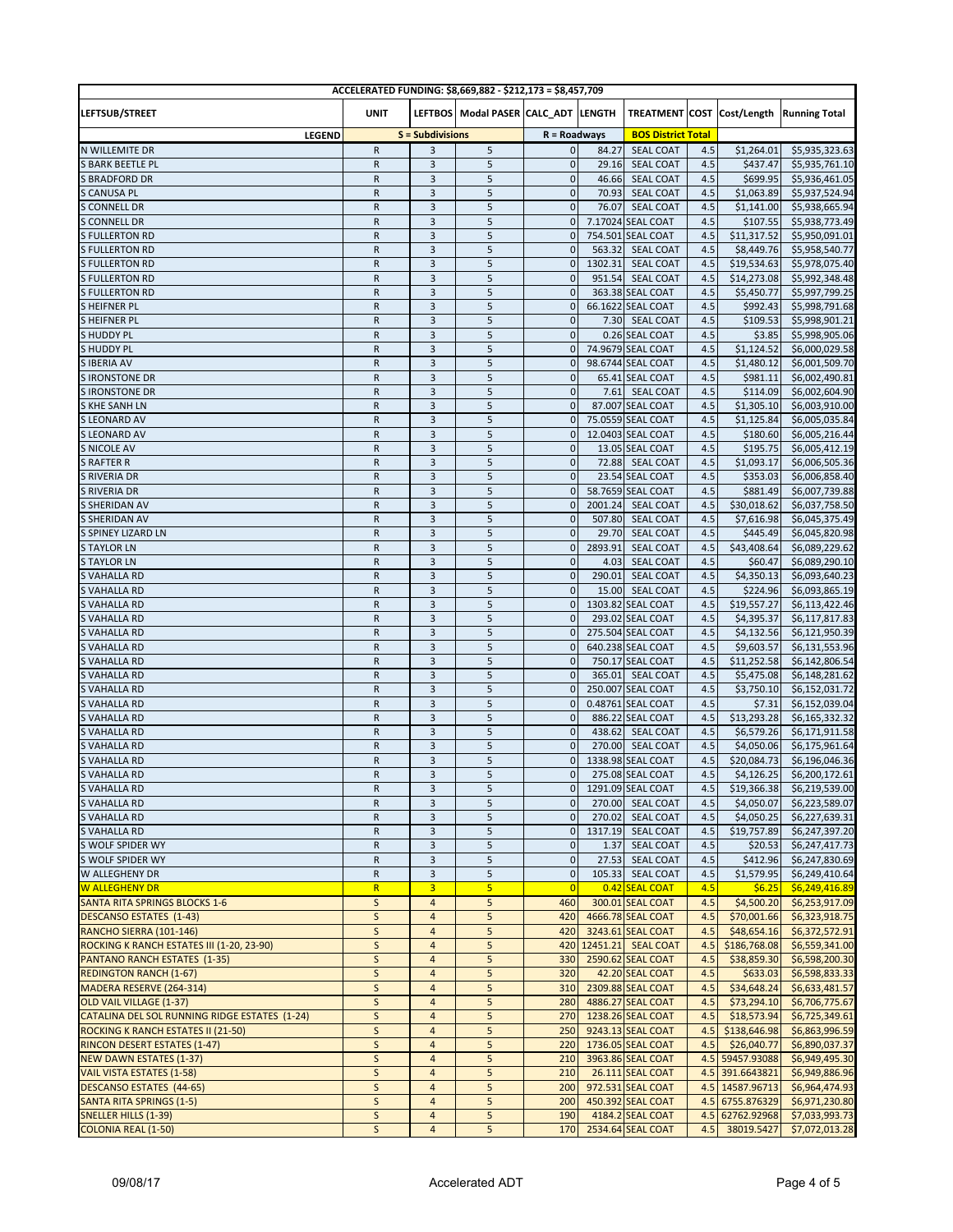| ACCELERATED FUNDING: \$8,669,882 - \$212,173 = \$8,457,709 |                         |                         |                                |                |               |                           |     |                 |                                          |  |
|------------------------------------------------------------|-------------------------|-------------------------|--------------------------------|----------------|---------------|---------------------------|-----|-----------------|------------------------------------------|--|
| LEFTSUB/STREET                                             | <b>UNIT</b>             |                         | LEFTBOS   Modal PASER CALC ADT |                | <b>LENGTH</b> |                           |     |                 | TREATMENT COST Cost/Length Running Total |  |
| LEGEND                                                     |                         | <b>S</b> = Subdivisions |                                | $R = Roadways$ |               | <b>BOS District Total</b> |     |                 |                                          |  |
| <b>HOHOKAM ESTATES (1-21)</b>                              | S                       | 4                       | 5                              | 170            |               | 2661.8 SEAL COAT          | 4.5 | 39926.95435     | \$7,111,940.23                           |  |
| CANOA PRESERVE (1-80)                                      | $\sf S$                 | $\overline{4}$          | $\sqrt{5}$                     | 140            |               | 4007.94 SEAL COAT         | 4.5 | 60119.1482      | \$7,172,059.38                           |  |
| CATALINA DEL SOL RESUBDIVISION (1-14)                      | S                       | $\overline{4}$          | 5                              | 140            |               | 924.653 SEAL COAT         |     | 4.5 13869.79899 | \$7,185,929.18                           |  |
| RANCHITOS DE LOS SAGUAROS (1-21)                           | $\mathsf{S}$            | $\overline{4}$          | 5                              | 140            |               | 4955.21 SEAL COAT         | 4.5 | 74328.18954     | \$7,260,257.37                           |  |
| <b>HARRISON PARK ESTATES (1-19)</b>                        | S                       | $\overline{\mathbf{4}}$ | 5                              | 130            |               | 1662.23 SEAL COAT         | 4.5 | 24933.39051     | \$7,285,190.76                           |  |
| SAN DOMINGO (1-11)                                         | $\overline{\mathsf{s}}$ | $\overline{4}$          | 5                              | 100            |               | 1105.29 SEAL COAT         | 4.5 | 16579.34989     | \$7,301,770.11                           |  |
| THUNDERHEAD RANCH (1-56)                                   | $\mathsf{S}$            | $\overline{4}$          | 5                              | 100            |               | 6335.74 SEAL COAT         | 4.5 | 95036.11463     | \$7,396,806.22                           |  |
| NEW TUCSON UNIT NO. 21 RESUB OF BLK 1                      | $\mathsf{s}$            | $\overline{a}$          | 5                              | 90             |               | 1343.24 SEAL COAT         | 4.5 | 20148.58605     | \$7,416,954.81                           |  |
| <b>RANCHOS PEQUENOS (1-20)</b>                             | S                       | $\overline{\mathbf{4}}$ | 5                              | 90             |               | 4352.83 SEAL COAT         | 4.5 | 65292.46244     | \$7,482,247.27                           |  |
| NEW TUCSON UNIT NO. 22 RESUB OF BLKS 2-3                   | S                       | $\overline{4}$          | 5                              | 40             |               | 640.095 SEAL COAT         | 4.5 | 9601.428141     | \$7,491,848.70                           |  |
| THUNDERHEAD HOME SITE & HORSE (1-10)                       | S                       | $\overline{4}$          | 5                              | 40             |               | 2.37656 SEAL COAT         | 4.5 | 35.64840396     | \$7,491,884.35                           |  |
| FAGAN RANCH (1-242)                                        | $\overline{\mathsf{s}}$ | $\overline{4}$          | 5                              | 10             |               | 5710.08 SEAL COAT         | 4.5 | 85651.18634     | \$7,577,535.53                           |  |
| <b>MOUNTAIN GATE ESTATES (1-15)</b>                        | S                       | $\overline{4}$          | 5                              | 10             |               | 631.464 SEAL COAT         | 4.5 | 9471.953826     | \$7,587,007.49                           |  |
| N TANQUE VERDE LOOP RD                                     | $\mathsf{R}$            | $\overline{4}$          | 5                              | 2783           |               | 401.381 SEAL COAT         | 4.5 | 6020.714952     | \$7,593,028.20                           |  |
| N TANQUE VERDE LOOP RD                                     | $\mathsf R$             | $\overline{4}$          | 5                              | 2783           |               | 594.045 SEAL COAT         | 4.5 | 8910.675527     | \$7,601,938.88                           |  |
| N TANQUE VERDE LOOP RD                                     | $\mathsf R$             | $\overline{4}$          | 5                              | 2783           |               | 808.901 SEAL COAT         | 4.5 | 12133.51958     | \$7,614,072.40                           |  |
| N TANQUE VERDE LOOP RD                                     | ${\sf R}$               | $\overline{4}$          | 5                              | 2783           |               | 897.854 SEAL COAT         |     | 4.5 13467.81594 | \$7,627,540.21                           |  |
| N WENTWORTH RD                                             | ${\sf R}$               | $\overline{4}$          | 5                              | 718            |               | 319.133 SEAL COAT         | 4.5 | 4786.993976     | \$7,632,327.21                           |  |
| N WENTWORTH RD                                             | $\overline{\mathsf{R}}$ | $\overline{4}$          | $\overline{5}$                 | 718            |               | 589.804 SEAL COAT         | 4.5 | 8847.060297     | \$7,641,174.27                           |  |
| <b>CAMINO VERDE ESTATES(1-79)</b>                          | S                       | 5                       | 5                              | 690            |               | 6526.8 SEAL COAT          | 4.5 | 97902.04954     | \$7,739,076.32                           |  |
| <b>SUNKIST ACRES NO.4(26-97)</b>                           | $\sf S$                 | 5                       | $\sqrt{5}$                     | 580            |               | 3779.43 SEAL COAT         | 4.5 | 56691.49577     | \$7,795,767.81                           |  |
| SALIDA DEL SOL V (1-109)                                   | $\sf S$                 | 5                       | 5                              | 560            |               | 3831.33 SEAL COAT         | 4.5 | 57469.93914     | \$7,853,237.75                           |  |
| <b>SAN XAVIER ESTATES (1-31)</b>                           | S                       | 5                       | 5                              | 560            |               | <b>2723.74 SEAL COAT</b>  | 4.5 | 40856.07692     | \$7,894,093.83                           |  |
| SIERRA SAGRADA (1-46)                                      | S                       | 5                       | $\sqrt{5}$                     | 470            |               | 1941.83 SEAL COAT         | 4.5 | 29127.4034      | \$7,923,221.23                           |  |
| VISTA DE LA SIERRA DE DIOS (22-83)                         | $\mathsf{s}$            | 5                       | 5                              | 410            |               | 5563.36 SEAL COAT         | 4.5 | 83450.33896     | \$8,006,671.57                           |  |
| <b>MISSION TERRACE NO.2</b>                                | S                       | 5                       | 5                              | 370            |               | 2866.82 SEAL COAT         | 4.5 | 43002.33668     | \$8,049,673.91                           |  |
| <b>WESTVIEW(143-241)</b>                                   | $\overline{\mathsf{S}}$ | 5                       | 5                              | 280            |               | 319.36 SEAL COAT          | 4.5 | 4790.395232     | \$8,054,464.30                           |  |
| <b>SUNKIST ACRES NO.3(1-25)</b>                            | $\sf S$                 | 5                       | 5                              | 260            |               | 1216.08 SEAL COAT         | 4.5 | 18241.13771     | \$8,072,705.44                           |  |
| <b>SUNKIST ACRES(1-17)</b>                                 | S                       | 5                       | 5                              | 140            |               | 1393.53 SEAL COAT         |     | 4.5 20902.98475 | \$8,093,608.43                           |  |
| SUNKIST ACRES NO.2(20-40)                                  | $\sf S$                 | 5                       | 5                              | 100            |               | 1736.12 SEAL COAT         | 4.5 | 26041.81829     | \$8,119,650.24                           |  |
| VISTA DE LA SIERRA DE DIOS (1-21)                          | S                       | 5                       | 5                              | 90             |               | 1632.6 SEAL COAT          | 4.5 | 24489.02515     | \$8,144,139.27                           |  |
| <b>MOUNTAIN GARDENS ESTATES (12-64)</b>                    | $\overline{\mathsf{S}}$ | 5                       | 5                              | 50             |               | 3272.4 SEAL COAT          | 4.5 | 49085.95591     | \$8,193,225.23                           |  |
| PASEO MONTANA (1-25)                                       | $\mathsf{S}$            | 5                       | 5                              | 30             |               | 2081.09 SEAL COAT         | 4.5 | 31216.30134     | \$8,224,441.53                           |  |
| LAZY C RANCH ESTATES NO. 1                                 | $\sf S$                 | 5                       | 5                              | 20             |               | 1347.16 SEAL COAT         | 4.5 | 20207.46032     | \$8,244,648.99                           |  |
| <b>MOUNTAIN GARDEN ESTATES (1-11)</b>                      | S                       | 5                       | 5                              | 10             |               | 1834.34 SEAL COAT         | 4.5 | 27515.12504     | \$8,272,164.11                           |  |
| <b>S CAMINO DE LA TIERRA</b>                               | S                       | 5                       | 5                              | 5045           |               | 768.32 SEAL COAT          | 4.5 | 11524.79502     | \$8,283,688.91                           |  |
| W BILBY RD                                                 | ${\sf R}$               | 5                       | 5                              | 2113           |               | 166.629 SEAL COAT         | 4.5 | 2499.441758     | \$8,286,188.35                           |  |
| W BILBY RD                                                 | ${\sf R}$               | 5                       | 5                              | 2113           |               | 170.691 SEAL COAT         | 4.5 | 2560.366692     | \$8,288,748.72                           |  |
| W BILBY RD                                                 | ${\sf R}$               | 5                       | 5                              | 2113           |               | 321.876 SEAL COAT         | 4.5 | 4828.13319      | \$8,293,576.85                           |  |
| W BILBY RD                                                 | ${\sf R}$               | 5                       | 5                              | 2113           |               | 653.226 SEAL COAT         | 4.5 | 9798.393543     | \$8,303,375.24                           |  |
| W BILBY RD                                                 | ${\sf R}$               | 5                       | 5                              | 2113           |               | 1285.76 SEAL COAT         | 4.5 | 19286.35858     | \$8,322,661.60                           |  |
| W BILBY RD                                                 | ${\sf R}$               | 5                       | 5                              | 2113           |               | 1668.33 SEAL COAT         | 4.5 | 25025.00786     | \$8,347,686.61                           |  |
| <b>W NEBRASKA ST</b>                                       | $\mathsf R$             | 5                       | 5                              | 1710           |               | 654.76 SEAL COAT          | 4.5 | 9821.396833     | \$8,357,508.01                           |  |
| N CALLE DEL SUERTE                                         | ${\sf R}$               | 5                       | 5                              | $\mathbf 0$    |               | 72.936 SEAL COAT          | 4.5 | 1094.039537     | \$8,358,602.04                           |  |
| N CALLE DEL SUERTE                                         | ${\sf R}$               | 5                       | 5                              | $\mathbf 0$    |               | 74.3576 SEAL COAT         | 4.5 | 1115.363355     | \$8,359,717.41                           |  |
| N VIA DE SUENOS                                            | ${\sf R}$               | 5                       | 5                              | $\mathbf{0}$   |               | 6.84923 SEAL COAT         | 4.5 | 102.7384407     | \$8,359,820.15                           |  |
| N VIA DE SUENOS                                            | ${\sf R}$               | 5                       | 5                              | $\mathbf 0$    |               | 71.6723 SEAL COAT         | 4.5 | 1075.084826     | \$8,360,895.23                           |  |
| N VIA DE SUENOS                                            | $\mathsf{R}$            | 5                       | 5                              | $\mathbf{0}$   |               | 70.1799 SEAL COAT         | 4.5 | 1052.698241     | \$8,361,947.93                           |  |
| <b>N VIA ROMA</b>                                          | ${\sf R}$               | 5                       | 5                              | $\mathbf{0}$   |               | 0.40575 SEAL COAT         | 4.5 | 6.086233405     | \$8,361,954.02                           |  |
|                                                            | $\overline{\mathsf{R}}$ | $\overline{5}$          | 5                              | $\overline{0}$ |               | 60.577 SEAL COAT          |     | 4.5 908.6545321 |                                          |  |
| N VIA ROMA                                                 |                         |                         |                                |                |               |                           |     |                 | \$8,362,862.67                           |  |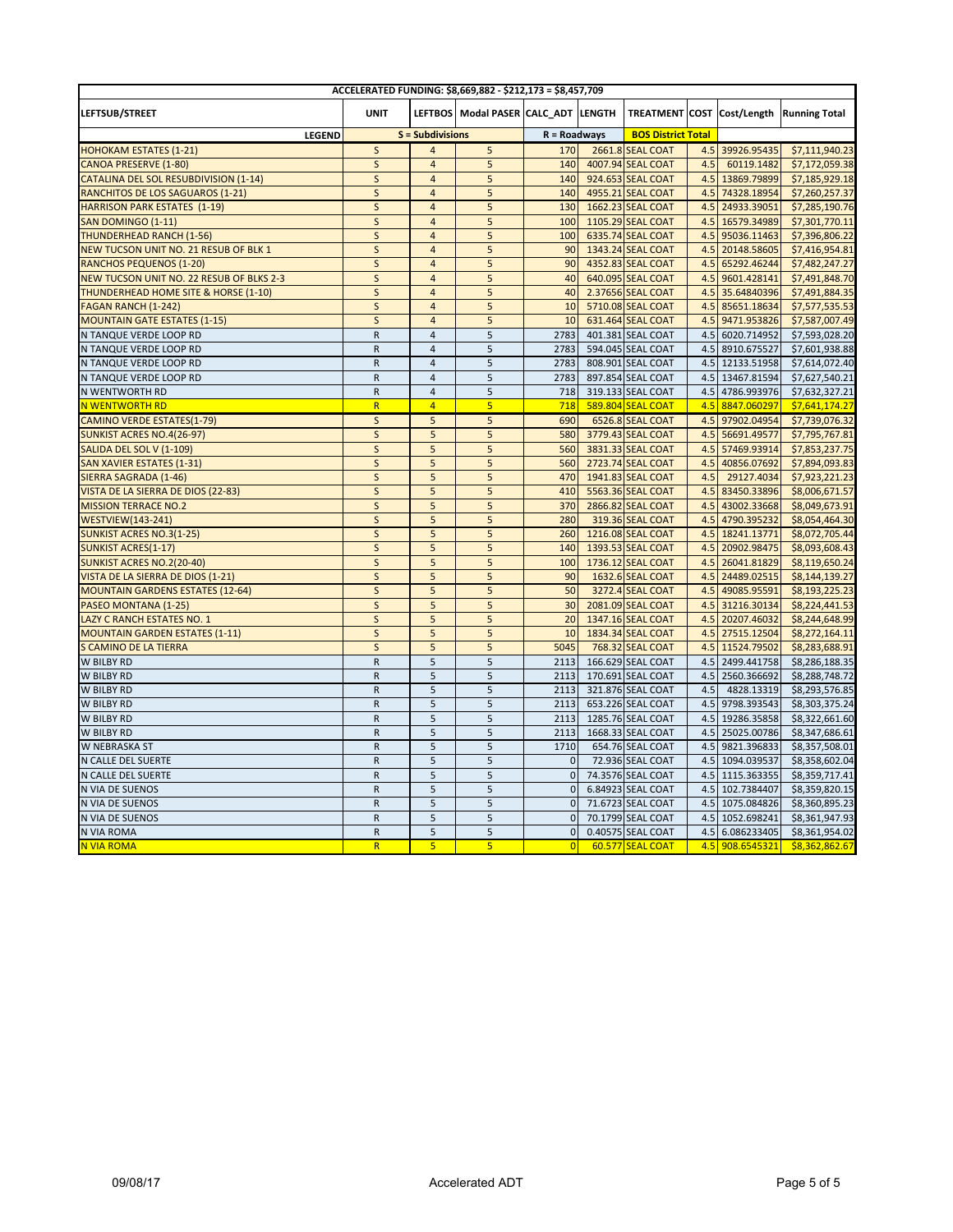| <b>ACCELERATED - ADT/FT</b> |        |       |         |             |            |             |            |                   |  |  |  |
|-----------------------------|--------|-------|---------|-------------|------------|-------------|------------|-------------------|--|--|--|
| <b>DISTRICT</b>             | # SUBD | # BU  | # Miles | ACLRD \$    | % of Total | Total \$    | % of Total | <b>Difference</b> |  |  |  |
| BOS01                       | 42     | 2,890 | 48.25   | \$3,922,672 | 47.9%      | \$3,821,580 | 47.4%      | \$101,092         |  |  |  |
| BOS02                       |        | 195   | 6.35    | \$502,098   | 6.1%       | \$502,794   | 6.2%       | $-5697$           |  |  |  |
| BOS <sub>03</sub>           | 9      | 220   | 21.23   | \$1,699,096 | 20.7%      | \$1,681,458 | 20.9%      | \$17,638          |  |  |  |
| BOS04                       | 11     | 245   | 16.91   | \$1,350,858 | 16.5%      | \$1,339,614 | 16.6%      | \$11,244          |  |  |  |
| BOS05                       | 13     | 375   | 8.96    | \$716,268   | 8.7%       | \$709,891   | 8.8%       | \$6,377           |  |  |  |
| <b>TOTAL</b>                | 77     | 3,925 | 101.71  | \$8,190,991 | 100.0%     | \$8,055,337 | 100.0%     | \$135,654         |  |  |  |

# Accelerated ADT/FT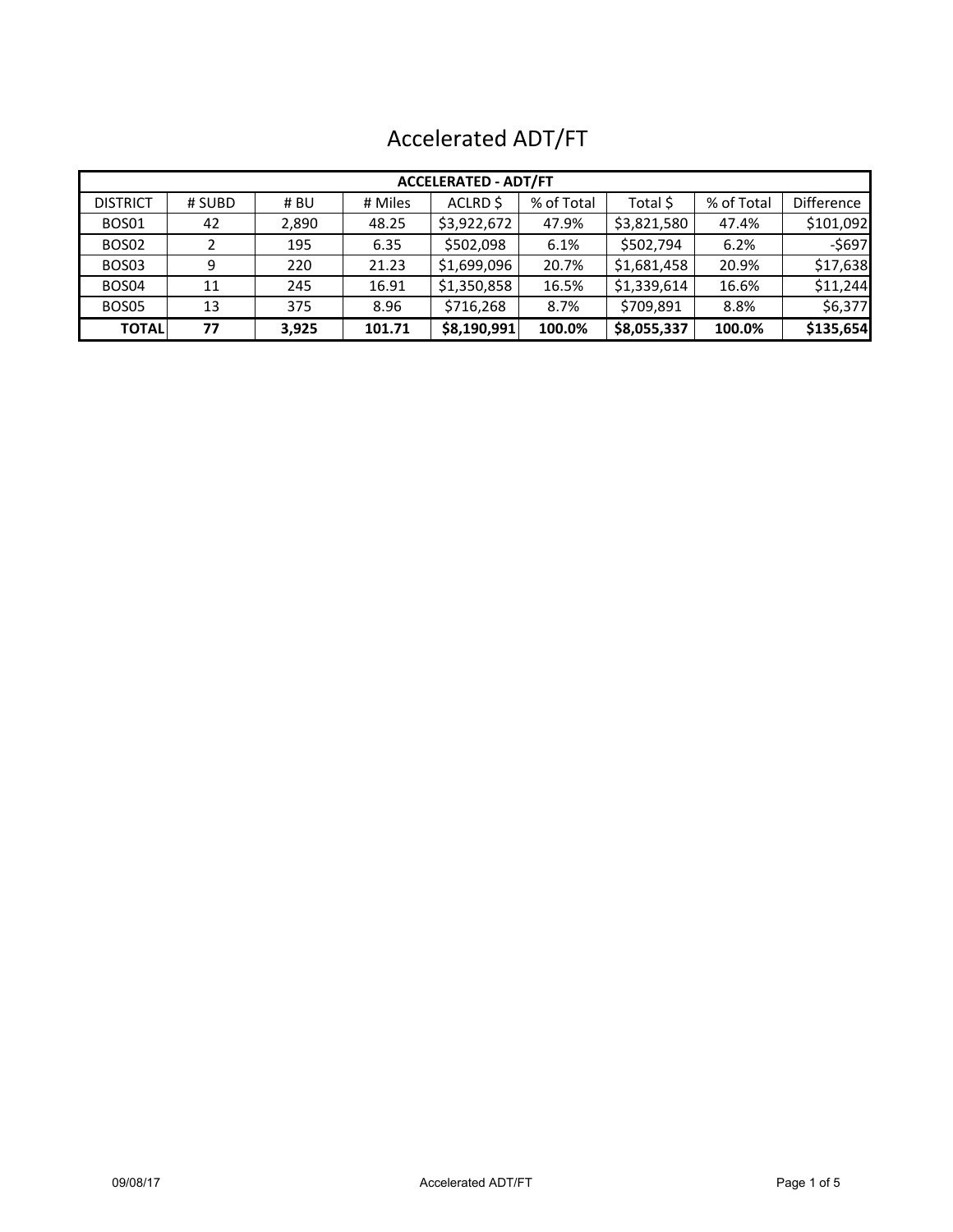| ACCELERATED FUNDING: \$8,669,882 - \$478,891 = \$8,190,991                      |                                           |                       |                                  |                    |                |                                      |            |                             |                                          |  |
|---------------------------------------------------------------------------------|-------------------------------------------|-----------------------|----------------------------------|--------------------|----------------|--------------------------------------|------------|-----------------------------|------------------------------------------|--|
| LEFTSUB/STREET                                                                  | <b>LEFTBOS</b>                            | Modal<br><b>PASER</b> | CALC_ADT LENGTH                  |                    | ADT/FT         |                                      |            |                             | TREATMENT COST Cost/Length Running Total |  |
| <b>LEGEND</b>                                                                   |                                           | subdivisions          | roadways                         |                    |                | <b>BOS District Total</b>            |            |                             |                                          |  |
| <b>BERKSHIRE ESTATES (1-61)</b>                                                 | $\mathbf 1$                               | 5                     | 480                              | 2991.7             | 0.160          | <b>SEAL COAT</b>                     | 4.5        | \$44,875.52                 | \$44,875.52                              |  |
| CATALINA FOOTHILLS ESTATES NO. 8 (1-131)                                        | $\mathbf{1}$                              | 5                     | 1130                             | 7308.5             | 0.155          | <b>SEAL COAT</b>                     | 4.5        | \$109,627.45                | \$154,502.97                             |  |
| VISTA OESTE ESTATES (1-37)                                                      | $\mathbf{1}$                              | 5                     | 190                              | 1263.23            | 0.150          | <b>SEAL COAT</b>                     | 4.5        | \$18,948.48                 | \$173,451.44                             |  |
| <b>CASAS ADOBES VILLAS (1-26)</b>                                               | $\mathbf{1}$                              | 5                     | 270                              | 1854.65            | 0.146          | <b>SEAL COAT</b>                     | 4.5        | \$27,819.77                 | \$201,271.21                             |  |
| THE FOOTHILLS (1-37)                                                            | $\mathbf{1}$                              | 5                     | 420                              | 2889.57            | 0.145          | <b>SEAL COAT</b>                     | 4.5        | \$43,343.48                 | \$244,614.69                             |  |
| CASAS DEL OSO (1-22)                                                            | $\mathbf{1}$                              | 5                     | 200                              | 1389.1             | 0.144          | <b>SEAL COAT</b>                     | 4.5        | \$20,836.55                 | \$265,451.25                             |  |
| <b>ENCANTO CANYON II (68-135)</b>                                               | $\mathbf 1$                               | 5                     | 340                              | 2376.62            | 0.143          | <b>SEAL COAT</b>                     | 4.5        | \$35,649.37                 | \$301,100.62                             |  |
| SAGUARO VISTA(1-66)                                                             | $\mathbf{1}$                              | 5                     | 340                              | 2466.55            | 0.138          | <b>SEAL COAT</b>                     | 4.5        | \$36,998.30                 | \$338,098.92                             |  |
| <b>BLACK HORSE (1-411)</b>                                                      | $\mathbf{1}$                              | 5                     | 3140                             | 22800.4            | 0.138          | <b>SEAL COAT</b>                     | 4.5        | \$342,006.34                | \$680,105.26                             |  |
| <b>CORONADO FOOTHILLS ESTATES (250-370)</b>                                     | $\mathbf{1}$                              | 5                     | 990                              | 7362.42            | 0.134          | <b>SEAL COAT</b>                     | 4.5        | \$110,436.25                | \$790,541.51                             |  |
| CANADA VERDE(1-39)                                                              | $\mathbf{1}$                              | 5                     | 490                              | 3765.17            | 0.130          | <b>SEAL COAT</b>                     | 4.5        | \$56,477.55                 | \$847,019.06                             |  |
| <b>SANTA CATALINA ESTATES</b>                                                   | $\mathbf 1$                               | 5                     | 750                              | 5816.7             | 0.129          | <b>SEAL COAT</b>                     | 4.5        | \$87,250.51                 | \$934,269.57                             |  |
| LAS BRISAS ESTATES NO. 1 (16-20 & 23-31)                                        | $\mathbf{1}$                              | 5                     | 230                              | 1783.91            | 0.129          | <b>SEAL COAT</b>                     | 4.5        | \$26,758.63                 | \$961,028.20                             |  |
| <b>RIVER ROAD ESTATES (1-17)</b>                                                | $\mathbf{1}$                              | 5                     | 80                               | 626.833            | 0.128          | <b>SEAL COAT</b>                     | 4.5        | \$9,402.50                  | \$970,430.70                             |  |
| SANTA CATALINA ESTATES NO. 4 (1-180)                                            | $\mathbf{1}$                              | 5                     | 1600                             | 13079.4            | 0.122          | <b>SEAL COAT</b>                     | 4.5        | \$196,190.38                | \$1,166,621.07                           |  |
| <b>CASAS ADOBES POMELO ESTATES (1-29)</b>                                       | $\mathbf 1$                               | 5                     | 240                              | 2002.66            | 0.120          | <b>SEAL COAT</b>                     | 4.5        | \$30,039.96                 | \$1,196,661.03                           |  |
| THE FOOTHILLS (48-140)<br><b>SUNSET POINT (366-387)</b>                         | $\mathbf 1$                               | 5                     | 920                              | 7684.94            | 0.120          | <b>SEAL COAT</b>                     | 4.5        | \$115,274.12                | \$1,311,935.15                           |  |
| <b>FLECHA CAIDA RANCH ESTATES #6</b>                                            | $\mathbf{1}$<br>$\mathbf{1}$              | 5<br>5                | 100<br>1140                      | 851.61<br>9825.39  | 0.117<br>0.116 | <b>SEAL COAT</b><br><b>SEAL COAT</b> | 4.5<br>4.5 | \$12,774.15<br>\$147,380.90 | \$1,324,709.29                           |  |
| <b>HIDDEN VALLEY (52-127)</b>                                                   | $\mathbf{1}$                              | 5                     | 700                              | 6085.65            | 0.115          | <b>SEAL COAT</b>                     | 4.5        | \$91,284.75                 | \$1,472,090.20<br>\$1,563,374.95         |  |
| <b>SANTA CATALINA ESTATES NO.2</b>                                              | $\mathbf 1$                               | 5                     | 730                              | 6409.72            | 0.114          | <b>SEAL COAT</b>                     | 4.5        | \$96,145.86                 | \$1,659,520.81                           |  |
| <b>CASAS ADOBES ADDITION</b>                                                    | $\mathbf{1}$                              | 5                     | 170                              | 1497.57            | 0.114          | <b>SEAL COAT</b>                     | 4.5        | \$22,463.50                 | \$1,681,984.31                           |  |
| RIVER HILLS ESTATES (1-47)                                                      | $\mathbf{1}$                              | 5                     | 410                              | 3691.89            | 0.111          | <b>SEAL COAT</b>                     | 4.5        | \$55,378.37                 | \$1,737,362.68                           |  |
| RANCHO POMELO (1-18)                                                            | $\mathbf{1}$                              | 5                     | 120                              | 1097.88            | 0.109          | <b>SEAL COAT</b>                     | 4.5        | \$16,468.26                 | \$1,753,830.94                           |  |
| LAS LOMAS DE KINO (1-31)                                                        | $\mathbf 1$                               | 5                     | 320                              | 2945.1             | 0.109          | <b>SEAL COAT</b>                     | 4.5        | \$44,176.49                 | \$1,798,007.43                           |  |
| <b>MONTANAS (1-32)</b>                                                          | $\mathbf{1}$                              | 5                     | 270                              | 2488.48            | 0.109          | <b>SEAL COAT</b>                     | 4.5        | \$37,327.18                 | \$1,835,334.60                           |  |
| SABINO VISTA HILLS (1-65)                                                       | $\mathbf{1}$                              | 5                     | 660                              | 6198.24            | 0.106          | <b>SEAL COAT</b>                     | 4.5        | \$92,973.61                 | \$1,928,308.22                           |  |
| <b>CORONADO FOOTHILLS ESTATES (371-500)</b>                                     | $\mathbf 1$                               | 5                     | 1110                             | 10503.5            | 0.106          | <b>SEAL COAT</b>                     | 4.5        | \$157,553.13                | \$2,085,861.35                           |  |
| VISTA DE LAS CANDELAS ESTATES NO. 3 (62-139)                                    | $\mathbf{1}$                              | 5                     | 700                              | 6745.45            | 0.104          | <b>SEAL COAT</b>                     | 4.5        | \$101,181.80                | \$2,187,043.15                           |  |
| <b>CERRO DE AGUILA (1-11)</b>                                                   | $\mathbf{1}$                              | 5                     | 100                              | 976.407            | 0.102          | <b>SEAL COAT</b>                     | 4.5        | \$14,646.11                 | \$2,201,689.27                           |  |
| <b>SKYLINE FOOTHILLS ESTATES</b>                                                | $\mathbf{1}$                              | 5                     | 680                              | 6673.27            | 0.102          | <b>SEAL COAT</b>                     | 4.5        | \$100,099.08                | \$2,301,788.34                           |  |
| SHADOW HILLS (484-595)                                                          | $\mathbf{1}$                              | 5                     | 970                              | 9619.7             | 0.101          | <b>SEAL COAT</b>                     | 4.5        | \$144,295.56                | \$2,446,083.90                           |  |
| <b>VISTA CIUDAD ESTATES (1-32)</b>                                              | $\mathbf{1}$                              | 5                     | 340                              | 3394.35            | 0.100          | <b>SEAL COAT</b>                     | 4.5        | \$50,915.19                 | \$2,496,999.09                           |  |
| SKYLINE BEL AIR ESTATES (222-298)                                               | $\mathbf{1}$                              | 5                     | 710                              | 7105.13            | 0.100          | <b>SEAL COAT</b>                     | 4.5        | \$106,576.89                | \$2,603,575.99                           |  |
| <b>CIMARRON FOOTHILLS ESTATES (180-253)</b>                                     | $\mathbf{1}$                              | 5                     | 640                              | 6446.71            | 0.099          | <b>SEAL COAT</b>                     | 4.5        | \$96,700.59                 | \$2,700,276.58                           |  |
| <b>FLECHA CAIDA RANCH ESTATES #5</b>                                            | $\mathbf{1}$                              | 5                     | 740                              | 7545.73            | 0.098          | <b>SEAL COAT</b>                     | 4.5        | \$113,185.88                | \$2,813,462.46                           |  |
| SKYLINE BEL AIR ESTATES (334-347,358-366 & 460-501)                             | $\mathbf{1}$                              | 5                     | 510                              | 5206.97            | 0.098          | <b>SEAL COAT</b>                     | 4.5        | \$78,104.53                 | \$2,891,566.98                           |  |
| <b>INDIAN TRAILS ESTATES (1-33)</b><br><b>SKYLINE BEL AIR ESTATES (154-221)</b> | $\mathbf{1}$<br>$\mathbf{1}$              | 5<br>5                | 340                              | 3482.41            | 0.098<br>0.097 | <b>SEAL COAT</b>                     | 4.5<br>4.5 | \$52,236.19                 | \$2,943,803.17                           |  |
| <b>MOUNTAIN VISTA ESTATES (1-38)</b>                                            | $\mathbf 1$                               | 5                     | 620<br>250                       | 6403.63<br>2584.16 | 0.097          | <b>SEAL COAT</b><br><b>SEAL COAT</b> | 4.5        | \$96,054.42<br>\$38,762.46  | \$3,039,857.59<br>\$3,078,620.05         |  |
| <b>SHADOW HILLS (1-483)</b>                                                     | $\mathbf{1}$                              | 5                     | 4570                             | 47540.7            | 0.096          | <b>SEAL COAT</b>                     | 4.5        | \$713,109.89                | \$3,791,729.94                           |  |
| SABINO VISTA ESTATES (9-29)                                                     | $\overline{1}$                            | 5                     | 190                              | 1990               | 0.095          | <b>SEAL COAT</b>                     | 4.5        | \$29,850.06                 | \$3,821,580.00                           |  |
| <b>CORONET PARK SUBD. NO. 1</b>                                                 | $\overline{2}$                            | 5                     | 1850                             | 9234.26            |                | 0.20034 SEAL COAT                    | 4.5        | \$138,513.92                | \$3,960,093.92                           |  |
| <b>SAN PEDRO ESTATES (1-23)</b>                                                 | $\overline{2}$                            | 5                     | 100                              |                    |                | 2266.4 0.04412 SEAL COAT             | 4.5        | \$33,996.01                 | \$3,994,089.93                           |  |
| <b>E DREXEL RD</b>                                                              | $\overline{2}$                            | 5                     | 1403                             | 385.01             | 3.64411        | <b>SEAL COAT</b>                     | 4.5        | 5,775.08                    | \$3,999,865.01                           |  |
| S DODGE BL                                                                      | $\overline{2}$                            | 5                     | 2852                             | 1,090.51           | 2.61529        | <b>SEAL COAT</b>                     | 4.5        | 16,357.64                   | \$4,016,222.65                           |  |
| S SWAN RD                                                                       | $\mathbf 2$                               | 5                     | 3173                             | 1,229.23           | 2.5813         | <b>SEAL COAT</b>                     | 4.5        | 18,438.39                   | \$4,034,661.04                           |  |
| <b>E DREXEL RD</b>                                                              | $\overline{2}$                            | $\sqrt{5}$            | 1403                             | 911.55             | 1.53913        | <b>SEAL COAT</b>                     | 4.5        | 13,673.31                   | \$4,048,334.35                           |  |
| E 38TH ST                                                                       | $\overline{c}$                            | 5                     |                                  | $0$ 1,210.52       | 0              | <b>SEAL COAT</b>                     | 4.5        | 18,157.79                   | \$4,066,492.14                           |  |
| E 38TH ST                                                                       | $\overline{2}$                            | $\sqrt{5}$            | $\overline{0}$                   | 29.90              | 0              | <b>SEAL COAT</b>                     | 4.5        | 448.51                      | \$4,066,940.66                           |  |
| <b>E ALVORD RD</b>                                                              | $\overline{2}$                            | $\sqrt{5}$            | $\overline{0}$                   | 629.78             | $\mathbf 0$    | SEAL COAT                            | 4.5        | 9,446.71                    | \$4,076,387.37                           |  |
| E ALVORD RD                                                                     | $\mathbf 2$                               | 5                     | $\overline{0}$                   | 54.17              | 0              | <b>SEAL COAT</b>                     | 4.5        | 812.48                      | \$4,077,199.85                           |  |
| <b>E ALVORD RD</b>                                                              | $\overline{2}$                            | 5                     | $\overline{0}$                   | 860.22             | 0              | <b>SEAL COAT</b>                     | 4.5        | 12,903.24                   | \$4,090,103.09                           |  |
| E ALVORD RD                                                                     | $\overline{\mathbf{c}}$                   | 5                     | $\overline{0}$                   | 452.90             | 0              | <b>SEAL COAT</b>                     | 4.5        | 6,793.57                    | \$4,096,896.66                           |  |
| E ALVORD RD                                                                     | $\overline{\mathbf{c}}$                   | 5                     | $\overline{0}$                   | 46.06              | 0              | <b>SEAL COAT</b>                     | 4.5        | 690.84                      | \$4,097,587.50                           |  |
| <b>E AVIATION PW</b>                                                            | $\overline{\mathbf{c}}$                   | $\sqrt{5}$            | $\overline{0}$                   | 1,283.70           | 0              | <b>SEAL COAT</b>                     | 4.5        | 19,255.53                   | \$4,116,843.02                           |  |
| <b>E AVIATION PW</b>                                                            | $\overline{2}$                            | $\sqrt{5}$            | $\overline{0}$                   | 1,289.74           | $\mathbf 0$    | <b>SEAL COAT</b>                     | 4.5        | 19,346.15                   | \$4,136,189.18                           |  |
| E BEHAN ST                                                                      | $\overline{2}$                            | 5                     | $\overline{0}$                   | 57.83              | 0              | <b>SEAL COAT</b>                     | 4.5        | 867.42                      | \$4,137,056.59                           |  |
| E CALLE SAN ANGELO                                                              | $\mathbf 2$                               | 5                     | $\overline{0}$                   | 63.22              | 0              | <b>SEAL COAT</b>                     | 4.5        | 948.26                      | \$4,138,004.86                           |  |
| E CORONA RD                                                                     | $\overline{2}$                            | 5                     | $\overline{0}$                   | 125.98             | $\mathbf 0$    | <b>SEAL COAT</b>                     | 4.5        | 1,889.72                    | \$4,139,894.58                           |  |
| E DAVIS RD<br>E DAWSON RD                                                       | $\overline{\mathbf{c}}$<br>$\overline{2}$ | 5<br>$\sqrt{5}$       | $\overline{0}$<br>$\overline{0}$ | 346.53<br>1,333.91 | 0<br>0         | <b>SEAL COAT</b><br><b>SEAL COAT</b> | 4.5<br>4.5 | 5,198.02                    | \$4,145,092.59                           |  |
| E DAWSON RD                                                                     | $\overline{c}$                            | $\sqrt{5}$            | $\overline{0}$                   | 0.25               | $\mathbf 0$    | <b>SEAL COAT</b>                     | 4.5        | 20,008.68<br>3.76           | \$4,165,101.28<br>\$4,165,105.03         |  |
| E DAWSON RD                                                                     | $\overline{\mathbf{c}}$                   | $\sqrt{5}$            | $\overline{0}$                   | 2,628.23           | 0              | <b>SEAL COAT</b>                     | 4.5        | 39,423.40                   | \$4,204,528.43                           |  |
| E DAWSON RD                                                                     | $\overline{2}$                            | 5                     | $\overline{0}$                   | 4,037.51           | $\mathbf{0}$   | <b>SEAL COAT</b>                     | 4.5        | 60,562.66                   | \$4,265,091.09                           |  |
| <b>DAWSON RD</b>                                                                | $\overline{\mathbf{c}}$                   | 5                     | $\overline{0}$                   | 399.76             | 0              | <b>SEAL COAT</b>                     | 4.5        | 5,996.39                    | \$4,271,087.48                           |  |
| <b>E DAWSON RD</b>                                                              | $\overline{2}$                            | 5                     | $\overline{0}$                   | 7.87               | 0              | <b>SEAL COAT</b>                     | 4.5        | 118.10                      | \$4,271,205.58                           |  |
|                                                                                 |                                           |                       |                                  |                    |                |                                      |            |                             |                                          |  |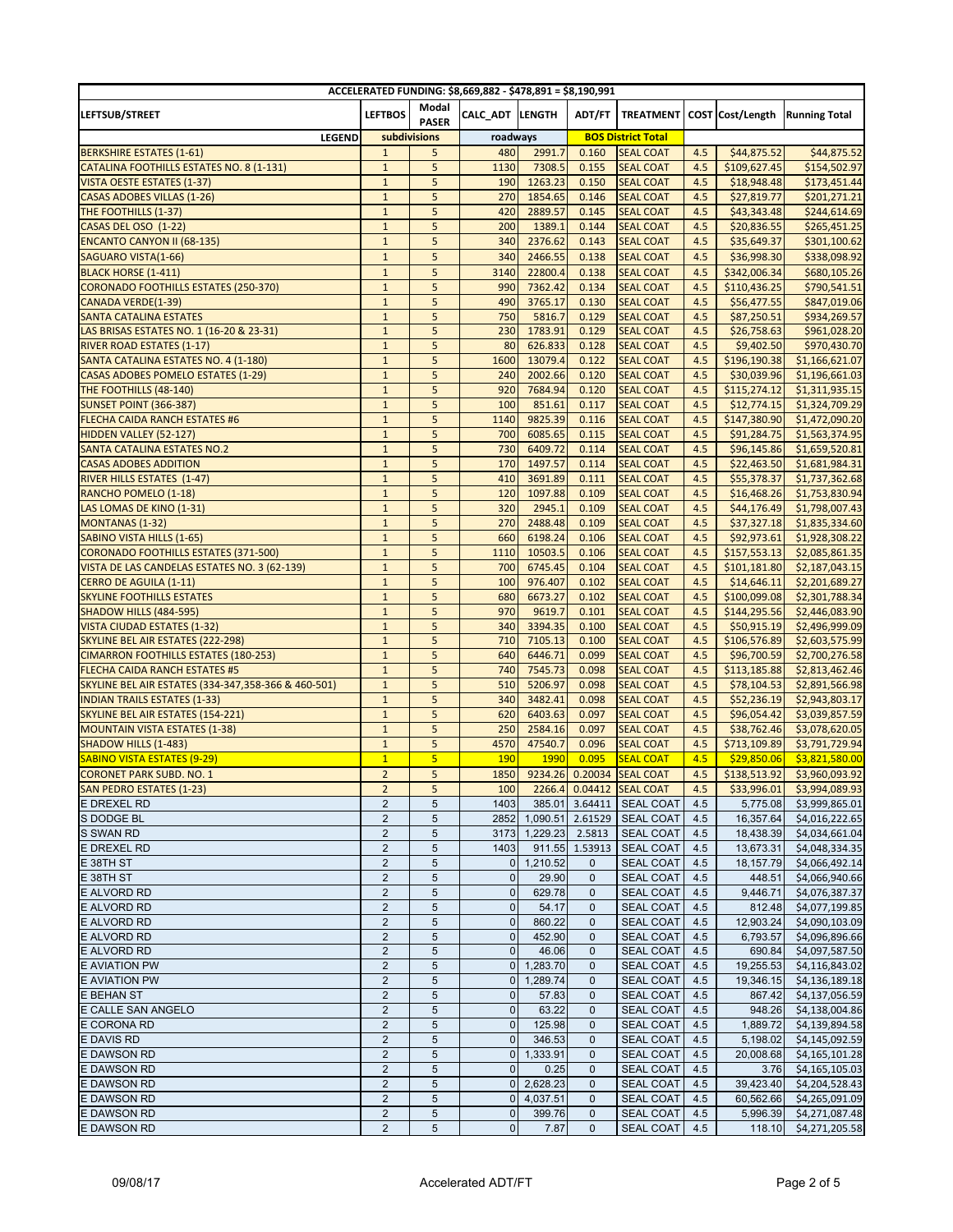| ACCELERATED FUNDING: \$8,669,882 - \$478,891 = \$8,190,991 |                           |                |                                  |                    |                    |                                      |            |                             |                                          |  |
|------------------------------------------------------------|---------------------------|----------------|----------------------------------|--------------------|--------------------|--------------------------------------|------------|-----------------------------|------------------------------------------|--|
| LEFTSUB/STREET                                             | <b>LEFTBOS</b>            | Modal          | CALC_ADT LENGTH                  |                    | ADT/FT             |                                      |            |                             | TREATMENT COST Cost/Length Running Total |  |
|                                                            |                           | <b>PASER</b>   |                                  |                    |                    |                                      |            |                             |                                          |  |
| <b>LEGEND</b>                                              | subdivisions              |                | roadways                         |                    |                    | <b>BOS District Total</b>            |            |                             |                                          |  |
| <b>E DAWSON RD</b>                                         | $\overline{2}$            | 5              |                                  | $0$ 2,268.63       | $\mathbf{0}$       | <b>SEAL COAT</b>                     | 4.5        | 34,029.51                   | \$4,305,235.08                           |  |
| E DAWSON RD                                                | $\overline{2}$            | $\overline{5}$ | 0                                | 1,275.95           | $\overline{0}$     | <b>SEAL COAT</b>                     | 4.5        | 19,139.24                   | \$4,324,374.33                           |  |
| <b>WONDERLAND (1-25)</b><br>DEL CERRO ESTATES NO. 4 (1-60) | 3<br>3                    | 5<br>5         | 170                              | 2547.54<br>5455.26 | 0.06673<br>0.06049 | <b>SEAL COAT</b><br><b>SEAL COAT</b> | 4.5        | \$38,213.13                 | \$4,362,587.45                           |  |
| <b>WONDERLAND (36-123)</b>                                 | 3                         | 5              | 330<br>430                       | 8247.03            | 0.05214            | <b>SEAL COAT</b>                     | 4.5<br>4.5 | \$81,828.87<br>\$123,705.44 | \$4,444,416.32<br>\$4,568,121.77         |  |
| <b>DESERT VIEW ESTATES (1-14)</b>                          | 3                         | 5              | 80                               | 1714.3             | 0.04667            | <b>SEAL COAT</b>                     | 4.5        | \$25,714.44                 | \$4,593,836.20                           |  |
| <b>TUCSON MOUNTAIN RANCH (1-50)</b>                        | $\overline{\mathbf{3}}$   | 5              | 130                              | 2966.55            | 0.04382            | <b>SEAL COAT</b>                     | 4.5        | \$44,498.23                 | \$4,638,334.43                           |  |
| <b>BLANCO ESTATES (163-335)</b>                            | 3                         | 5              | 590                              | 16976.8            | 0.03475            | <b>SEAL COAT</b>                     | 4.5        | \$254,651.72                | \$4,892,986.15                           |  |
| OLD WEST RANCHETTES (42-104)                               | 3                         | 5              | 300                              | 9634.32            | 0.03114            | <b>SEAL COAT</b>                     | 4.5        | \$144,514.78                | \$5,037,500.94                           |  |
| <b>BLANCO ESTATES (1-71)</b>                               | 3                         | 5              | 160                              | 5200.47            | 0.03077            | <b>SEAL COAT</b>                     | 4.5        | \$78,007.07                 | \$5,115,508.00                           |  |
| <b>NORTH STAR RANCH REPLAT (1-37)</b>                      | $\overline{\mathbf{3}}$   | 5              | 10                               | 3295.24            | 0.00303            | <b>SEAL COAT</b>                     | 4.5        | \$49,428.67                 | \$5,164,936.67                           |  |
| <b>S SUNSET BL</b>                                         | 3                         | $\overline{5}$ | 1774                             | 582.70             | 3.04445            | <b>SEAL COAT</b>                     | 4.5        | 8,740.50                    | \$5,173,677.17                           |  |
| W RUDASILL RD                                              | $\ensuremath{\mathsf{3}}$ | 5              | 1953                             | 645.26             | 3.0267             | <b>SEAL COAT</b>                     | 4.5        | 9,678.85                    | \$5,183,356.03                           |  |
| W RUDASILL RD                                              | 3                         | 5              | 1953                             | 1,290.62           | 1.51323            | <b>SEAL COAT</b>                     | 4.5        | 19,359.29                   | \$5,202,715.32                           |  |
| <b>N SHANNON RD</b>                                        | 3                         | 5              | 1119                             | 802.53             | 1.39435            | <b>SEAL COAT</b>                     | 4.5        | 12,037.88                   | \$5,214,753.20                           |  |
| W RUDASILL RD                                              | $\ensuremath{\mathsf{3}}$ | 5              | 1953                             | 3,992.47           | 0.48917            | <b>SEAL COAT</b>                     | 4.5        | 59,887.05                   | \$5,274,640.25                           |  |
| W MCGEE RANCH RD                                           | 3                         | 5              | 534                              | 1,105.51           | 0.48303            | <b>SEAL COAT</b>                     | 4.5        | 16,582.69                   | \$5,291,222.94                           |  |
| N ANTELOPE RD                                              | 3                         | 5              | $\overline{0}$                   | 2,257.29           | 0                  | <b>SEAL COAT</b>                     | 4.5        | 33,859.33                   | \$5,325,082.27                           |  |
| <b>N BROSS RD</b>                                          | 3                         | 5              | $\mathbf 0$                      | 19.48              | 0                  | <b>SEAL COAT</b>                     | 4.5        | 292.21                      | \$5,325,374.48                           |  |
| N BUCKMEISTER WY                                           | 3                         | 5              | $\overline{0}$                   | 60.19              | 0                  | <b>SEAL COAT</b>                     | 4.5        | 902.92                      | \$5,326,277.40                           |  |
| N BUCKMEISTER WY                                           | 3                         | 5              | $\overline{0}$                   | 6.11               | $\mathbf 0$        | <b>SEAL COAT</b>                     | 4.5        | 91.59                       | \$5,326,368.99                           |  |
| N CAMINO AIRE FRESCO                                       | 3                         | 5              | $\mathbf 0$                      | 36.71              | $\mathbf{0}$       | <b>SEAL COAT</b>                     | 4.5        | 550.59                      | \$5,326,919.58                           |  |
| N CAMINO FELIZ                                             | 3                         | 5              | $\mathbf 0$                      | 36.41              | $\mathbf{0}$       | <b>SEAL COAT</b>                     | 4.5        | 546.10                      | \$5,327,465.67                           |  |
| N COUES DEER LN                                            | 3                         | 5              | $\overline{0}$                   | 59.12              | $\mathbf{0}$       | <b>SEAL COAT</b>                     | 4.5        | 886.82                      | \$5,328,352.49                           |  |
| N COUES DEER LN                                            | 3<br>3                    | 5<br>5         | $\overline{0}$<br>$\mathbf 0$    | 14.51<br>556.70    | $\mathbf{0}$<br>0  | <b>SEAL COAT</b><br><b>SEAL COAT</b> | 4.5        | 217.60<br>8,350.47          | \$5,328,570.09<br>\$5,336,920.56         |  |
| N DERRINGER RD<br>N DERRINGER RD                           | 3                         | 5              | $\overline{0}$                   | 103.50             | $\mathbf{0}$       | <b>SEAL COAT</b>                     | 4.5<br>4.5 | 1,552.52                    | \$5,338,473.07                           |  |
| N DERRINGER RD                                             | 3                         | 5              | $\mathbf 0$                      | 111.58             | 0                  | <b>SEAL COAT</b>                     | 4.5        | 1,673.67                    | \$5,340,146.74                           |  |
| N DERRINGER RD                                             | 3                         | 5              | $\overline{0}$                   | 657.73             | $\mathbf{0}$       | <b>SEAL COAT</b>                     | 4.5        | 9,865.91                    | \$5,350,012.65                           |  |
| N DESERT VIEW DR                                           | 3                         | 5              | $\pmb{0}$                        | 28.88              | $\mathbf{0}$       | <b>SEAL COAT</b>                     | 4.5        | 433.15                      | \$5,350,445.81                           |  |
| N ELLIOTT RD                                               | $\ensuremath{\mathsf{3}}$ | 5              | $\overline{0}$                   | 4.42               | $\mathbf 0$        | <b>SEAL COAT</b>                     | 4.5        | 66.31                       | \$5,350,512.12                           |  |
| N ELLIOTT RD                                               | $\ensuremath{\mathsf{3}}$ | 5              | $\overline{0}$                   | 1,319.32           | $\mathbf{0}$       | <b>SEAL COAT</b>                     | 4.5        | 19,789.81                   | \$5,370,301.92                           |  |
| N ELLIOTT RD                                               | 3                         | 5              | $\overline{0}$                   | 1,314.53           | 0                  | <b>SEAL COAT</b>                     | 4.5        | 19,717.91                   | \$5,390,019.83                           |  |
| N ELLIOTT RD                                               | 3                         | 5              | $\overline{0}$                   | 1,318.52           | $\mathbf{0}$       | <b>SEAL COAT</b>                     | 4.5        | 19,777.87                   | \$5,409,797.70                           |  |
| N ELLIOTT RD                                               | 3                         | 5              | $\overline{0}$                   | 1,331.39           | $\mathbf{0}$       | <b>SEAL COAT</b>                     | 4.5        | 19,970.78                   | \$5,429,768.47                           |  |
| N ELLIOTT RD                                               | 3                         | 5              | $\overline{0}$                   | 1,319.43           | $\mathbf{0}$       | <b>SEAL COAT</b>                     | 4.5        | 19,791.46                   | \$5,449,559.93                           |  |
| N FELDMAN RD                                               | 3                         | 5              | $\overline{0}$                   | 74.97              | $\mathbf{0}$       | <b>SEAL COAT</b>                     | 4.5        | 1,124.62                    | \$5,450,684.55                           |  |
| N FELDMAN RD                                               | 3                         | 5              | $\overline{0}$                   | 18.85              | $\mathbf{0}$       | <b>SEAL COAT</b>                     | 4.5        | 282.71                      | \$5,450,967.26                           |  |
| N MCGINNIS RD                                              | 3                         | 5              | $\overline{0}$                   | 30.18              | $\mathbf{0}$       | <b>SEAL COAT</b>                     | 4.5        | 452.75                      | \$5,451,420.01                           |  |
| N MUSKET RD                                                | 3                         | 5              | $\overline{0}$                   | 575.36             | $\mathbf 0$        | <b>SEAL COAT</b>                     | 4.5        | 8,630.33                    | \$5,460,050.35                           |  |
| <b>N MUSKET RD</b>                                         | 3                         | 5              | $\overline{0}$                   | 501.10             | $\mathbf{0}$       | <b>SEAL COAT</b>                     | 4.5        | 7,516.44                    | \$5,467,566.78                           |  |
| N MUSKET RD                                                | 3                         | 5              | $\mathbf{0}$                     | 588.50             | $\mathbf{0}$       | <b>SEAL COAT</b>                     | 4.5        | 8,827.53                    | \$5,476,394.31                           |  |
| N MUSKET RD                                                | 3                         | 5              | $\mathbf 0$                      | 21.30              | $\mathbf{0}$       | <b>SEAL COAT</b>                     | 4.5        | 319.51                      | \$5,476,713.82                           |  |
| N OLD RANCH RD                                             | 3                         | 5              | $\overline{0}$                   | 0.28               | 0                  | <b>SEAL COAT</b>                     | 4.5        |                             | 4.24 \$5,476,718.05                      |  |
| N OLD RANCH RD                                             | 3                         | 5              | $\overline{0}$                   | 69.41              | $\mathbf{0}$       | <b>SEAL COAT</b>                     | 4.5        | 1,041.12                    | \$5,477,759.18                           |  |
| N PASEO ALEJANDRO                                          | 3                         | 5              | $\overline{0}$                   | 13.53              | 0                  | <b>SEAL COAT</b>                     | 4.5        | 202.93                      | \$5,477,962.11                           |  |
| N PORTLAND AV                                              | 3<br>3                    | 5<br>5         | $\overline{0}$                   | 684.09             | 0                  | <b>SEAL COAT</b>                     | 4.5        | 10,261.39                   | \$5,488,223.49                           |  |
| N PORTLAND AV<br>N PORTLAND AV                             | 3                         | 5              | $\overline{0}$<br>$\overline{0}$ | 256.99<br>385.62   | $\mathbf 0$<br>0   | <b>SEAL COAT</b><br><b>SEAL COAT</b> | 4.5<br>4.5 | 3,854.80<br>5,784.36        | \$5,492,078.29                           |  |
| N PRAIRIE DR                                               | 3                         | $\sqrt{5}$     | $\overline{0}$                   | 35.69              | 0                  | <b>SEAL COAT</b>                     | 4.5        | 535.42                      | \$5,497,862.66<br>\$5,498,398.08         |  |
| N PUMA RD                                                  | 3                         | 5              | $\overline{0}$                   | 21.09              | $\mathbf 0$        | <b>SEAL COAT</b>                     | 4.5        | 316.40                      | \$5,498,714.47                           |  |
| N PUMA RD                                                  | 3                         | 5              | $\overline{0}$                   | 37.59              | 0                  | <b>SEAL COAT</b>                     | 4.5        | 563.79                      | \$5,499,278.26                           |  |
| N RIVER CROSSING LN                                        | 3                         | 5              | $\overline{0}$                   | 61.44              | 0                  | <b>SEAL COAT</b>                     | 4.5        | 921.57                      | \$5,500,199.83                           |  |
| N ROMERO RD                                                | 3                         | 5              | $\overline{0}$                   | 534.03             | 0                  | <b>SEAL COAT</b>                     | 4.5        | 8,010.46                    | \$5,508,210.29                           |  |
| N ROSSER RD                                                | 3                         | 5              |                                  | $0$ 1,315.75       | 0                  | <b>SEAL COAT</b>                     | 4.5        | 19,736.23                   | \$5,527,946.52                           |  |
| <b>N ROSSER RD</b>                                         | $\ensuremath{\mathsf{3}}$ | 5              |                                  | 0 1,317.63         | 0                  | <b>SEAL COAT</b>                     | 4.5        | 19,764.39                   | \$5,547,710.92                           |  |
| N ROSSER RD                                                | 3                         | 5              |                                  | $0$ 1,312.50       | 0                  | <b>SEAL COAT</b>                     | 4.5        | 19,687.51                   | \$5,567,398.43                           |  |
| <b>N ROSSER RD</b>                                         | 3                         | 5              | $\overline{0}$                   | 1.59               | 0                  | <b>SEAL COAT</b>                     | 4.5        | 23.84                       | \$5,567,422.27                           |  |
| N ROSSER RD                                                | 3                         | 5              | $\overline{0}$                   | 1,329.96           | 0                  | <b>SEAL COAT</b>                     | 4.5        | 19,949.45                   | \$5,587,371.72                           |  |
| N ROSSER RD                                                | 3                         | 5              |                                  | $0$ 1,327.25       | 0                  | <b>SEAL COAT</b>                     | 4.5        | 19,908.72                   | \$5,607,280.44                           |  |
| <b>N SEATTLE AV</b>                                        | 3                         | 5              | $\overline{0}$                   | 61.12              | 0                  | <b>SEAL COAT</b>                     | 4.5        | 916.82                      | \$5,608,197.26                           |  |
| N SPOKANE AV                                               | 3                         | $\sqrt{5}$     | $\overline{0}$                   | 50.32              | 0                  | <b>SEAL COAT</b>                     | 4.5        | 754.81                      | \$5,608,952.07                           |  |
| N SPRING WAGON DR                                          | 3                         | $\sqrt{5}$     | $\overline{0}$                   | 33.58              | 0                  | <b>SEAL COAT</b>                     | 4.5        | 503.66                      | \$5,609,455.73                           |  |
| N SQUEAK PL                                                | 3                         | $\sqrt{5}$     | $\overline{0}$                   | 39.92              | $\mathbf 0$        | <b>SEAL COAT</b>                     | 4.5        | 598.87                      | \$5,610,054.60                           |  |
| N STAR CLUSTER DR                                          | 3                         | $\sqrt{5}$     | $\overline{0}$                   | 43.22              | $\mathbf 0$        | SEAL COAT                            | 4.5        | 648.26                      | \$5,610,702.86                           |  |
| N TRICO RD                                                 | 3                         | 5              | $\overline{0}$                   | 1,773.75           | 0                  | <b>SEAL COAT</b>                     | 4.5        | 26,606.29                   | \$5,637,309.15                           |  |
| N TRICO RD                                                 | 3                         | 5              | $\Omega$                         | 906.91             | $\mathbf{0}$       | <b>SEAL COAT</b>                     | 4.5        | 13,603.59                   | \$5,650,912.74                           |  |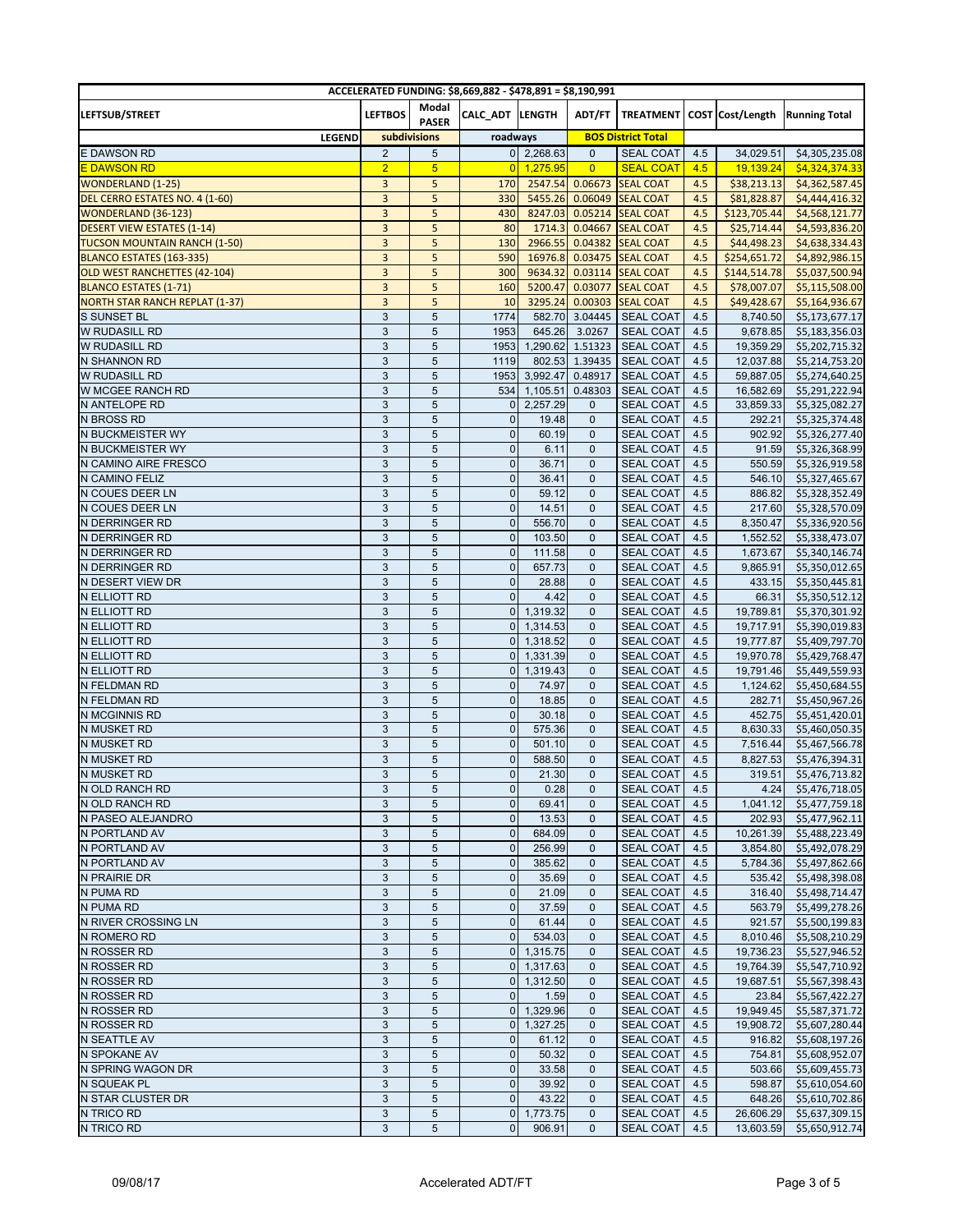| ACCELERATED FUNDING: \$8,669,882 - \$478,891 = \$8,190,991 |                           |                |                 |              |                |                           |     |              |                                          |  |
|------------------------------------------------------------|---------------------------|----------------|-----------------|--------------|----------------|---------------------------|-----|--------------|------------------------------------------|--|
| LEFTSUB/STREET                                             | <b>LEFTBOS</b>            | Modal          | CALC_ADT LENGTH |              | ADT/FT         |                           |     |              | TREATMENT COST Cost/Length Running Total |  |
|                                                            |                           | <b>PASER</b>   |                 |              |                |                           |     |              |                                          |  |
| <b>LEGEND</b>                                              |                           | subdivisions   | roadways        |              |                | <b>BOS District Total</b> |     |              |                                          |  |
| <b>N TULA LN</b>                                           | 3                         | 5              |                 | $0$ 1,305.56 | $\mathbf{0}$   | <b>SEAL COAT</b>          | 4.5 | 19,583.44    | \$5,670,496.18                           |  |
| <b>N TULA LN</b>                                           | 3                         | 5              | $\overline{0}$  | 1,331.92     | 0              | <b>SEAL COAT</b>          | 4.5 | 19,978.76    | \$5,690,474.94                           |  |
| N WILLEMITE DR                                             | 3                         | 5              | $\overline{0}$  | 84.27        | $\mathbf{0}$   | <b>SEAL COAT</b>          | 4.5 | 1,264.01     | \$5,691,738.96                           |  |
| <b>S BARK BEETLE PL</b>                                    | 3                         | 5              | $\mathbf 0$     | 29.16        | $\mathbf{0}$   | <b>SEAL COAT</b>          | 4.5 | 437.47       | \$5,692,176.43                           |  |
| <b>S BRADFORD DR</b>                                       | 3                         | 5              | $\mathbf 0$     | 46.66        | $\mathbf{0}$   | <b>SEAL COAT</b>          | 4.5 | 699.95       | \$5,692,876.38                           |  |
| S CANUSA PL                                                | $\ensuremath{\mathsf{3}}$ | 5              | $\mathbf 0$     | 70.93        | $\mathbf{0}$   | <b>SEAL COAT</b>          | 4.5 | 1,063.89     | \$5,693,940.27                           |  |
| S CONNELL DR                                               | 3                         | 5              | $\overline{0}$  | 76.07        | $\mathbf{0}$   | <b>SEAL COAT</b>          | 4.5 | 1,141.00     | \$5,695,081.27                           |  |
| <b>S CONNELL DR</b>                                        | 3                         | 5              | $\overline{0}$  | 7.17         | $\mathbf{0}$   | <b>SEAL COAT</b>          | 4.5 | 107.55       | \$5,695,188.82                           |  |
| <b>S FULLERTON RD</b>                                      | 3                         | 5              | $\mathbf 0$     | 754.50       | $\mathbf 0$    | <b>SEAL COAT</b>          | 4.5 | 11,317.52    | \$5,706,506.34                           |  |
| <b>S FULLERTON RD</b>                                      | 3                         | 5              | $\Omega$        | 563.32       | $\mathbf{0}$   | <b>SEAL COAT</b>          | 4.5 | 8,449.76     | \$5,714,956.10                           |  |
| <b>S FULLERTON RD</b>                                      | 3                         | 5              | $\overline{0}$  | 1,302.31     | $\mathbf{0}$   | <b>SEAL COAT</b>          | 4.5 | 19,534.63    | \$5,734,490.73                           |  |
| <b>S FULLERTON RD</b>                                      | 3                         | $\overline{5}$ | $\mathbf{0}$    | 951.54       | $\mathbf{0}$   | <b>SEAL COAT</b>          | 4.5 | 14,273.08    | \$5,748,763.80                           |  |
| S FULLERTON RD                                             | 3                         | 5              | $\mathbf 0$     | 363.38       | 0              | <b>SEAL COAT</b>          | 4.5 | 5,450.77     | \$5,754,214.58                           |  |
| S HEIFNER PL                                               | 3                         | 5              | $\mathbf 0$     | 66.16        | 0              | <b>SEAL COAT</b>          | 4.5 | 992.43       | \$5,755,207.01                           |  |
| S HEIFNER PL                                               | 3                         | 5              | $\overline{0}$  | 7.30         | $\mathbf{0}$   | <b>SEAL COAT</b>          | 4.5 | 109.53       | \$5,755,316.54                           |  |
| S HUDDY PL                                                 | 3                         | 5              | $\mathbf 0$     | 0.26         | 0              | <b>SEAL COAT</b>          | 4.5 | 3.85         | \$5,755,320.39                           |  |
| S HUDDY PL                                                 | 3                         | 5              | $\pmb{0}$       | 74.97        | $\mathbf{0}$   | <b>SEAL COAT</b>          | 4.5 | 1,124.52     | \$5,756,444.91                           |  |
| S IBERIA AV                                                | 3                         | 5              | $\mathbf 0$     | 98.67        | $\mathbf{0}$   | <b>SEAL COAT</b>          | 4.5 | 1,480.12     | \$5,757,925.03                           |  |
| S IRONSTONE DR                                             | 3                         | 5              | $\mathbf 0$     | 65.41        | 0              | <b>SEAL COAT</b>          | 4.5 | 981.11       | \$5,758,906.14                           |  |
| S IRONSTONE DR                                             | $\ensuremath{\mathsf{3}}$ | 5              | $\mathbf 0$     | 7.61         | $\mathbf{0}$   | <b>SEAL COAT</b>          | 4.5 | 114.09       | \$5,759,020.23                           |  |
| S KHE SANH LN                                              | 3                         | $\sqrt{5}$     | $\overline{0}$  | 87.01        | 0              | <b>SEAL COAT</b>          | 4.5 | 1,305.10     | \$5,760,325.33                           |  |
| S LEONARD AV                                               | 3                         | 5              | $\mathbf 0$     | 75.06        | $\mathbf{0}$   | <b>SEAL COAT</b>          | 4.5 | 1,125.84     | \$5,761,451.17                           |  |
| S LEONARD AV                                               | 3                         | 5              | $\mathbf 0$     | 12.04        | $\mathbf{0}$   | <b>SEAL COAT</b>          | 4.5 | 180.60       | \$5,761,631.77                           |  |
| S NICOLE AV                                                | 3                         | 5              | $\mathbf{0}$    | 13.05        | $\mathbf{0}$   | <b>SEAL COAT</b>          | 4.5 | 195.75       | \$5,761,827.52                           |  |
| <b>S RAFTER R</b>                                          | 3                         | 5              | $\mathbf 0$     | 72.88        | $\mathbf{0}$   | <b>SEAL COAT</b>          | 4.5 | 1,093.17     | \$5,762,920.69                           |  |
| S RIVERIA DR                                               | 3                         | 5              | $\overline{0}$  | 23.54        | 0              | <b>SEAL COAT</b>          | 4.5 | 353.03       | \$5,763,273.72                           |  |
| <b>S RIVERIA DR</b>                                        | 3                         | 5              | $\overline{0}$  | 58.77        | $\mathbf{0}$   | <b>SEAL COAT</b>          | 4.5 | 881.49       | \$5,764,155.21                           |  |
| S SHERIDAN AV                                              | 3                         | 5              | $\overline{0}$  | 2,001.24     | 0              | <b>SEAL COAT</b>          | 4.5 | 30,018.62    | \$5,794,173.83                           |  |
| S SHERIDAN AV                                              | 3                         | 5              | $\overline{0}$  | 507.80       | $\mathbf{0}$   | <b>SEAL COAT</b>          | 4.5 | 7,616.98     | \$5,801,790.82                           |  |
| S SPINEY LIZARD LN                                         | 3                         | 5              | $\mathbf 0$     | 29.70        | $\mathbf{0}$   | <b>SEAL COAT</b>          | 4.5 | 445.49       | \$5,802,236.31                           |  |
| <b>STAYLOR LN</b>                                          | 3                         | $\overline{5}$ | $\overline{0}$  | 2,893.91     | $\mathbf{0}$   | <b>SEAL COAT</b>          | 4.5 | 43,408.64    | \$5,845,644.95                           |  |
| <b>STAYLOR LN</b>                                          | $\ensuremath{\mathsf{3}}$ | 5              | $\overline{0}$  | 4.03         | $\mathbf{0}$   | <b>SEAL COAT</b>          | 4.5 | 60.47        | \$5,845,705.43                           |  |
| S VAHALLA RD                                               | 3                         | 5              | $\overline{0}$  | 290.01       | 0              | <b>SEAL COAT</b>          | 4.5 | 4,350.13     | \$5,850,055.56                           |  |
| S VAHALLA RD                                               | 3                         | 5              | $\overline{0}$  | 15.00        | $\mathbf{0}$   | <b>SEAL COAT</b>          | 4.5 | 224.96       | \$5,850,280.52                           |  |
| S VAHALLA RD                                               | $\ensuremath{\mathsf{3}}$ | 5              | $\overline{0}$  | 1,303.82     | $\mathbf{0}$   | <b>SEAL COAT</b>          | 4.5 | 19,557.27    | \$5,869,837.79                           |  |
| S VAHALLA RD                                               | 3                         | 5              | $\mathbf{0}$    | 293.02       | $\mathbf{0}$   | <b>SEAL COAT</b>          | 4.5 | 4,395.37     | \$5,874,233.16                           |  |
| S VAHALLA RD                                               | $\ensuremath{\mathsf{3}}$ | 5              | $\overline{0}$  | 275.50       | $\mathbf{0}$   | <b>SEAL COAT</b>          | 4.5 | 4,132.56     | \$5,878,365.72                           |  |
| S VAHALLA RD                                               | 3                         | 5              | $\mathbf 0$     | 640.24       | $\mathbf{0}$   | <b>SEAL COAT</b>          | 4.5 | 9,603.57     | \$5,887,969.29                           |  |
| S VAHALLA RD                                               | 3                         | 5              | $\mathbf 0$     | 750.17       | $\mathbf{0}$   | <b>SEAL COAT</b>          | 4.5 | 11,252.58    | \$5,899,221.87                           |  |
| S VAHALLA RD                                               | 3                         | $\sqrt{5}$     | $\mathbf 0$     | 365.01       | $\mathbf 0$    | <b>SEAL COAT</b>          | 4.5 | 5,475.08     | \$5,904,696.95                           |  |
| S VAHALLA RD                                               | 3                         | 5              | $\mathbf{0}$    | 250.01       | $\mathbf{0}$   | <b>SEAL COAT</b>          | 4.5 | 3,750.10     | \$5,908,447.05                           |  |
| <b>VAHALLA RD</b>                                          | 3                         | 5              | $\mathbf 0$     | 0.49         | 0              | <b>SEAL COAT</b>          | 4.5 | 7.31         | \$5,908,454.37                           |  |
| S VAHALLA RD                                               | 3                         | 5              | $\overline{0}$  | 886.22       | $\mathbf{0}$   | <b>SEAL COAT</b>          | 4.5 | 13,293.28    | \$5,921,747.65                           |  |
| <b>S VAHALLA RD</b>                                        | 3                         | 5              | $\overline{0}$  | 438.62       | 0              | <b>SEAL COAT</b>          | 4.5 |              | 6,579.26 \$5,928,326.91                  |  |
| S VAHALLA RD                                               | 3                         | 5              | $\overline{0}$  | 270.00       | 0              | <b>SEAL COAT</b>          | 4.5 | 4,050.06     | \$5,932,376.97                           |  |
| S VAHALLA RD                                               | 3                         | 5              | $\overline{0}$  | 1.338.98     | 0              | <b>SEAL COAT</b>          | 4.5 | 20,084.73    | \$5,952,461.69                           |  |
| S VAHALLA RD                                               | 3                         | 5              | 0               | 275.08       | 0              | <b>SEAL COAT</b>          | 4.5 | 4,126.25     | \$5,956,587.94                           |  |
| S VAHALLA RD                                               | 3                         | 5              | $\overline{0}$  | 1,291.09     | $\mathbf{0}$   | <b>SEAL COAT</b>          | 4.5 | 19,366.38    | \$5,975,954.33                           |  |
| S VAHALLA RD                                               | 3                         | 5              | $\overline{0}$  | 270.00       | $\mathbf{0}$   | <b>SEAL COAT</b>          | 4.5 | 4,050.07     | \$5,980,004.40                           |  |
| S VAHALLA RD                                               | 3                         | 5              | $\overline{0}$  | 270.02       | 0              | <b>SEAL COAT</b>          | 4.5 | 4,050.25     | \$5,984,054.64                           |  |
| S VAHALLA RD                                               | $\mathsf 3$               | 5              | $\overline{0}$  | 1,317.19     | 0              | <b>SEAL COAT</b>          | 4.5 | 19,757.89    | \$6,003,812.53                           |  |
| S WOLF SPIDER WY                                           | 3                         | 5              | $\overline{0}$  | 1.37         | 0              | <b>SEAL COAT</b>          | 4.5 | 20.53        | \$6,003,833.06                           |  |
| S WOLF SPIDER WY                                           | 3                         | 5              | $\overline{0}$  | 27.53        | 0              | <b>SEAL COAT</b>          | 4.5 | 412.96       | \$6,004,246.02                           |  |
| W ALLEGHENY DR                                             | 3                         | 5              | $\overline{0}$  | 105.33       | $\mathbf{0}$   | <b>SEAL COAT</b>          | 4.5 | 1,579.95     | \$6,005,825.97                           |  |
| <b>W ALLEGHENY DR</b>                                      | 3 <sup>1</sup>            | 5 <sup>5</sup> | $\overline{0}$  | 0.42         | $\overline{0}$ | <b>SEAL COAT</b>          | 4.5 | 6.25         | \$6,005,832.21                           |  |
| <b>NEW DAWN ESTATES (1-37)</b>                             | $\overline{a}$            | 5              | 210             | 3963.86      |                | 0.05298 SEAL COAT         | 4.5 | \$59,457.93  | \$6,065,290.15                           |  |
| <b>SNELLER HILLS (1-39)</b>                                | $\overline{4}$            | 5              | 190             | 4184.2       |                | 0.04541 SEAL COAT         | 4.5 | \$62,762.93  | \$6,128,053.08                           |  |
| CANOA PRESERVE (1-80)                                      | $\overline{\mathbf{4}}$   | 5              | 140             | 4007.94      |                | 0.03493 SEAL COAT         | 4.5 | \$60,119.15  | \$6,188,172.22                           |  |
| ROCKING K RANCH ESTATES III (1-20, 23-90)                  | $\overline{4}$            | 5              | 420             | 12451.2      |                | 0.03373 SEAL COAT         | 4.5 | \$186,768.08 | \$6,374,940.31                           |  |
| J - SIX RANCHETTES UNIT NO. 7 (205-221, 237-423)           | $\overline{4}$            | 5              | 890             | 29075.3      |                | 0.03061 SEAL COAT         | 4.5 | \$436,130.04 | \$6,811,070.35                           |  |
| <b>RANCHITOS DE LOS SAGUAROS (1-21)</b>                    | $\overline{\mathbf{4}}$   | 5              | 140             | 4955.21      |                | 0.02825 SEAL COAT         | 4.5 | \$74,328.19  | \$6,885,398.54                           |  |
| ROCKING K RANCH ESTATES II (21-50)                         | $\overline{4}$            | 5              | 250             | 9243.13      |                | 0.02705 SEAL COAT         | 4.5 | \$138,646.98 | \$7,024,045.52                           |  |
| <b>RANCHOS PEQUENOS (1-20)</b>                             | $\overline{4}$            | 5              | 90              | 4352.83      |                | 0.02068 SEAL COAT         | 4.5 | \$65,292.46  | \$7,089,337.98                           |  |
| <b>MOUNTAIN GATE ESTATES (1-15)</b>                        | $\overline{4}$            | 5              | 10              | 631.464      |                | 0.01584 SEAL COAT         | 4.5 | \$9,471.95   | \$7,098,809.94                           |  |
| <b>THUNDERHEAD RANCH (1-56)</b>                            | $\overline{\mathbf{4}}$   | 5              | 100             | 6335.74      |                | 0.01578 SEAL COAT         | 4.5 | \$95,036.11  | \$7,193,846.05                           |  |
| FAGAN RANCH (1-242)                                        | $\overline{4}$            | 5              | 10              | 5710.08      |                | 0.00175 SEAL COAT         | 4.5 | \$85,651.19  | \$7,279,497.24                           |  |
| N TANQUE VERDE LOOP RD                                     | $\overline{4}$            | 5              | 2783            | 401.38       |                | 6.93356   SEAL COAT       | 4.5 | 6,020.71     | \$7,285,517.95                           |  |